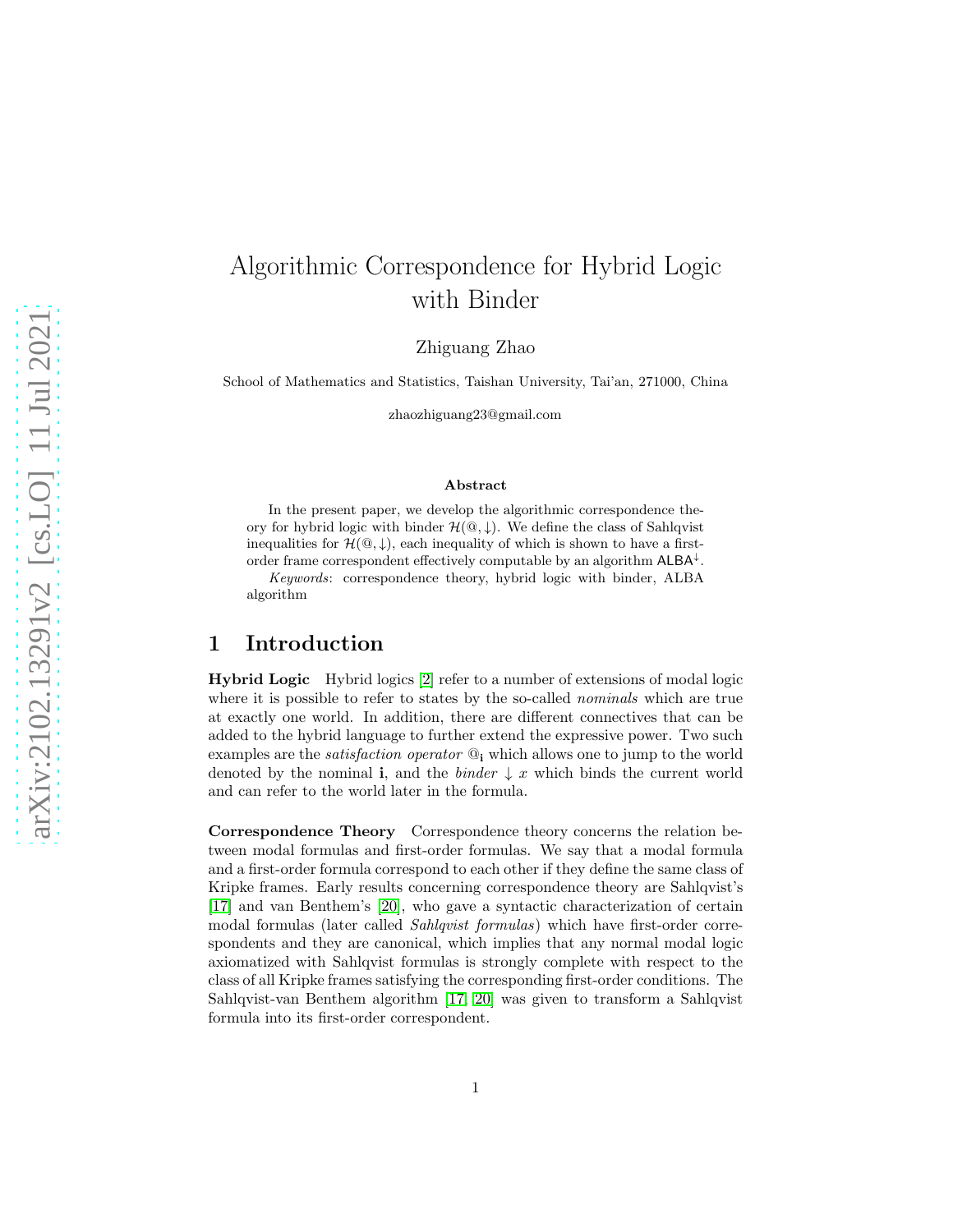Correspondence Theory for Hybrid Logic In the literature, there are many existing works on the correspondence theory for hybrid logic [\[1,](#page-31-1) [3,](#page-31-2) [6,](#page-31-3) [11,](#page-32-2) [12,](#page-32-3) [13,](#page-32-4) [14,](#page-32-5) [15,](#page-32-6) [18,](#page-32-7) [19\]](#page-32-8). In particular, ten Cate et al. [\[19\]](#page-32-8) showed that any hybrid logic obtained by adding modal Sahlqvist formulas to the basic hybrid logic H is strongly complete. Gargov and Goranko showed that any extension of H with pure axioms (formulas containing no propositional variables but only possibly nominals) is strongly complete. In [\[19\]](#page-32-8) it was shown that these two results cannot be combined in general, since there is a modal Sahlqvist formula and a pure formula which together give a Kripke-incomplete logic when added to H. Conradie and Robinson [\[11\]](#page-32-2) investigated to what extent these two results can be combined. In the end of [\[11\]](#page-32-2), it was mentioned that a further direction would be to extend results concerning extending correspondence theory to more expressive hybrid languages e.g. hybrid logic with binder, which is the focus of the present paper.

Unified correspondence The present paper belongs to the theory of *unified correspondence* [\[8,](#page-31-4) [4\]](#page-31-5). One major part of this theory is the algorithm ALBA (Ackermann Lemma Based Algorithm), which computes the first-order correspondents of input formulas/inequalities and is guaranteed to succeed on Sahlqvist inequalities.

Structure of the paper In the present paper, we will use the algorithmic methodology to provide a correspondence theory treatment of hybrid logic with binder. Section [2](#page-1-0) presents preliminaries on hybrid logic with binder, including syntax and semantics. Section [3](#page-4-0) provides preliminaries on algorithmic correspondence theory. Section [4](#page-7-0) defines Sahlqvist inequalities. Section [5](#page-9-0) gives the Ackermann Lemma Based Algorithm  $(ALBA^{\downarrow})$  for hybrid logic with binder. Sec-tion [6](#page-19-0) gives the soundness proof of the algorithm. Section [7](#page-28-0) shows that  $A L B A^{\downarrow}$ succeeds on Sahlqvist inequalities. Section [8](#page-30-0) gives conclusions.

## <span id="page-1-0"></span>2 Preliminaries on hybrid logic with binder

In the present section we collect the preliminaries on hybrid logic with binder. For more details, see [\[2,](#page-31-0) Chapter 14].

#### 2.1 Language and Syntax

Definition 2.1. Given countably infinite sets Prop of propositional variables, Nom of nominals, Svar of state variables, which are pairwise disjoint, the hybrid language  $\mathcal{H}(\mathbb{Q},\downarrow)$  is defined as follows:

 $\varphi ::= p | \perp | \perp | \perp | i | x | \neg \varphi | (\varphi \wedge \varphi) | (\varphi \vee \varphi) | (\varphi \rightarrow \varphi) | \Box \varphi | \Diamond \varphi | \Box \varphi | \Box \varphi | \Box x. \varphi,$ 

where  $p \in \text{Prop}, i \in \text{Nom}, x \in \text{Svar}$ . We will follow the standard rules for omission of the parentheses. We also use  $\mathsf{Prop}(\varphi)$  to denote the propositional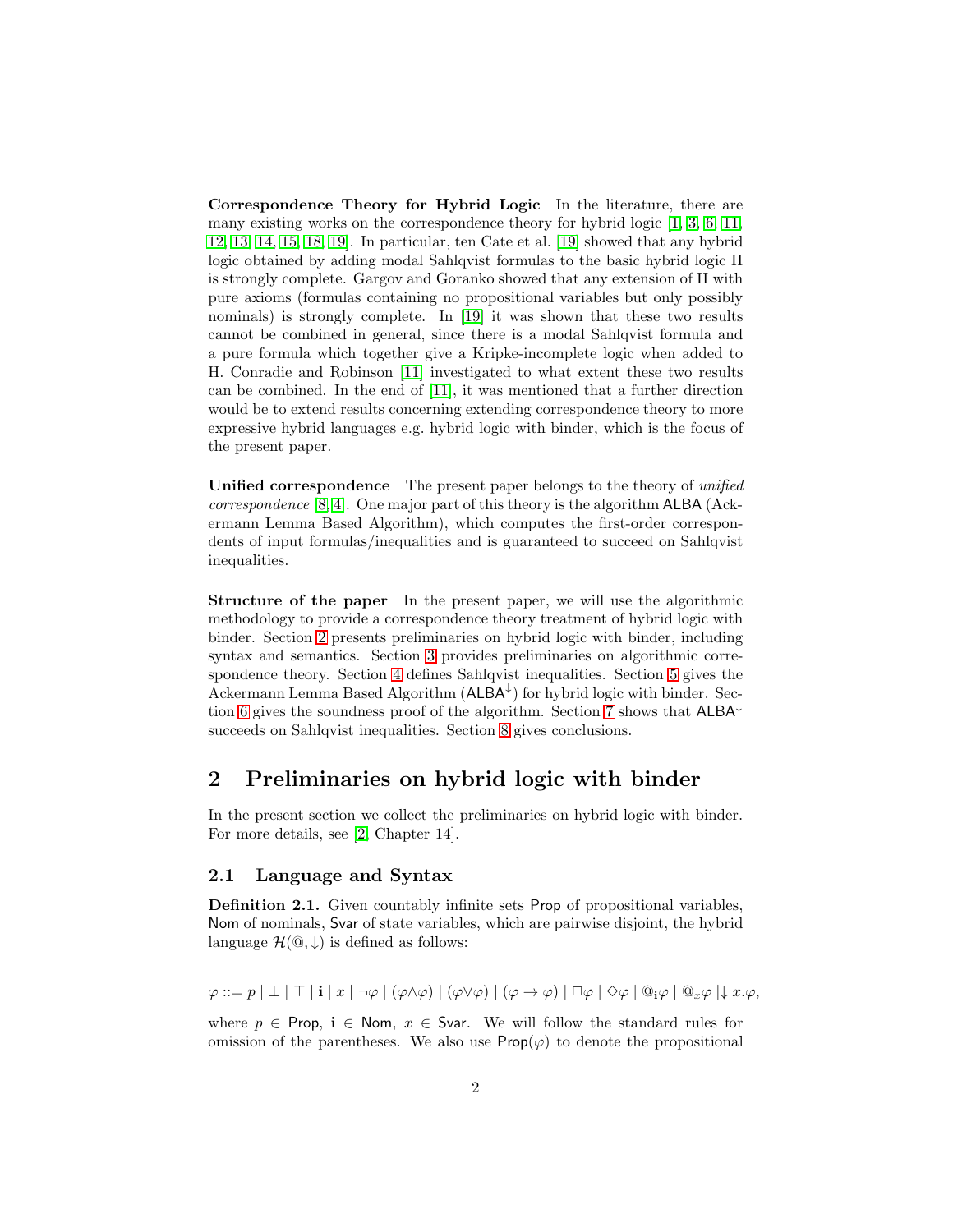variables occuring in  $\varphi$ . We use the notation  $\vec{p}$  to denote a set of propositional variables and use  $\varphi(\vec{p})$  to indicate that the propositional variables occur in  $\varphi$  are all in  $\vec{p}$ . We call a formula *pure* if it does not contain propositional variables. In the present article we will consider only the hybrid language with one unary modality.

Throughout the article, we will also make substantial use of the following expressions:

#### Definition 2.2.

- An *inequality* is of the form  $\varphi \leq \psi$ , where  $\varphi$  and  $\psi$  are formulas.
- A *quasi-inequality* is of the form  $\varphi_1 \leq \psi_1 \& \dots \& \varphi_n \leq \psi_n \Rightarrow \varphi \leq \psi$ .
- A *Mega-inequality* is defined inductively as follows:

Mega ::=  $\ln$ eg | Mega  $\&$  Mega |  $\forall x$ (Mega)

where lneq is an inequality,  $\&$  is the meta-conjunction and  $\forall x$  is a universal state quantifier.

- A *universally quantified inequality* is defined as  $\forall x_1 \dots \forall x_n (\varphi \leq \psi)$ .
- A *quasi-universally quantified inequality* is defined as  $UQIneq_1\& \ldots \& UQIneq_n \Rightarrow$ UQIneq where UQIneq, UQIneq<sub>i</sub> are universally quantified inequalities.

We will find it easy to work with inequalities  $\varphi \leq \psi$  in place of implicative formulas  $\varphi \to \psi$  in Section [4.](#page-7-0)

#### 2.2 Semantics

<span id="page-2-0"></span>**Definition 2.3.** A *Kripke frame* is a pair  $\mathbb{F} = (W, R)$  where  $W \neq \emptyset$  is the *domain* of F, the *accessibility relation* R is a binary relation on W. A *pointed Kripke frame* is a pair  $(\mathbb{F}, w)$  where  $w \in W$ . A *Kripke model* is a pair  $\mathbb{M} = (\mathbb{F}, V)$ where V : Prop  $\cup$  Nom  $\rightarrow$   $P(W)$  is a *valuation* on F such that for all nominals  $i \in \text{Nom}, V(i)$  is a singleton subset of W.

An assignment g on  $\mathbb{M} = (W, R, V)$  is a map g : Svar  $\rightarrow W$ . Given an assignment  $g, x \in \mathsf{Svar}, w \in W$ , we can define  $g_w^x$ , the x-variant of g as follows:  $g_w^x(y) = g(y)$ for all  $y \in \mathsf{Svar} \setminus \{x\}$  and  $g_w^x(x) = w$ .

Now the satisfaction relation can be defined as follows: given any Kripke model  $M = (W, R, V)$ , any assignment g on M, any  $w \in W$ ,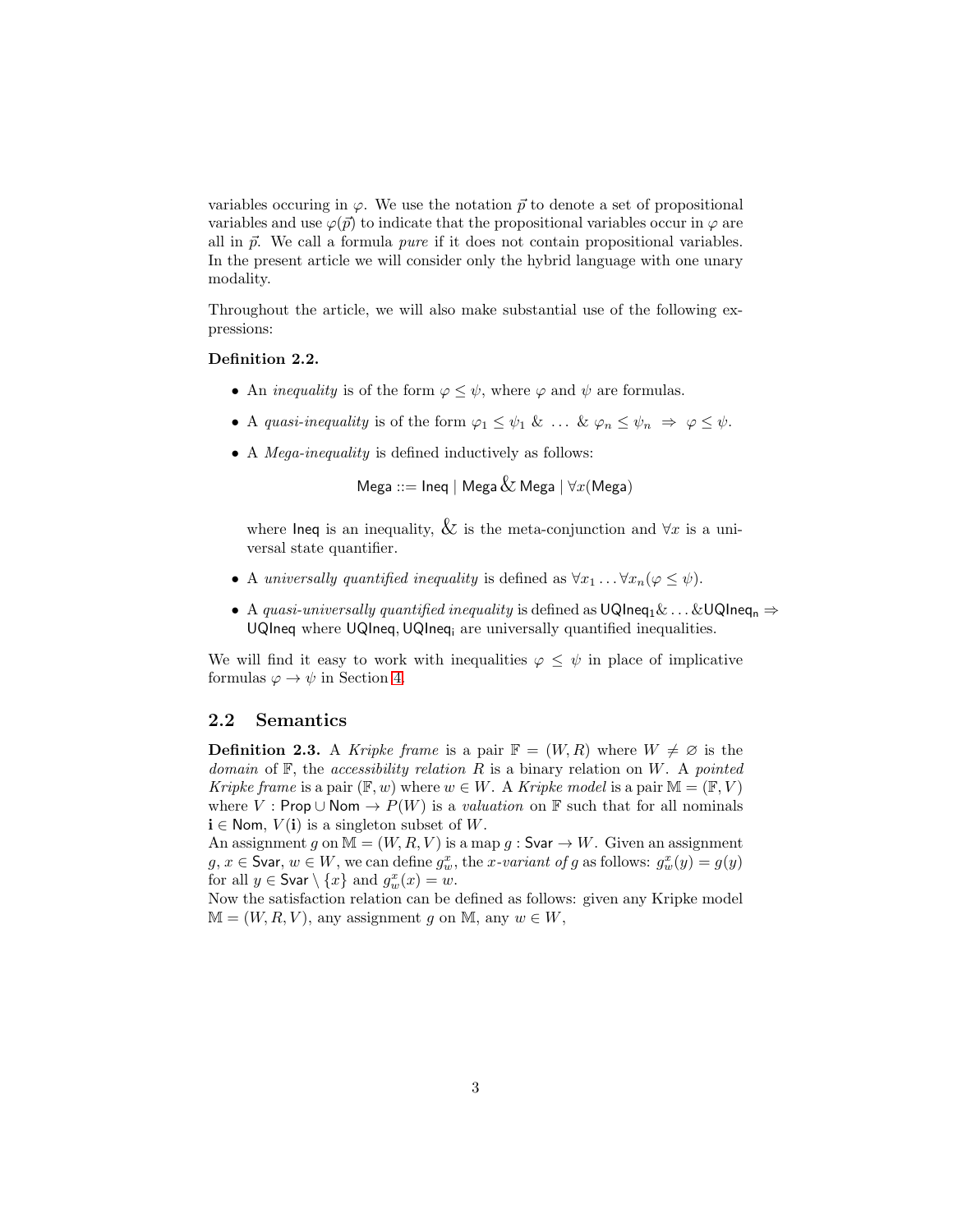```
\mathbb{M}, g, w \Vdash p iff w \in V(p);\mathbb{M}, g, w \Vdash \bot : never;
M, g, w \Vdash \top : always;
\mathbb{M}, q, w \Vdash \mathbf{i} iff \{w\} = V(\mathbf{i});\mathbb{M}, q, w \Vdash x iff g(x) = w;\mathbb{M}, g, w \Vdash \neg \varphi iff \mathbb{M}, g, w \nvDash \varphi;<br>\mathbb{M}, g, w \Vdash \varphi \land \psi iff \mathbb{M}, g, w \Vdash \varphiiff \mathbb{M}, q, w \Vdash \varphi and \mathbb{M}, q, w \Vdash \psi;
\mathbb{M}, g, w \Vdash \varphi \vee \psi iff \mathbb{M}, g, w \Vdash \varphi or \mathbb{M}, g, w \Vdash \psi;
\mathbb{M}, g, w \Vdash \varphi \to \psi iff \mathbb{M}, g, w \nvDash \varphi or \mathbb{M}, g, w \Vdash \psi;
\mathbb{M}, g, w \Vdash \Box \varphi iff \forall v(Rwv \Rightarrow \mathbb{M}, g, v \Vdash \varphi);\mathbb{M}, g, w \Vdash \Diamond \varphi iff \exists v(Rwv \text{ and } \mathbb{M}, g, v \Vdash \varphi);\mathbb{M}, g, w \Vdash \mathbb{Q}_\mathbf{i} \varphi \quad \text{iff} \quad \mathbb{M}, g, V(\mathbf{i}) \Vdash \varphi;\mathbb{M}, g, w \Vdash \mathbb{Q}_x \varphi iff \mathbb{M}, g, g(x) \Vdash \varphi;\mathbb{M}, q, w \Vdash \downarrow x.\varphiiff \mathbb{M}, g_w^x, w \Vdash \varphi.
```
For any formula  $\varphi$ , we let  $[\![\varphi]\!]^{\mathbb{M},g} = \{w \in W \mid \mathbb{M}, g, w \Vdash \varphi\}$  denote the *truth set* of  $\varphi$  in  $(\mathbb{M}, g)$ . The formula  $\varphi$  is *globally true* on  $(\mathbb{M}, g)$  (notation:  $\mathbb{M}, g \Vdash \varphi$ ) if M, q, w  $\Vdash \varphi$  for every  $w \in W$ . We say that  $\varphi$  is *valid* on a Kripke frame F (notation:  $\mathbb{F} \Vdash \varphi$ ) if  $\varphi$  is globally true on  $(\mathbb{F}, V, g)$  for every valuation V and every assignment g.

For the semantics of inequalities, quasi-inequalities, mega-inequalities, universally quantified inequalities, quasi-universally quantified inequalities, they are given as follows:

#### Definition 2.4.

• An inequality is interpreted as follows:

 $(W, R, V), q \Vdash \varphi \leq \psi$  iff

(for all  $w \in W$ , if  $(W, R, V)$ ,  $g, w \Vdash \varphi$ , then  $(W, R, V)$ ,  $g, w \Vdash \psi$ ).

• A quasi-inequality is interpreted as follows:

$$
(W, R, V), g \Vdash \varphi_1 \leq \psi_1 \& \dots \& \varphi_n \leq \psi_n \Rightarrow \varphi \leq \psi
$$
 iff

 $(W, R, V), g \Vdash \varphi \leq \psi$  holds whenever  $(W, R, V), g \Vdash \varphi_i \leq \psi_i$  for all  $1 \leq i \leq n$ .

- A Mega-inequality is interpreted as follows:
	- $(W, R, V), g \Vdash$  Ineq iff the inequality holds as defined in the definition above;
	- $(W, R, V), q \Vdash \mathsf{Mega}_1 \& \mathsf{Mega}_2$  iff  $(W, R, V), q \Vdash \mathsf{Mega}_1$  and  $(W, R, V), q \Vdash \mathsf{Mega}_2$  $Mega<sub>2</sub>$ ;
	- $(W, R, V), g \Vdash \forall x (\text{Mega}) \text{ iff } (W, R, V), g_w^x \Vdash \text{Mega for all } w \in W.$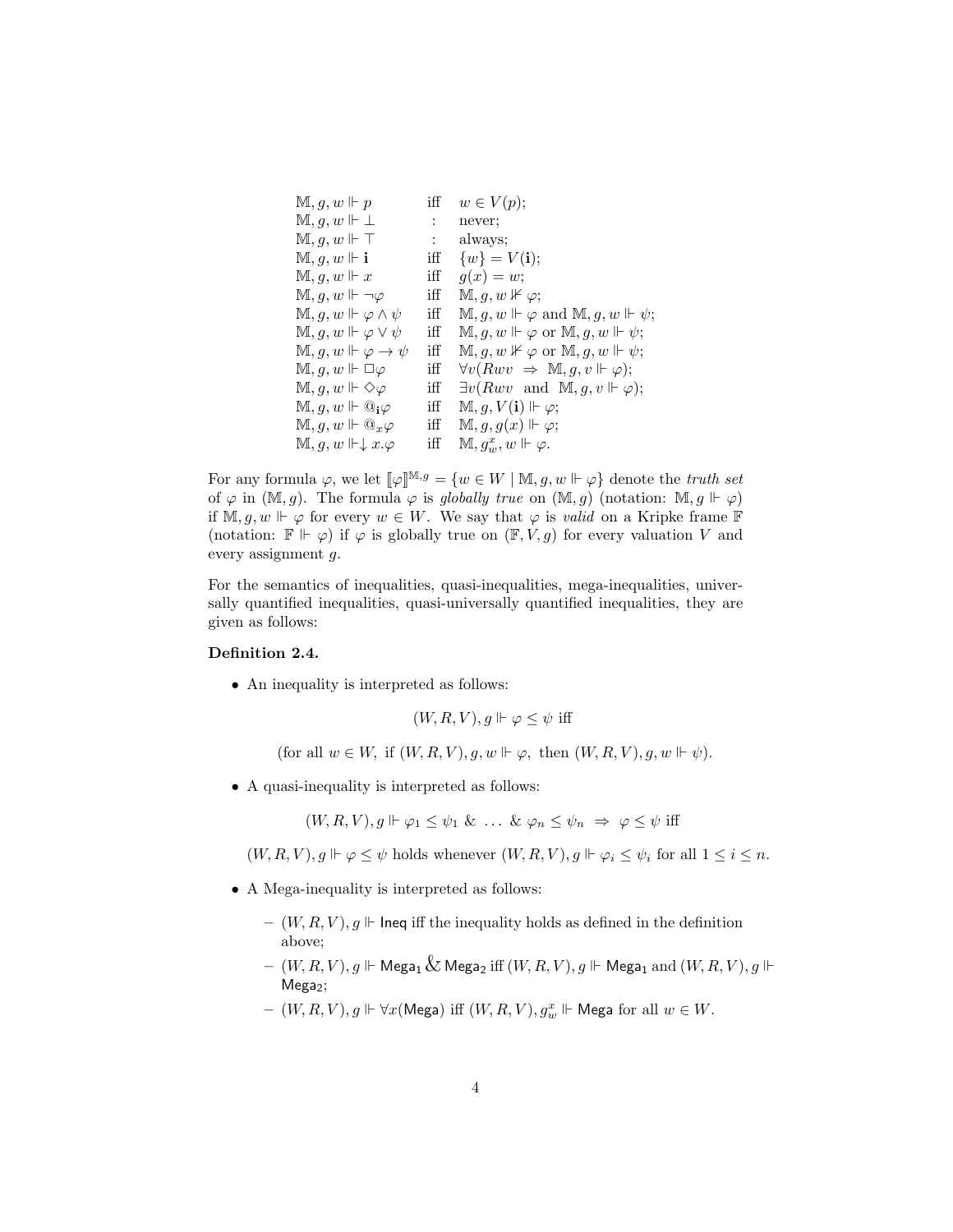• A universally quantified inequality is interpreted as follows:

 $(W, R, V), g \Vdash \forall x_1 \ldots \forall x_n (\varphi \leq \psi)$  iff for all  $w_1, \ldots, w_n \in W$ ,  $(W, R, V), g^{x_1, \ldots, x_n}_{w_1, \ldots, w_n} \Vdash$  $\varphi \leq \psi$ :

• A quasi-universally quantified inequality is interpreted as follows:

 $(W, R, V), g \Vdash \text{UQIneq}_1 \& \ldots \& \text{UQIneq}_n \Rightarrow \text{UQIneq}$  iff

 $(W, R, V)$ ,  $q \Vdash \mathsf{UQIneq}$  holds whenever  $(W, R, V)$ ,  $q \Vdash \mathsf{UQIneq}$  for all  $1 \leq i \leq n$ .

The definitions of validity are similar to formulas. It is easy to see that  $(W, R, V), g \Vdash$  $\varphi \leq \psi$  iff  $(W, R, V), g \Vdash \varphi \to \psi$ .

## <span id="page-4-0"></span>3 Preliminaries on algorithmic correspondence

In this section, we give necessary preliminaries on the correspondence algorithm  $A$ LBA<sup>↓</sup> for hybrid logic with binder in the style of [\[5,](#page-31-6) [7,](#page-31-7) [21\]](#page-32-9). The algorithm ALBA<sup>↓</sup> transforms the input hybrid inequality  $\varphi(\vec{p}) \leq \psi(\vec{p})$  into an equivalent set of pure quasi-(universally quantified) inequalities which does not contain occurrences of propositional variables, and therefore can be translated into the first-order correspondence language via the standard translation of the expanded language of hybrid logic with binder (see page [6\)](#page-5-0).

The ingredients for the algorithmic correspondence proof to go through can be listed as follows:

- An expanded hybrid modal language as the syntax of the algorithm, as well as its interpretations in the relational semantics;
- An algorithm ALBA<sup>↓</sup> which transforms a given hybrid inequality  $\varphi(\vec{p})$  <  $\psi(\vec{p})$  into equivalent pure quasi-(universally quantified) inequalities Pure( $\varphi(\vec{p})$  <  $\psi(\vec{p})$ ;
- A soundness proof of the algorithm;
- A syntactically identified class of inequalities on which the algorithm is successful;
- A first-order correspondence language and first-order translation which transforms pure quasi-(universally quantified) inequalities into their equivalent first-order correspondents.

In the remainder of the paper, we will define an expanded hybrid modal language which the algorithm will manipulate (Section [3.1\)](#page-5-0), define the first-order correspondence language of the expanded hybrid modal language and the standard translation (Section [3.2\)](#page-5-1). We give the definition of Sahlqvist inequalities (Section [4\)](#page-7-0), define a modified version of the algorithm  $ALBA^{\downarrow}$  (Section [5\)](#page-9-0), and show its soundness (Section [6\)](#page-19-0) and success on Sahlqvist inequalities (Section [7\)](#page-28-0).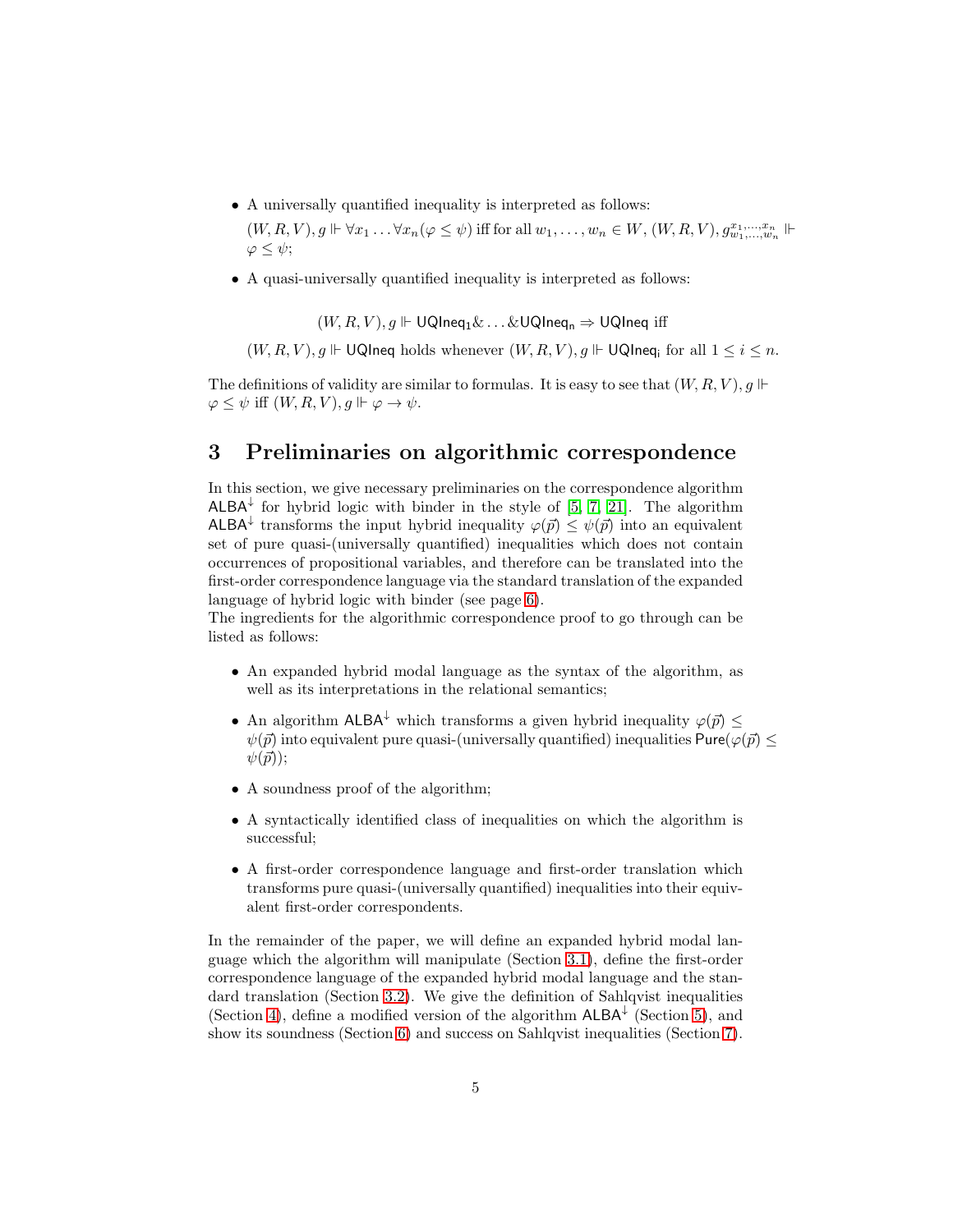#### <span id="page-5-0"></span>3.1 The expanded hybrid modal language

In the present subsection, we give the definition of the expanded hybrid modal language , which will be used in the execution of the algorithm:

$$
\varphi ::= p | \perp | \perp | \perp | \perp | \varphi | (\varphi \wedge \varphi) | (\varphi \vee \varphi) | (\varphi \rightarrow \varphi) | \Box \varphi | \Diamond \varphi | \mathbb{Q}_i \varphi | \mathbb{Q}_x \varphi | \downarrow x. \varphi |
$$
  

$$
\blacksquare \varphi | \blacklozenge \varphi | A \varphi | E \varphi | \forall x \varphi | \exists x \varphi
$$
  
For  $\blacksquare$  and  $\spadesuit$  they are interpreted as the box and diamond modality on the

For  $\blacksquare$  and  $\blacklozenge$ , they are interpreted as the box and diamond modality on the inverse relation  $R^{-1}$ . A and E are global box and diamond modalities respectively,  $\forall x \varphi$  indicates that for all x-variant  $g_v^x$  of g,  $(W, R, V), g_v^x, w \Vdash \varphi$ , and  $\exists x \varphi$  is the corresponding existential statement.

For the semantics of the expanded hybrid modal language, the additional semantic clauses can be given as follows:

 $\mathbb{M}, g, w \Vdash \blacksquare \varphi$  iff for all v s.t.  $(v, w) \in R$ ,  $\mathbb{M}, g, v \Vdash \varphi$  $\mathbb{M}, g, w \Vdash \blacklozenge \varphi$  iff there exists a v s.t.  $(v, w) \in R$  and  $\mathbb{M}, g, v \Vdash \varphi$  $\mathbb{M}, q, w \Vdash \mathsf{A}\varphi$  iff for all  $v \in W$ ,  $\mathbb{M}, q, v \Vdash \varphi$  $\mathbb{M}, g, w \Vdash \mathsf{E}\varphi$  iff there exists a  $v \in W$  s.t.  $\mathbb{M}, g, v \Vdash \varphi$  $\mathbb{M}, g, w \Vdash \forall x \varphi \quad \text{ iff } \quad \text{for all } v \in W, \, \mathbb{M}, g_v^x, w \Vdash \varphi$  $\mathbb{M}, g, w \Vdash \exists x \varphi \quad \text{iff} \quad \text{there exists a } v \in W \text{ s.t. } \mathbb{M}, g_v^x, w \Vdash \varphi.$ 

### <span id="page-5-1"></span>3.2 The first-order correspondence language and the standard translation

In the first-order correspondence language, we have a binary predicate symbol R corresponding to the binary relation, a set of constant symbols i corresponding to each nominal  $\mathbf{i}$ , a set of unary predicate symbols  $P$  corresponding to each propositional variable  $p$ . The state variables  $x$  correspond to individual variables x in the first-order language.

Definition 3.1. The standard translation of the expanded hybrid modal language is defined as follows:

- $ST_x(p) := Px;$
- $ST_r(\perp) := \perp$ ;
- $ST_x(\top) := \top;$
- $ST_x(i) := x = i;$
- $ST_x(y) := x = y;$
- $ST_x(\neg\varphi) := \neg ST_x(\varphi);$
- $ST_x(\varphi \wedge \psi) := ST_x(\varphi) \wedge ST_x(\psi);$
- $ST_x(\varphi \vee \psi) := ST_x(\varphi) \vee ST_x(\psi);$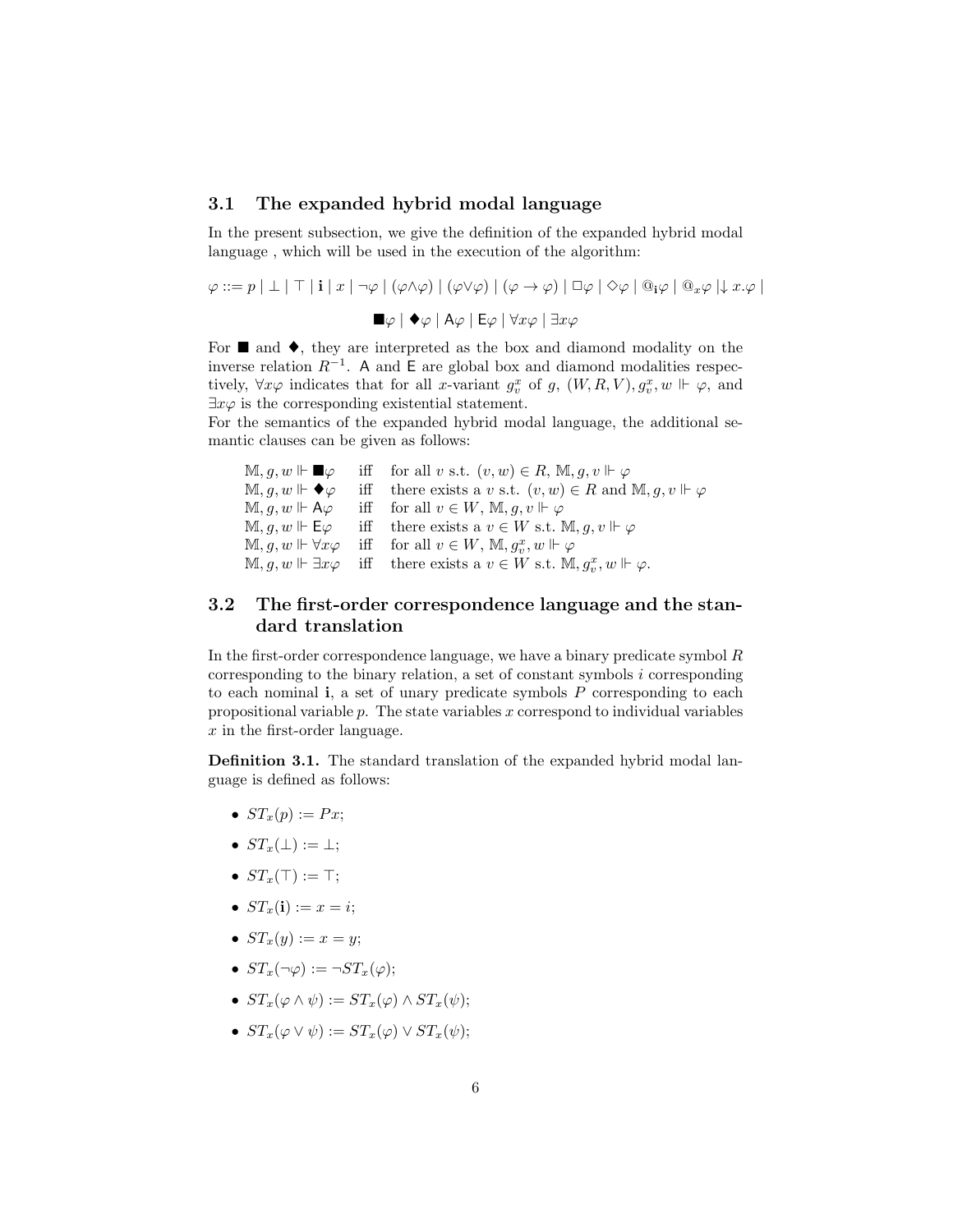- $ST_x(\varphi \to \psi) := ST_x(\varphi) \to ST_x(\psi);$
- $ST_x(\Box \varphi) := \forall y(Rxy \to ST_y(\varphi))$  (y does not occur in  $\varphi)$ );
- $ST_x(\Diamond \varphi) := \exists y(Rxy \land ST_y(\varphi))$  (y does not occur in  $\varphi)$ );
- $ST_x(\mathbb{Q}_\mathbf{i}\varphi) := \exists y(y = i \wedge ST_y(\varphi))$  (y does not occur in  $\varphi)$ ;
- $ST_x(\mathbb{Q}_z\varphi) := \exists y(y = z \wedge ST_y(\varphi))$  (y does not occur in  $\varphi)$ );
- $ST_r(\downarrow u.\varphi) := \exists u (u = x \wedge ST_r(\varphi));$
- $ST_r(\blacksquare \varphi) := \forall y (Ryx \rightarrow ST_u(\varphi))$  (y does not occur in  $\varphi$ );
- $ST_x(\blacklozenge\varphi) := \exists y (Ryx \wedge ST_y(\varphi))$  (y does not occur in  $\varphi)$ );
- $ST_x(\mathsf{A}\varphi) := \forall y ST_y(\varphi)$  (y does not occur in  $\varphi$ );
- $ST_x(\mathsf{E}\varphi) := \exists y ST_y(\varphi)$  (y does not occur in  $\varphi$ );
- $ST_x(\forall u\varphi) := \forall u ST_x(\varphi)$ ;
- $ST_x(\exists y \varphi) := \exists y ST_x(\varphi)$ .

It is easy to see that this translation is correct:

**Proposition 3.2.** For any Kripke model M, any assignment g on M, any  $w \in W$ and any expanded hybrid modal formula  $\varphi$ ,

$$
\mathbb{M}, g, w\Vdash \varphi \text{ iff } \mathbb{M}, g_w^x \vDash ST_x(\varphi),
$$

where x is a fresh variable not occurring in  $\varphi$ .

For inequalities, quasi-inequalities, mega-inequalities, universally quantified inequalities and quasi-universally quantified inequalities, the standard translation is given in a global way:

- **Definition 3.3.**  $ST(\varphi \leq \psi) := \forall x (ST_x(\varphi) \rightarrow ST_x(\psi))$  (x does not occur in  $\varphi$  and  $\psi$ );
	- $ST(\varphi_1 \leq \psi_1 \& \ldots \& \varphi_n \leq \psi_n \Rightarrow \varphi \leq \psi) := ST(\varphi_1 \leq \psi_1) \land \ldots \land ST(\varphi_n \leq \psi_n)$  $\psi_n$ )  $\rightarrow$   $ST(\varphi \leq \psi);$
	- $ST(\text{Mega}_1 \& \text{Mega}_2) = ST(\text{Mega}_1) \wedge ST(\text{Mega}_2);$
	- $ST(\forall x(\text{Mega})) := \forall x ST(\text{Mega});$
	- $ST(\forall x_1 \ldots \forall x_n \text{Ineq}) := \forall x_1 \ldots \forall x_n ST(\text{Ineq})$ ;
	- $ST(\text{UQIneq}_1 \& \ldots \& \text{UQIneq}_n \Rightarrow \text{UQIneq}) := ST(\text{UQIneq}_1) \land \ldots \land ST(\text{UQIneq}_n) \rightarrow$  $ST$  (UQIneq).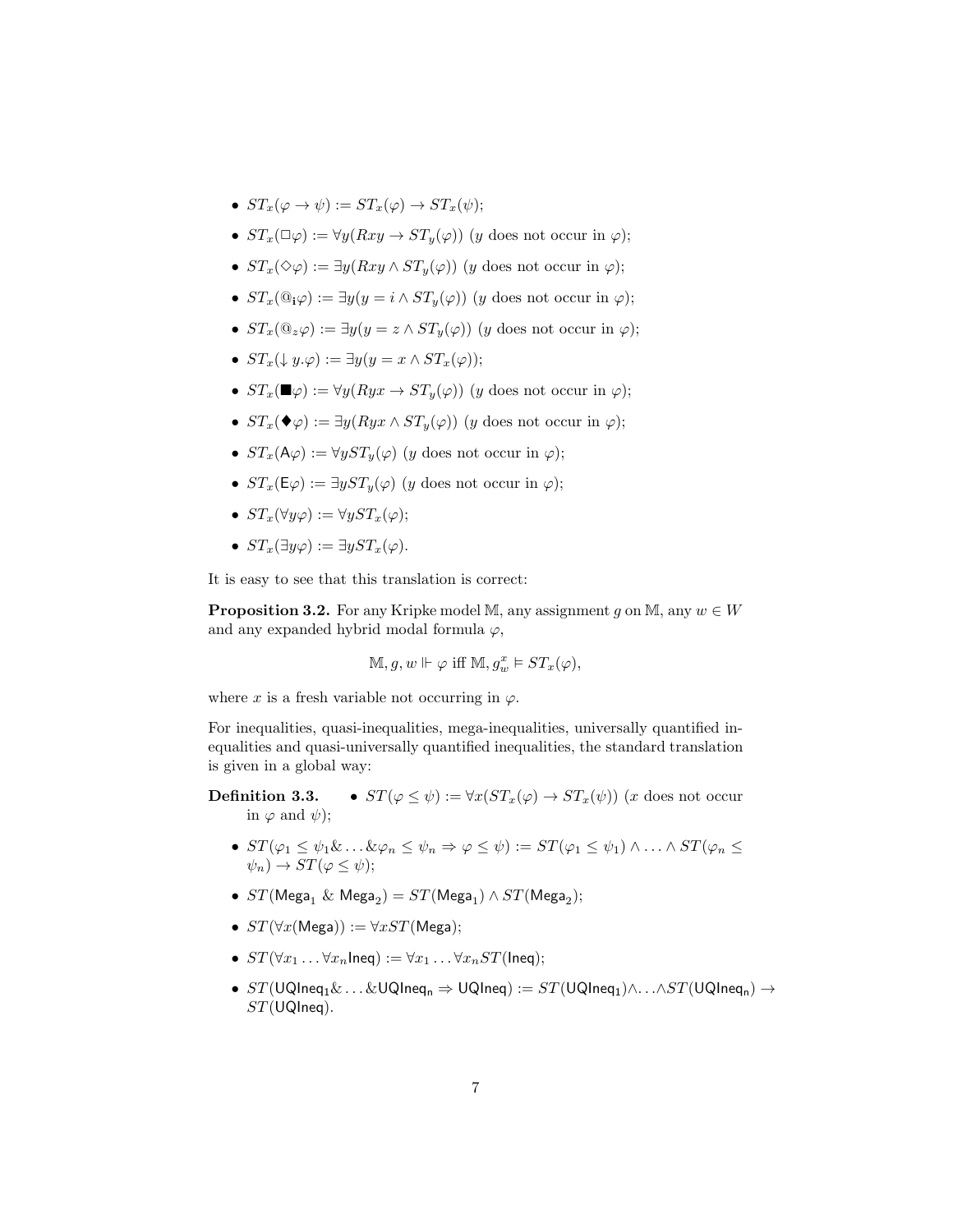<span id="page-7-1"></span>**Proposition 3.4.** For any Kripke model M, any assignment g on M, and inequality Ineq, quasi-inequality Quasi, mega-inequality Mega, universally quantified inequality UQIneq, quasi-universally quantified inequality QUQIneq,

> $M, g \Vdash$  Ineq iff  $M, g \vDash ST(\text{Ineq})$ ;  $M, q \Vdash$  Quasi iff M,  $q \vDash ST(Q$ uasi);  $M, g \Vdash \text{Mega iff } M, g \vDash ST(\text{Mega});$  $M, q \Vdash \text{UQIneq iff } M, q \vDash ST(\text{UQIneq});$  $M, q \Vdash QUQ$ lneq iff  $M, q \vDash ST(QUQ)$ lneq).

## <span id="page-7-0"></span>4 Sahlqvist inequalities

In the present section, since we will use the algorithm  $A L B A^{\downarrow}$  which is based on the classsification of nodes in the signed generation trees of hybrid modal formulas, we will use the unified correspondence style definition (cf. [\[9,](#page-32-10) [10,](#page-32-11) [16,](#page-32-12) [21\]](#page-32-9)) to define Sahlqvist inequalities. We will collect all the necessary preliminaries on Sahlqvist inequalities.

Definition 4.1 (Order-type of propositional variables). (cf. [\[7,](#page-31-7) page 346]) For an *n*-tuple  $(p_1, \ldots, p_n)$  of propositional variables, an order-type  $\varepsilon$  of  $(p_1, \ldots, p_n)$ is an element in  $\{1,\partial\}^n$ . We say that  $p_i$  has order-type 1 with respect to  $\varepsilon$  if  $\varepsilon_i = 1$ , and denote  $\varepsilon(p_i) = 1$  or  $\varepsilon(i) = 1$ ; we say that  $p_i$  has order-type  $\partial$  with respect to  $\varepsilon$  if  $\varepsilon_i = \partial$ , and denote  $\varepsilon(p_i) = \partial$  or  $\varepsilon(i) = \partial$ . We use  $\varepsilon^{\partial}$  to denote the order-type such that  $\varepsilon^{\partial}(p_i) = 1$  (resp.  $\varepsilon^{\partial}(p_i) = \partial$ ) iff  $\varepsilon(p_i) = \partial$  (resp.  $\varepsilon(p_i) = 1$ ).

Definition 4.2 (Signed generation tree). (cf. [\[10,](#page-32-11) Definition 4]) The *positive* (resp. *negative*) *generation tree* of any given formula  $\varphi$  is defined by first labelling the root of the generation tree of  $\varphi$  with + (resp. –) and then labelling the children nodes as follows:

- Assign the same sign to the children nodes of any node labelled with  $\vee, \wedge, \square, \diamondsuit, \downarrow x, \blacksquare, \blacklozenge, A, E, \forall x, \exists x;$
- Assign the opposite sign to the child node of any node labelled with  $\neg$ ;
- Assign the opposite sign to the first child node and the same sign to the second child node of any node labelled with  $\rightarrow$ ;
- Assign the same sign to the second child node labelled with @ (notice that we do not label the first child node with nominal or state variable).

Nodes in signed generation trees are *positive* (resp. *negative*) if they are signed  $+$  (resp.  $-$ ).

**Example 4.3.** The positive generation tree of  $+ \Box (p \lor \neg \Diamond q) \rightarrow \Box q$  is given in Figure [1.](#page-8-0)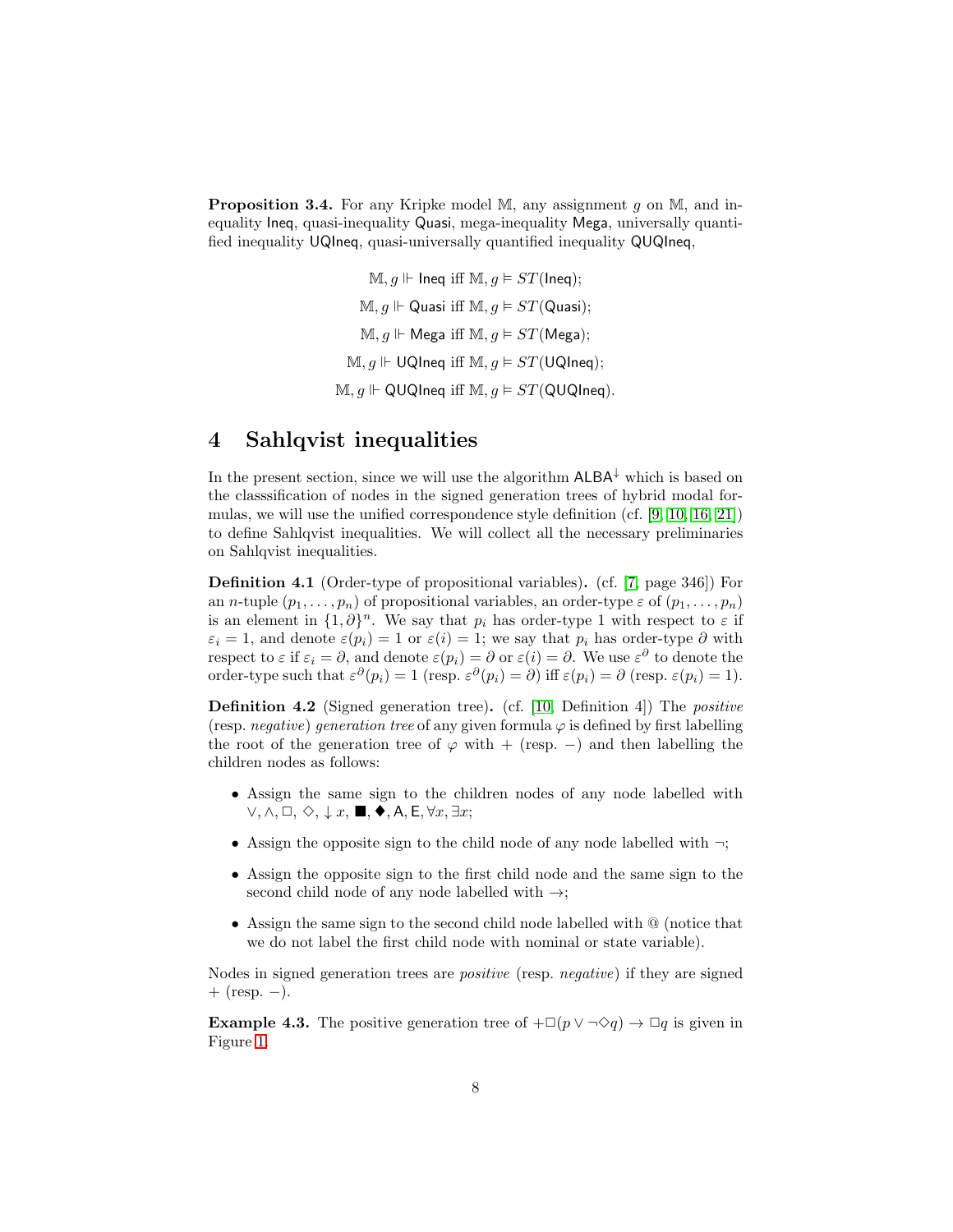

<span id="page-8-0"></span>Figure 1: Positive generation tree for  $\Box(p \lor \neg \Diamond q) \to \Box q$ 

Signed generation trees will be used in the inequalities  $\varphi \leq \psi$ , where the positive generation tree  $+\varphi$  and the negative generation tree  $-\psi$  will be considered. We will also say that an inequality  $\varphi \leq \psi$  is *uniform* in a variable  $p_i$  if all occurrences of  $p_i$  in  $+\varphi$  and  $-\psi$  have the same sign, and that  $\varphi \leq \psi$  is  $\varepsilon$ -uniform in an array  $\vec{p}$  if  $\varphi \leq \psi$  is uniform in  $p_i$ , occurring with the sign indicated by  $\varepsilon$  (i.e.,  $p_i$  has the sign + if  $\varepsilon(p_i) = 1$ , and has the sign – if  $\varepsilon(p_i) = \partial$ , for each propositional variable  $p_i$  in  $\vec{p}$ .

For any given formula  $\varphi(p_1, \ldots, p_n)$ , any order-type  $\varepsilon$  over n, and any  $1 \leq i \leq n$ , an  $\varepsilon$ -*critical node* in a signed generation tree of  $\varphi$  is a leaf node  $+p_i$  when  $\varepsilon_i = 1$ or  $-p_i$  when  $\varepsilon_i = \partial$ . An  $\varepsilon$ -*critical branch* in a signed generation tree is a branch from an  $\varepsilon$ -critical node. The  $\varepsilon$ -critical occurrences are intended to be those which the algorithm  $A L B A^{\downarrow}$  will solve for. We say that  $+\varphi$  (resp.  $-\varphi$ ) *agrees with*  $\varepsilon$ , and write  $\varepsilon(+\varphi)$  (resp.  $\varepsilon(-\varphi)$ ), if every leaf node with a propositional variable in the signed generation tree of  $+\varphi$  (resp.  $-\varphi$ ) is  $\varepsilon$ -critical.

We will also use the notation  $+\psi \prec * \varphi$  (resp.  $-\psi \prec * \varphi$ ) to indicate that an occurrence (it does not matter which occurrence it is) of a subformula  $\psi$ inherits the positive (resp. negative) sign from the signed generation tree  $*\varphi$ , where  $* \in \{+, -\}.$  We will write  $\varepsilon(\gamma) \prec \ast \varphi$  (resp.  $\varepsilon^{\partial}(\gamma) \prec \ast \varphi$ ) to indicate that the signed generation subtree  $\gamma$ , with the sign inherited from  $*\varphi$ , agrees with  $\varepsilon$  (resp. with  $\varepsilon^{\partial}$ ). We say that a propositional variable p is *positive* (resp. *negative*) in  $\varphi$  if  $+p \prec +\varphi$  (resp.  $-p \prec +\varphi$ ) for all occurrences of p in  $\varphi$ .

Definition 4.4. (cf. [\[10,](#page-32-11) Definition 5]) Nodes in signed generation trees are called *outer nodes* and *inner nodes*, according to Table [1.](#page-9-1) For the names of outer nodes and inner nodes in the classification, see Example [4.6.](#page-9-2)

A branch in a signed generation tree is called a *excellent branch* if it is the concatenation of two paths  $P_1$  and  $P_2$ , one of which might be of length 0, such that  $P_1$  is a path from the leaf consisting (apart from variable nodes) of inner nodes only, and  $P_2$  consists (apart from variable nodes) of outer nodes only.

Definition 4.5 (Sahlqvist inequalities). (cf. [\[10,](#page-32-11) Definition 6]) For any ordertype  $\varepsilon$ , the signed generation tree  $*\varphi$  (where  $*\in \{+, -\}$ ) of a formula  $\varphi(p_1, \ldots p_n)$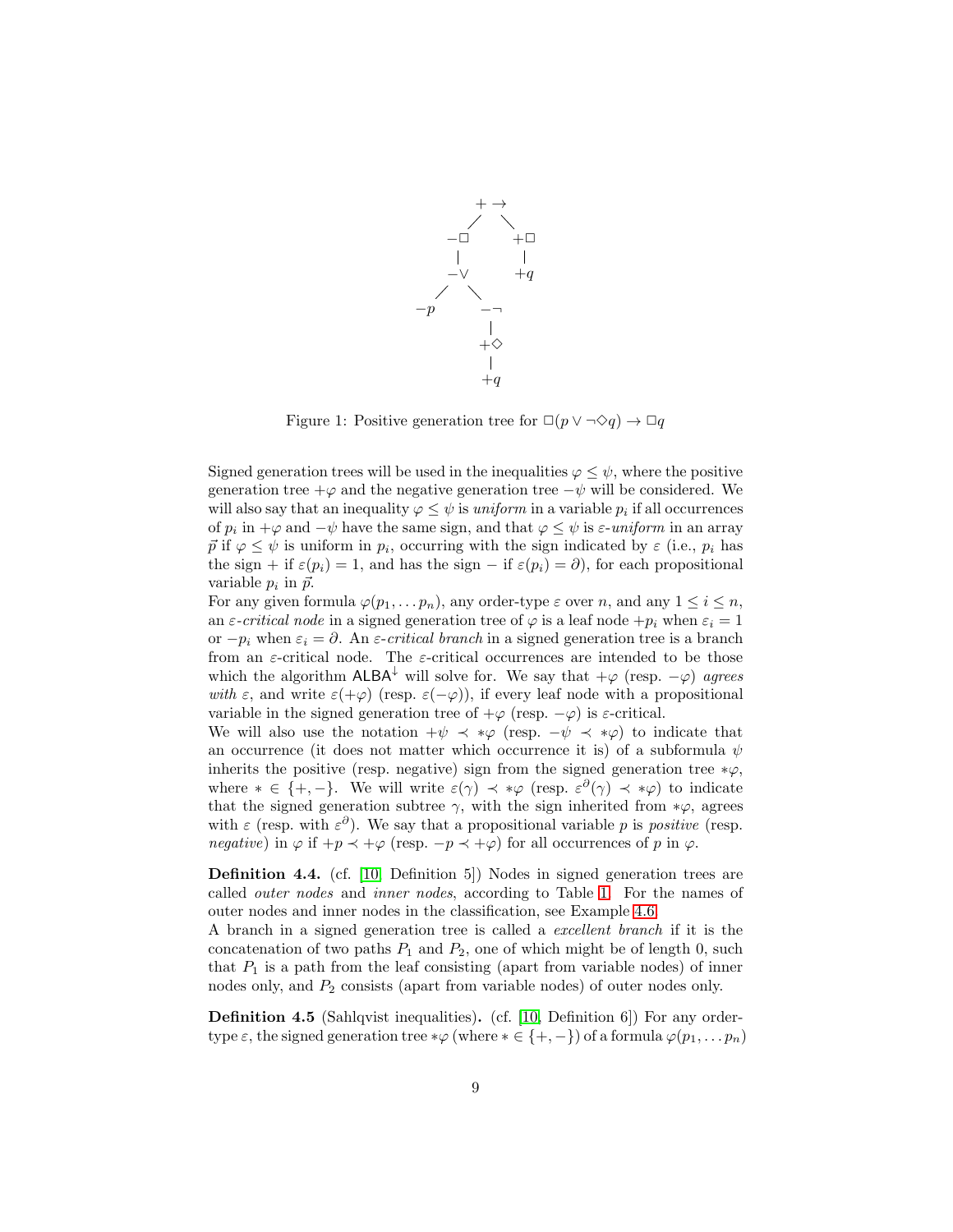| Juter             |  |  |  |        |                               | <i>inner</i> |                                                                                                   |  |  |  |                          |                |            |
|-------------------|--|--|--|--------|-------------------------------|--------------|---------------------------------------------------------------------------------------------------|--|--|--|--------------------------|----------------|------------|
|                   |  |  |  | $\Box$ | $\downarrow x$                | $\omega$     |                                                                                                   |  |  |  | $\Box$ $\lnot$ .         | $\downarrow x$ | $^{\rm o}$ |
| $\qquad \qquad -$ |  |  |  |        | $\Box$ $\lnot$ $\downarrow$ x | $\omega$     | $\rightarrow$ $\rightarrow$ $\rightarrow$ $\rightarrow$ $\rightarrow$ $\rightarrow$ $\rightarrow$ |  |  |  | $\diamondsuit$ $\lnot$ . | $\downarrow x$ | $^{\circ}$ |

<span id="page-9-1"></span>Table 1: Outer and Inner nodes.

is  $\varepsilon$ -*Sahlqvist* if for all  $1 \leq i \leq n$ , every  $\varepsilon$ -critical branch with leaf  $p_i$  is excellent. An inequality  $\varphi \leq \psi$  is  $\varepsilon$ -*Sahlqvist* if the signed generation trees  $+\varphi$  and  $-\psi$ are  $\varepsilon$ -Sahlqvist. An inequality  $\varphi \leq \psi$  is *Sahlqvist* if it is  $\varepsilon$ -Sahlqvist for some  $\varepsilon$ .

The classification of outer nodes and inner nodes is based on how different connectives behave in the algorithm. When the input inequality is a Sahlqvist inequality, the algorithm first decompose the outer part of the formula, and then decompose the inner part of the formula, which will be shown in Example [5.1.](#page-15-0)

<span id="page-9-2"></span>Example 4.6. Here we give an example of a Sahlqvist inequality for the ordertype  $\varepsilon = (1, 1)$ , where the outer nodes are red and the inner nodes are green, and ε-critical branches are ended with blue leaf nodes. It is clear that the branch from  $+p_2$  to  $+\downarrow x$  and the branch from  $+p_1$  to  $+\downarrow x$  are both  $\varepsilon$ -critical and excellent. This example also shows why the outer nodes and inner nodes are named as they are.



Figure 2: (1,1)-Sahlqvist inequality  $\downarrow x.(\Diamond \Box p_1 \land \Box (\mathbb{Q}_i x \land \Box p_2)) \leq \Diamond \Box \Diamond p_1 \lor \Box p_2$  $\Diamond \Box \Diamond p_2$ 

As we can see from the example, the major difference of Sahlqvist formula here from the ones in [\[11\]](#page-32-2) and [\[19\]](#page-32-8) is mainly that here we have downarrow binders as a part of the Sahlqvist structure.

## <span id="page-9-0"></span>5 The algorithm  $A L B A^{\downarrow}$

In the present section, we define the correspondence algorithm  $\mathsf{ALBA}^{\downarrow}$  for hybrid logic with binder, in the style of [\[5,](#page-31-6) [7,](#page-31-7) [21\]](#page-32-9). The algorithm goes in three steps.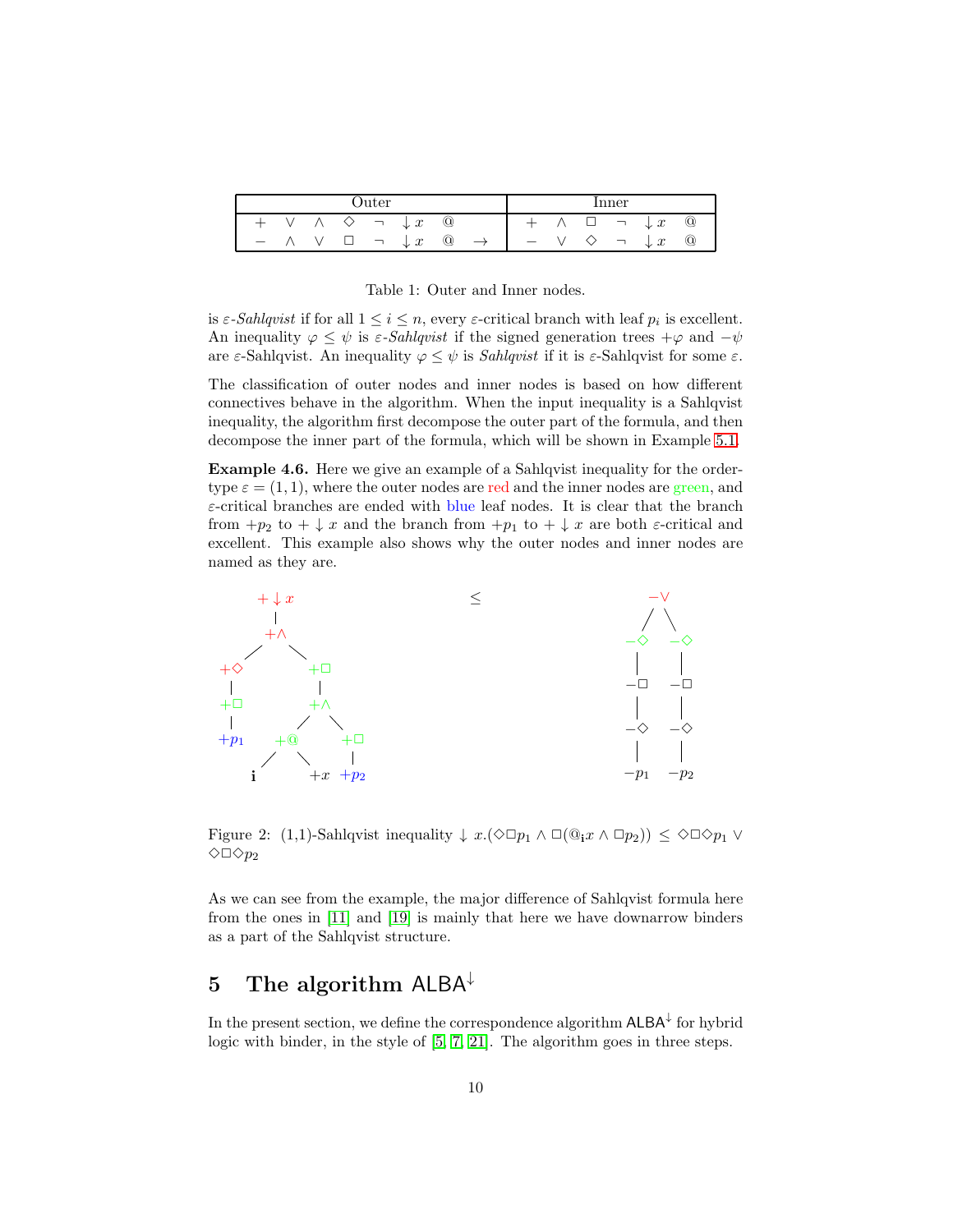#### 1. Preprocessing and first approximation:

In the generation tree of  $+\varphi$  and  $-\psi^1$  $-\psi^1$ ,

- (a) Apply the distribution rules:
	- i. Push down  $+\Diamond, -\neg, +\wedge, +\downarrow x, +@_{i}, +@_{x}, -\rightarrow$  by distributing them over nodes labelled with +∨ which are outer nodes (see Figure [3;](#page-10-1) notice that here we treat  $\mathbb{Q}_i$  and  $\mathbb{Q}_x$  as if they are unary modality with only the right branch as the input), and
	- ii. Push down  $-\Box, +\neg, -\lor, -\downarrow x, -\mathbb{Q}_1, -\mathbb{Q}_x, -\to$  by distributing them over nodes labelled with −∧ which are outer nodes (see Figure [4\)](#page-11-0).





| $+\downarrow x$   | $\Rightarrow$ | $+V$                              | $+@:$<br>$\Rightarrow$ | $+V$                                   |
|-------------------|---------------|-----------------------------------|------------------------|----------------------------------------|
|                   |               | $\sqrt{2}$                        |                        | 7 X                                    |
| $+V$              |               | $+\downarrow x + \downarrow x$    | $+V$                   | $+@{\scriptstyle i}+@{\scriptstyle i}$ |
| $\sim$ / $\sim$   |               | and the state of the state of the | $\sim$ / $\sim$        | <b>The Contract Contract</b>           |
| $+\alpha + \beta$ |               | $+\alpha$ $+\beta$                | $+\alpha +\beta$       | $+\alpha$ $+\beta$                     |

| $+@_{r}$           | $\Rightarrow$ | $+V$               | $- \rightarrow$    | $\Rightarrow$ |                                        | $-\wedge$                     |  |
|--------------------|---------------|--------------------|--------------------|---------------|----------------------------------------|-------------------------------|--|
|                    |               | $\sim$ $\sim$      | $\sim$ / $\sim$    |               |                                        | $\angle$ $\sqrt{ }$           |  |
| $+V$               |               | $+@_{r}+@_{r}$     | $+V -\gamma$       |               |                                        | $-\rightarrow$ $-\rightarrow$ |  |
| $\sim$ / $\sim$    |               | and the control of | $\sqrt{2}$         |               |                                        | フーマー アーマー                     |  |
| $+\alpha$ $+\beta$ |               | $+\alpha$ $+\beta$ | $+\alpha$ $+\beta$ |               | $+\alpha$ $-\gamma$ $+\beta$ $-\gamma$ |                               |  |

<span id="page-10-1"></span>Figure 3: Distribution rules for  $+\vee$ 

<span id="page-10-0"></span><sup>&</sup>lt;sup>1</sup>The discussion below relies on the definition of signed generation tree in Section [4.](#page-7-0) In what follows, we identify a formula with its signed generation tree.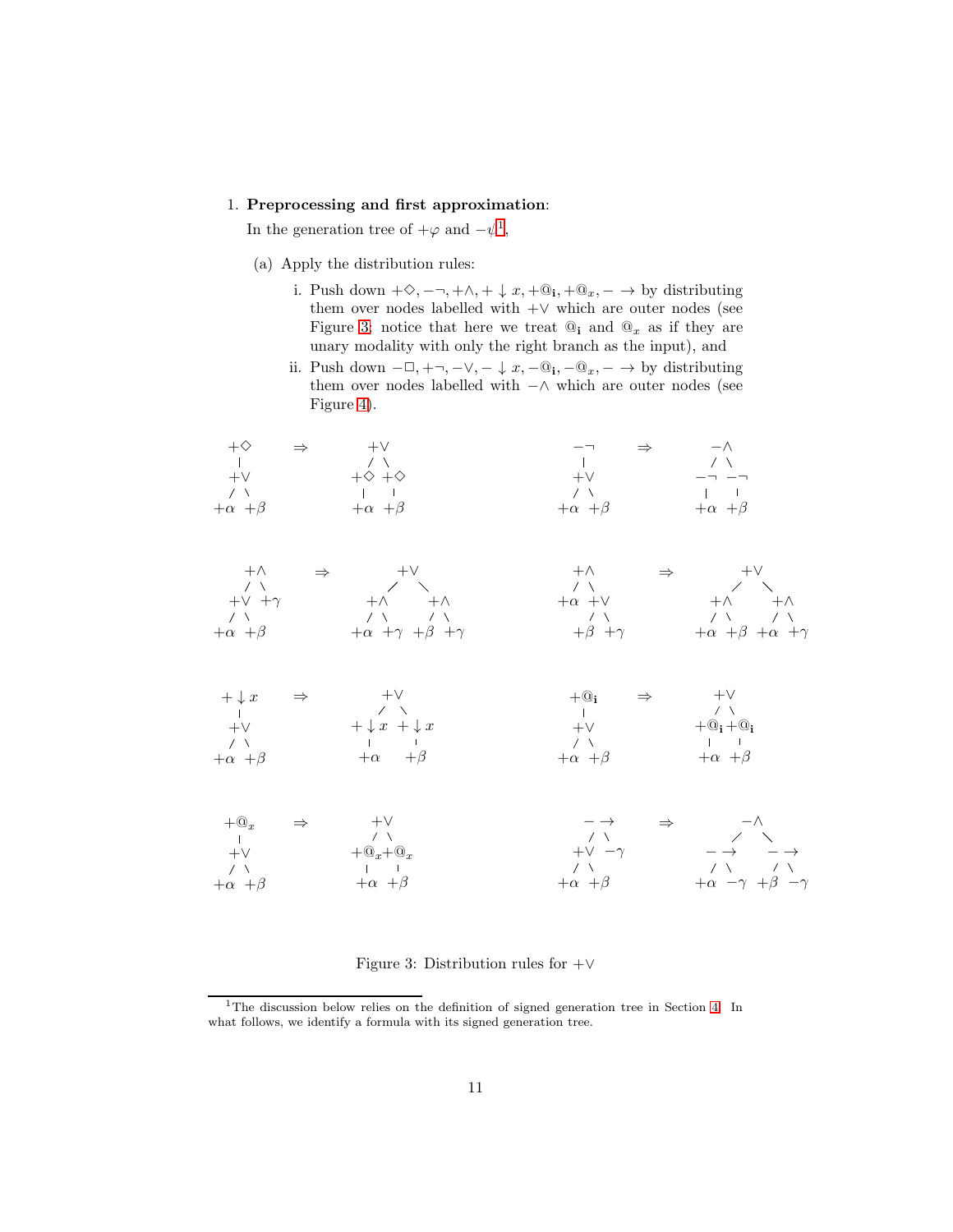

<span id="page-11-0"></span>Figure 4: Distribution rules for −∧

(b) Apply the splitting rules:

$$
\begin{array}{ccc}\n\alpha \leq \beta \wedge \gamma & \alpha \vee \beta \leq \gamma \\
\alpha \leq \beta & \alpha \leq \gamma & \alpha \leq \gamma & \beta \leq \gamma\n\end{array}
$$

(c) Apply the monotone and antitone variable-elimination rules<sup>[2](#page-11-1)</sup>:

$$
\frac{\alpha(p) \le \beta(p)}{\alpha(\perp) \le \beta(\perp)} \qquad \frac{\beta(p) \le \alpha(p)}{\beta(\top) \le \alpha(\top)}
$$

for  $\beta(p)$  positive in p and  $\alpha(p)$  negative in p.

We denote by Preprocess( $\varphi \leq \psi$ ) the finite set  $\{\varphi_i \leq \psi_i\}_{i \in I}$  of inequalities obtained after the exhaustive application of the previous rules. Then we apply the following first approximation rule to every inequality in Preprocess( $\varphi \leq \psi$ ):

<span id="page-11-1"></span><sup>2</sup>Here the monotone and antitone variable elimination rules eliminate propositional variables  $p$  such that the inequality is semantically monotone or antitone with respect to  $p$ .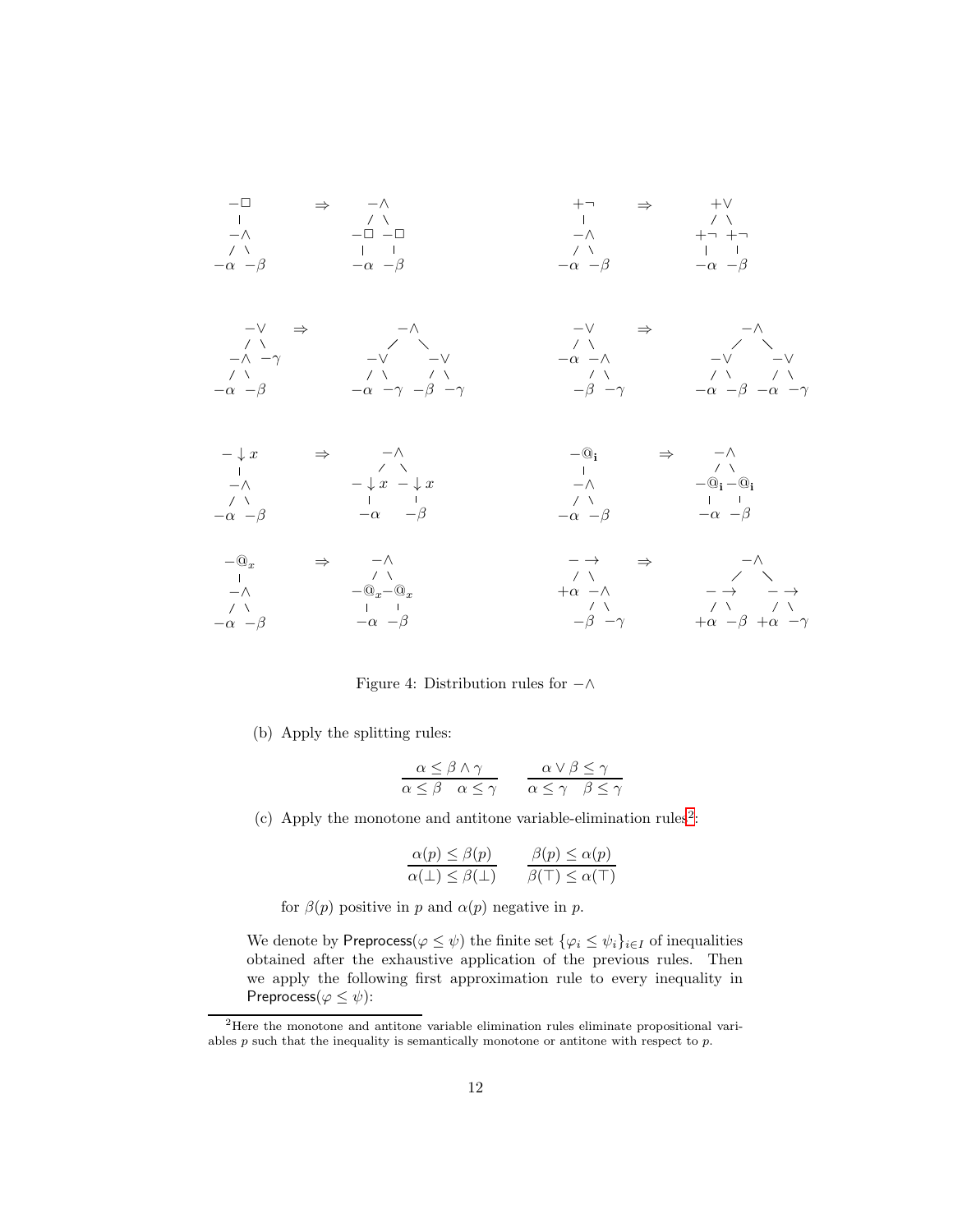$$
\frac{\varphi_i \leq \psi_i}{\mathbf{i}_0 \leq \varphi_i \quad \psi_i \leq \neg \mathbf{i}_1}
$$

Here,  $\mathbf{i}_0$  and  $\mathbf{i}_1$  are special fresh nominals. Now we get a set of inequalities  ${\bf i}_0 \leq \varphi_i, \psi_i \leq \neg {\bf i}_1\}_{i \in I}$ . We call the set  ${\bf i}_0 \leq \varphi_i, \psi_i \leq \neg {\bf i}_1$  a system.

#### 2. The reduction stage:

In this stage, for each  $\{i_0 \leq \varphi_i, \psi_i \leq \neg i_1\}$ , we apply the following rules to prepare for eliminating all the proposition variables in  $\{\mathbf{i}_0 \leq \varphi_i, \psi_i \leq \neg \mathbf{i}_1\}$ :

#### (a) Substage 1: Decomposing the outer part

In the current substage, the following rules are applied to decompose the outer part of the Sahlqvist signed formula:

i. Splitting rules:

$$
\frac{\alpha \le \beta \land \gamma}{\alpha \le \beta \quad \alpha \le \gamma} \qquad \frac{\alpha \lor \beta \le \gamma}{\alpha \le \gamma \quad \beta \le \gamma}
$$

ii. Approximation rules:

$$
\frac{\mathbf{i} \leq \Diamond \alpha}{\mathbf{j} \leq \alpha \quad \mathbf{i} \leq \Diamond \mathbf{j}} \qquad \frac{x \leq \Diamond \alpha}{\mathbf{j} \leq \alpha \quad x \leq \Diamond \mathbf{j}}
$$
\n
$$
\frac{\Box \alpha \leq \neg \mathbf{i}}{\alpha \leq \neg \mathbf{j} \quad \Box \neg \mathbf{j} \leq \neg \mathbf{i}} \qquad \frac{\Box \alpha \leq \neg x}{\alpha \leq \neg \mathbf{j} \quad \Box \neg \mathbf{j} \leq \neg x}
$$
\n
$$
\frac{\mathbf{i} \leq @_{\mathbf{j}} \alpha}{\mathbf{j} \leq \alpha} \qquad \frac{x \leq @_{\mathbf{j}} \alpha}{\mathbf{j} \leq \alpha}
$$
\n
$$
\frac{@_{\mathbf{j}} \alpha \leq \neg \mathbf{i}}{\alpha \leq \neg \mathbf{j}} \qquad \frac{@_{\mathbf{j}} \alpha \leq \neg x}{\alpha \leq \neg \mathbf{j}}
$$
\n
$$
\frac{\mathbf{i} \leq @_{x} \alpha}{x \leq \alpha} \qquad \frac{y \leq @_{x} \alpha}{x \leq \alpha}
$$
\n
$$
\frac{@_{x} \alpha \leq \neg \mathbf{i}}{\alpha \leq \neg x} \qquad \frac{@_{x} \alpha \leq \neg y}{\alpha \leq \neg x}
$$
\n
$$
\frac{\mathbf{i} \leq \downarrow x \cdot \alpha}{\mathbf{i} \leq \alpha [\mathbf{i}/x]} \qquad \frac{y \leq \downarrow x \cdot \alpha}{y \leq \alpha [y/x]}
$$
\n
$$
\frac{\downarrow x \cdot \alpha \leq \neg \mathbf{i}}{\alpha [\mathbf{i}/x] \leq \neg \mathbf{i}} \qquad \frac{\downarrow x \cdot \alpha \leq \neg y}{\alpha [y/x] \leq \neg y}
$$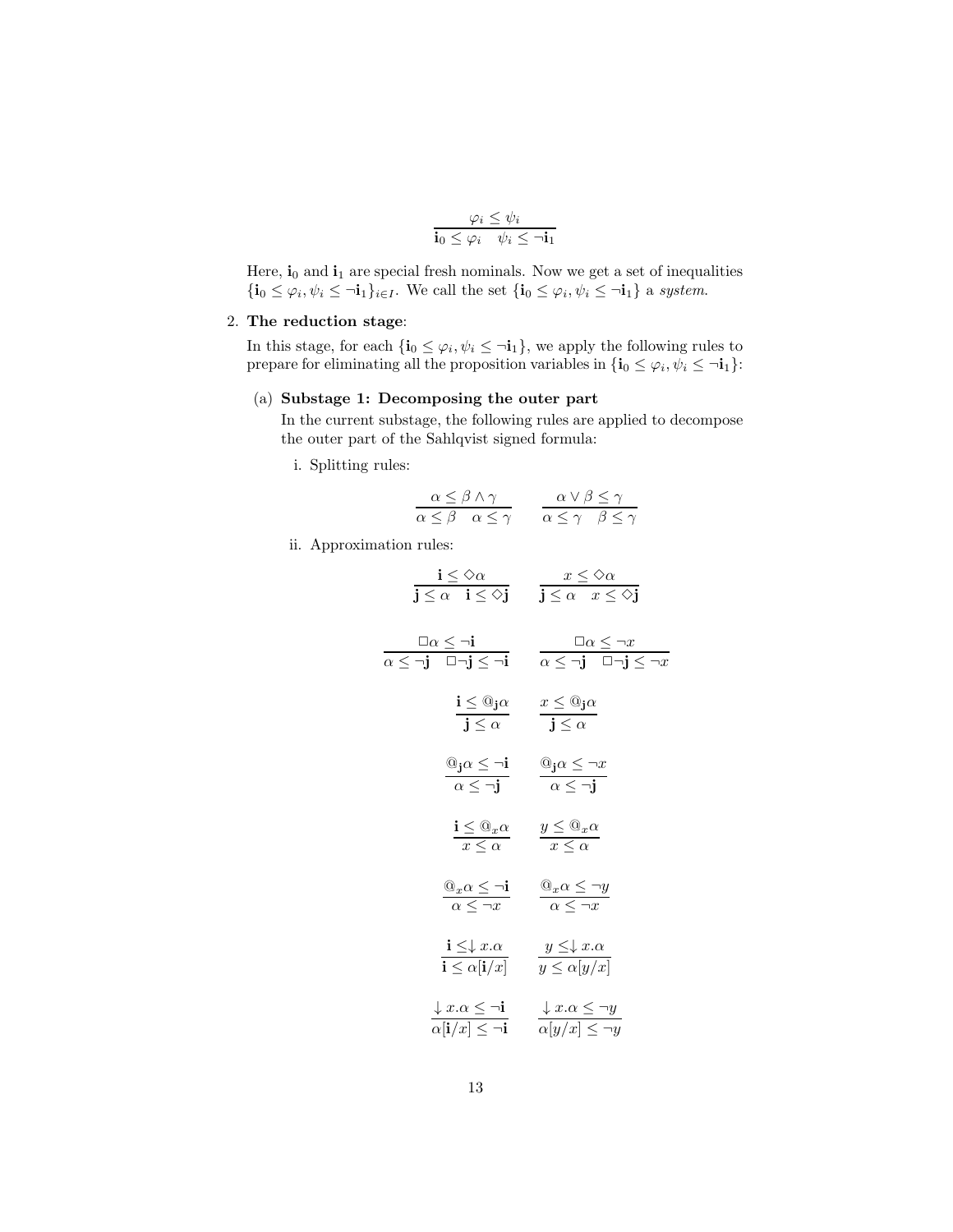$$
\frac{\alpha \to \beta \leq \neg i}{j \leq \alpha \qquad \beta \leq \neg k \qquad j \to \neg k \leq \neg i}
$$

$$
\frac{\alpha \to \beta \leq \neg x}{j \leq \alpha \qquad \beta \leq \neg k \qquad j \to \neg k \leq \neg x}
$$

The nominals introduced by the approximation rules must not occur in the system before applying the rule, and  $\alpha[i/x]$  (resp.  $\alpha[y/x]$  indicates that all occurrences of x in  $\alpha$  are replaced by i  $(r \exp. y)$ .

iii. Residuation rules:

$$
\frac{\mathbf{i} \leq \neg \alpha}{\alpha \leq \neg \mathbf{i}} \qquad \frac{\neg \alpha \leq \neg \mathbf{i}}{\mathbf{i} \leq \alpha} \qquad \frac{x \leq \neg \alpha}{\alpha \leq \neg x} \qquad \frac{\neg \alpha \leq \neg x}{x \leq \alpha}
$$

#### (b) Substage 2: Decomposing the inner part

In the current substage, the following rules are applied to decompose the inner part of the Sahlqvist signed formula. We allow these rules to be applied in the scope of universal quantifiers, as we will show in Example [5.2:](#page-17-0)

i. Splitting rules:

$$
\frac{\alpha \le \beta \land \gamma}{\alpha \le \beta \quad \alpha \le \gamma} \qquad \frac{\alpha \lor \beta \le \gamma}{\alpha \le \gamma \quad \beta \le \gamma}
$$

ii. Residuation rules:

$$
\begin{array}{ccc} \underline{\alpha \leq \neg \beta} & \frac{\neg \alpha \leq \beta}{\neg \beta \leq \alpha} & \frac{\Diamond \alpha \leq \beta}{\alpha \leq \blacksquare \beta} & \frac{\alpha \leq \Box \beta}{\blacklozenge \alpha \leq \beta} \end{array}
$$

 $\alpha \leq @_{\bf j}\beta$ Eα  $\land$  j  $\leq \beta$  $@{\bf j} \beta \leq \alpha$  $\beta \leq \mathbf{j} \rightarrow \mathsf{A} \alpha$  $\alpha \leq \mathbb{Q}_x \beta$ Eα  $\land$   $x \leq \beta$  $@_{x}\beta \leq \alpha$  $\beta \leq x \rightarrow \mathsf{A}\alpha$ 

$$
\frac{\alpha \leq \downarrow x.\beta}{\forall y (\mathsf{A}(y \to \alpha) \land y \leq \beta[y/x])} \qquad \frac{\downarrow x.\beta \leq \alpha}{\forall y (\beta[y/x] \leq y \to \mathsf{E}(y \land \alpha))}
$$

The state variables introduced by the residuation rules must not occur in the system before applying the rule.

iii. Second splitting rule:

$$
\frac{\forall x (\text{Mega}_1 \& \text{Mega}_2)}{\forall x (\text{Mega}_1) \quad \forall x (\text{Mega}_2)}
$$

Here Mega<sub>1</sub> and Mega<sub>2</sub> denote mega-inequalities.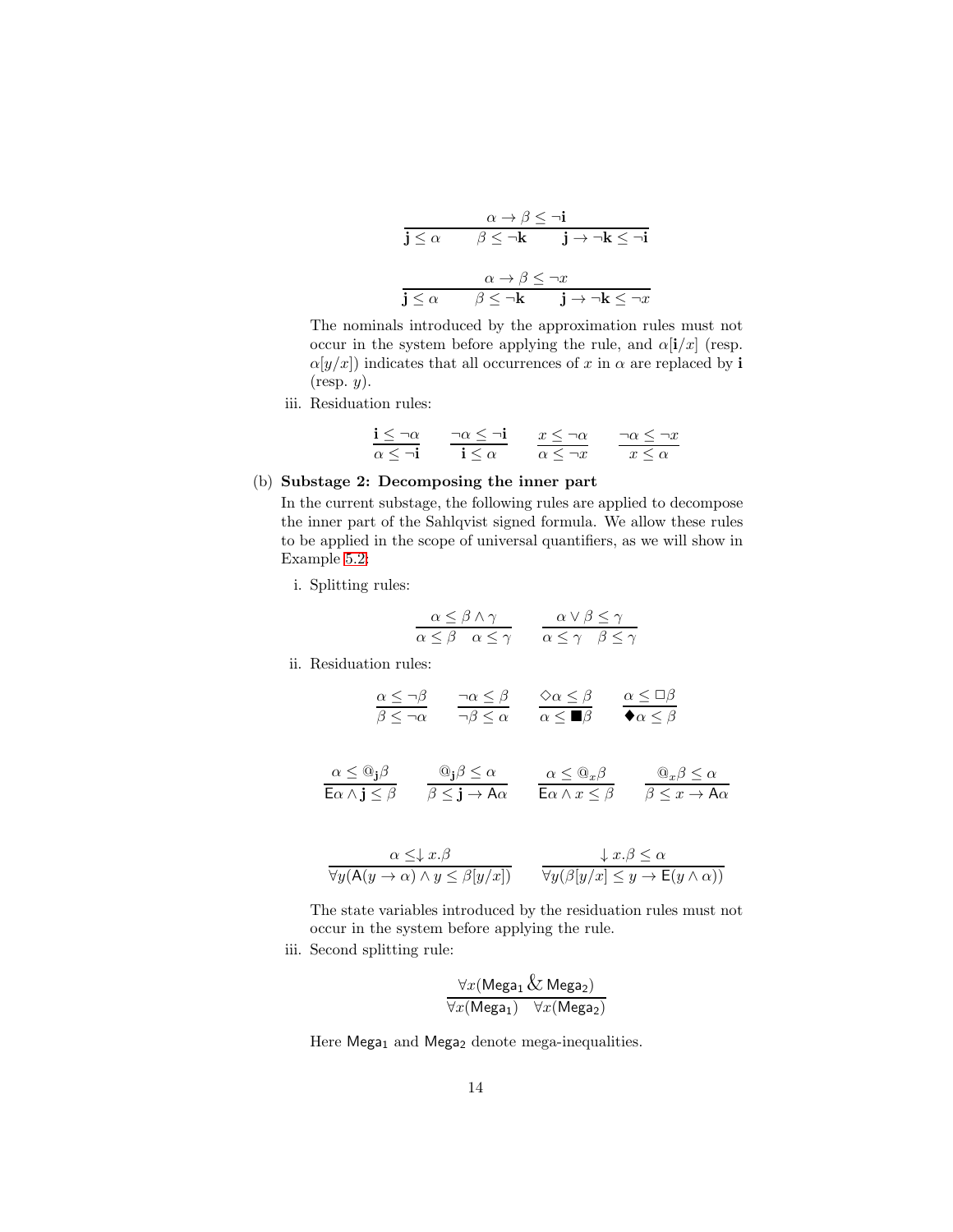#### (c) Substage 3: Preparing for the Ackermann rules

In this substage, we prepare for eliminating the propositional variables by the Ackermann rules, with the help of the following packing rules. Here we also allow this rule to be applied inside the scope of universal quantifiers.

Packing rules:

$$
\frac{\forall x (\alpha \le \beta)}{(\exists x \alpha) \le \beta} \qquad \frac{\forall x (\beta \le \alpha)}{\beta \le (\forall x \alpha)}
$$

where  $\beta$  does not contain occurrences of x.

#### (d) Substage 4: The Ackermann stage

In this substage, we compute the minimal/maximal valuation for propositional variables and use the Ackermann rules to eliminate all the propositional variables. These two rules are the core of ALBA, since their application eliminates proposition variables. In fact, all the preceding steps are aimed at reaching a shape in which the rules can be applied. Notice that an important feature of these rules is that they are executed on the whole set of (universally quantified) inequalities, and not on a single inequality.

The right-handed Ackermann rule:

The system\n
$$
\begin{cases}\n\alpha_1 \leq p \\
\vdots \\
\alpha_n \leq p \\
\forall \vec{x}_1 (\beta_1 \leq \gamma_1) \\
\vdots \\
\forall \vec{x}_m (\beta_m \leq \gamma_m)\n\end{cases}
$$
\nis replaced by\n
$$
\begin{cases}\n\forall \vec{x}_1 (\beta_1 [(\alpha_1 \vee \dots \vee \alpha_n)/p] \leq \gamma_1 [(\alpha_1 \vee \dots \vee \alpha_n)/p]) \\
\vdots \\
\forall \vec{x}_m (\beta_m [(\alpha_1 \vee \dots \vee \alpha_n)/p] \leq \gamma_m [(\alpha_1 \vee \dots \vee \alpha_n)/p])\n\end{cases}
$$

where:

i.  $p, \vec{x}_1, \ldots, \vec{x}_m$  do not occur in  $\alpha_1, \ldots, \alpha_n;$ 

ii. Each  $\beta_i$  is positive, and each  $\gamma_i$  negative in p, for  $1 \leq i \leq m$ ;

iii. Each  $\alpha_i$  is pure.

The left-handed Ackermann rule: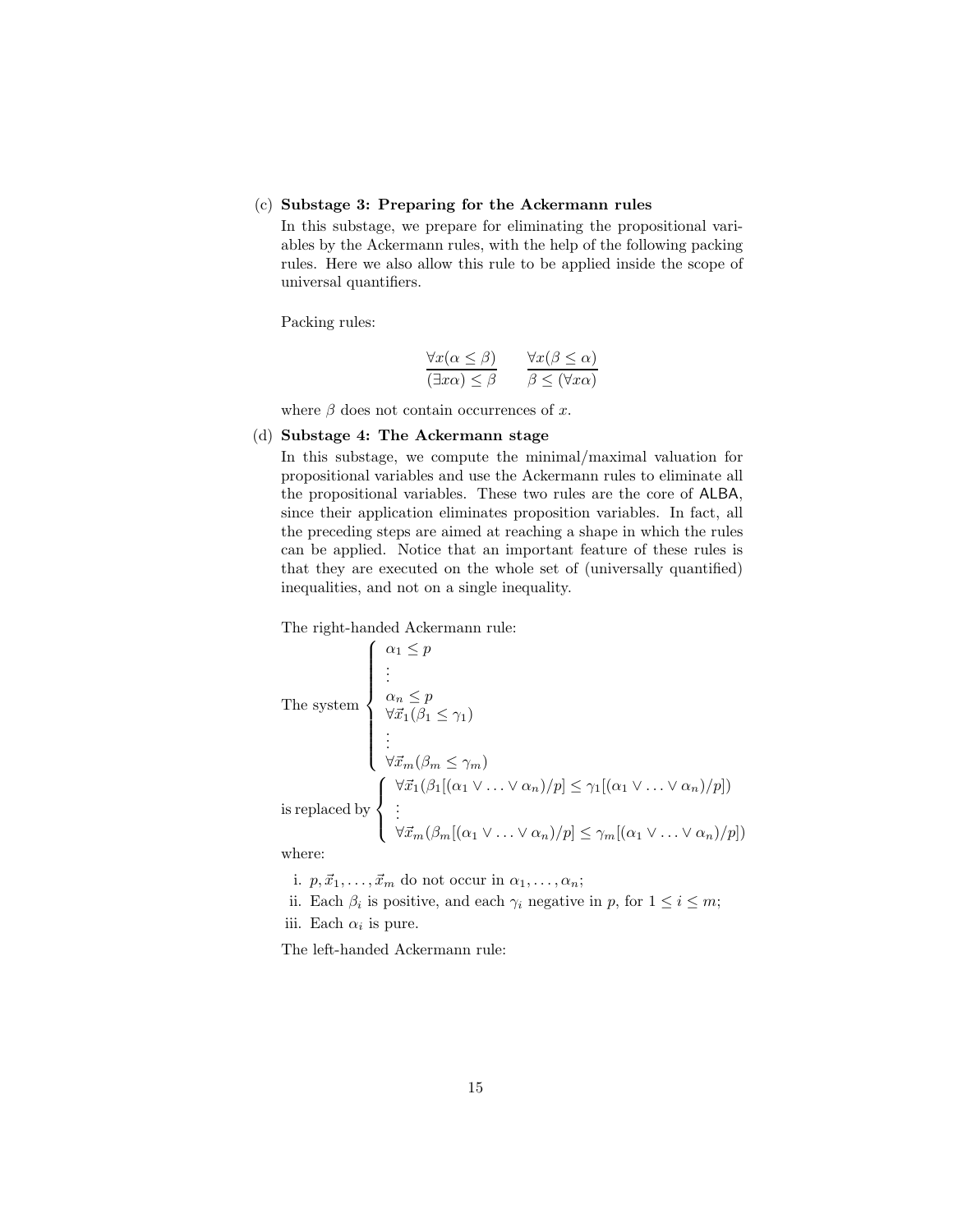The system\n
$$
\begin{cases}\n p \leq \alpha_1 \\
 \vdots \\
 p \leq \alpha_n \\
 \forall \vec{x}_1 (\beta_1 \leq \gamma_1) \\
 \vdots \\
 \forall \vec{x}_m (\beta_m \leq \gamma_m)\n\end{cases}
$$
\nis replaced by\n
$$
\begin{cases}\n \forall \vec{x}_1 (\beta_1 [(\alpha_1 \vee \dots \vee \alpha_n)/p] \leq \gamma_1 [(\alpha_1 \vee \dots \vee \alpha_n)/p]) \\
 \vdots \\
 \forall \vec{x}_m (\beta_m [(\alpha_1 \vee \dots \vee \alpha_n)/p] \leq \gamma_m [(\alpha_1 \vee \dots \vee \alpha_n)/p])\n\end{cases}
$$
\nwhere:

i.  $p, \vec{x}_1, \ldots, \vec{x}_m$  do not occur in  $\alpha_1, \ldots, \alpha_n;$ 

ii. Each  $\beta_i$  is negative, and each  $\gamma_i$  positive in p, for  $1 \leq i \leq m$ .

3. **Output**: If in the previous stage, for some  $\{\mathbf{i}_0 \leq \varphi_i, \psi_i \leq \neg \mathbf{i}_1\}$ , the algorithm gets stuck, i.e. some proposition variables cannot be eliminated by the application of the reduction rules, then the algorithm halts and output "failure". Otherwise, each initial tuple  $\{i_0 \leq \varphi_i, \psi_i \leq \neg i_1\}$  of inequalities after the first approximation has been reduced to a set of pure (universally quantified) inequalities Reduce( $\varphi_i \leq \psi_i$ ), and then the output is a set of quasi-(universally quantified) inequalities {&Reduce( $\varphi_i \leq$  $\psi_i$ )  $\Rightarrow$  **i**<sub>0</sub>  $\leq$   $\neg$ **i**<sub>1</sub> :  $\varphi_i \leq \psi_i \in$  **Preprocess**( $\varphi \leq \psi$ )}. Then the algorithm use the standard translation to transform the quasi-(universally quantified) inequalities into first-order formulas. Finally, use universal quantifiers to quantify all free individual variables  $x$  and individual constants  $i$  in the standard translation.

Here we give an example of the execution of  $\mathsf{ALBA}^\downarrow$  on the for the  $(1,1)$ -Sahlqvist inequality  $\downarrow x.(\Diamond \Box p_1 \land \Box(\Theta_1 x \land \Box p_2)) \leq \Diamond \Box \Diamond p_1 \lor \Diamond \Box \Diamond p_2.$ 

<span id="page-15-0"></span>**Example 5.1.** The algorithm receives the input inequality  $\downarrow x.(\Diamond \Box p_1 \land \Box (\Theta_i x \land \Box p_2))$  $\Box p_2)$ )  $\leq \Diamond \Box \Diamond p_1 \vee \Diamond \Box \Diamond p_2;$ 

#### Stage 1:

The distribution rules, the splitting rules and the monotone and antitone variable elimination rules are not applicable here, so

$$
\text{Preprocess}(\downarrow x.(\lozenge \Box p_1 \land \Box(\textcircled{a}_i x \land \Box p_2)) \leq \lozenge \Box \lozenge p_1 \lor \lozenge \Box \lozenge p_2) = \{\downarrow x.(\lozenge \Box p_1 \land \Box(\textcircled{a}_i x \land \Box p_2)) \leq \lozenge \Box \lozenge p_1 \lor \lozenge \Box \lozenge p_2\};
$$

then we apply the first approximation rule and get

$$
\{{\bf i}_0\leq \downarrow x.(\Diamond \Box p_1\wedge \Box(\textbf{0}_{\bf i}x\wedge \Box p_2)),\Diamond \Box \Diamond p_1\vee \Diamond \Box \Diamond p_2\leq \neg {\bf i}_1\};
$$

iii. Each  $\alpha_i$  is pure.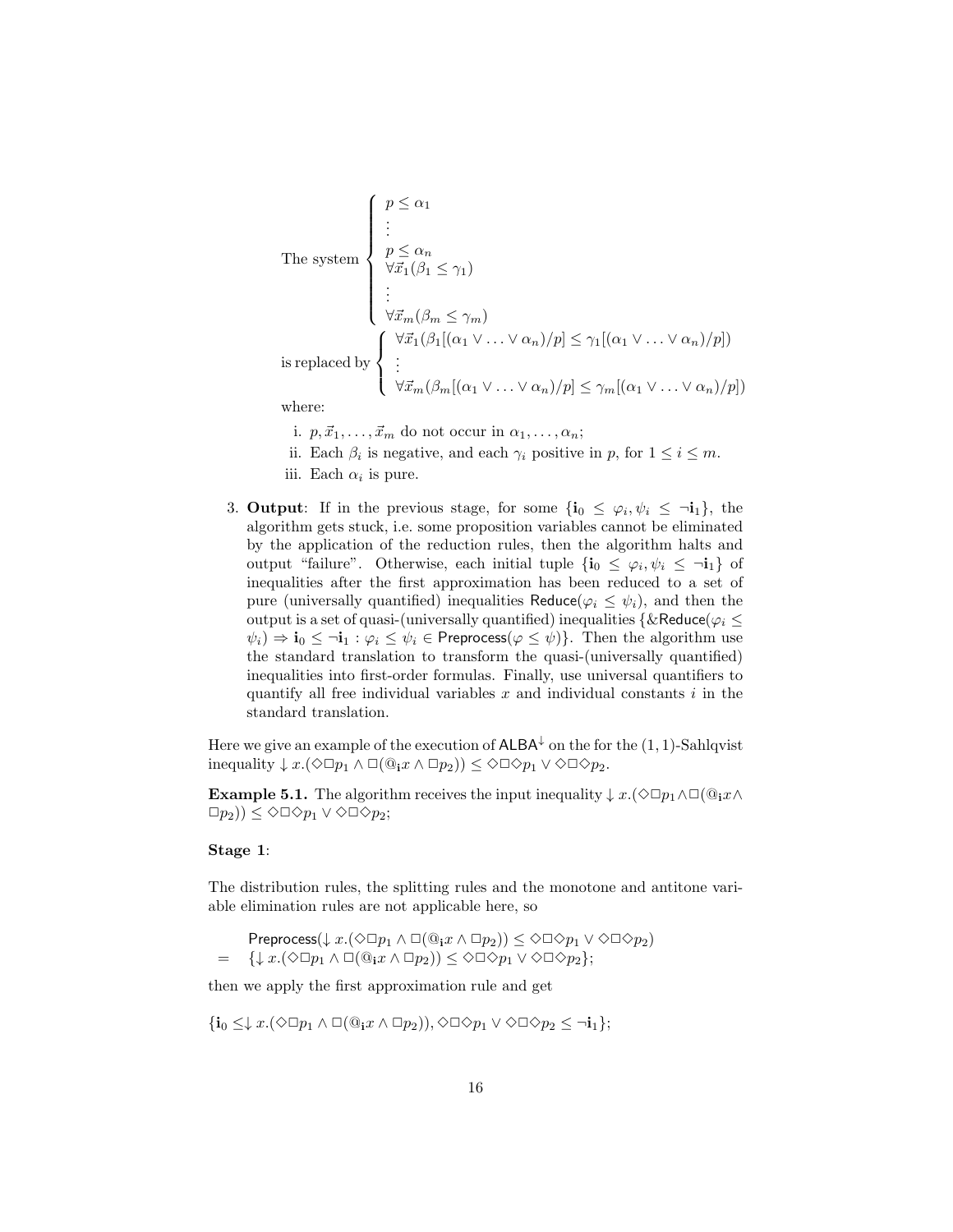#### Stage 2:

#### Substage 1:

by applying the splitting rule for  $\vee$  we get

$$
\{{\bf i}_0\leq \downarrow x.(\Diamond\Box p_1\wedge \Box(\Theta_{\bf i}x\wedge \Box p_2)),\Diamond\Box\Diamond p_1\leq \neg {\bf i}_1, \Diamond\Box\Diamond p_2\leq \neg {\bf i}_1\};
$$

by applying the approximation rule for  $\downarrow x$  we get

$$
\{{\bf i}_0 \leq \Diamond \Box p_1 \wedge \Box (\copyright_{{\bf i}} {\bf i}_0 \wedge \Box p_2), \Diamond \Box \Diamond p_1 \leq \neg {\bf i}_1, \Diamond \Box \Diamond p_2 \leq \neg {\bf i}_1\};
$$

by applying the splitting rule for ∧ we get

$$
\{{\bf i}_0\leq \Diamond\Box p_1,{\bf i}_0\leq\Box(\textbf{0}_{{\bf i}}{\bf i}_0\wedge\Box p_2),\Diamond\Box\Diamond p_1\leq\lnot{\bf i}_1,\Diamond\Box\Diamond p_2\leq\lnot{\bf i}_1\};
$$

by applying the approximation rule for  $\diamondsuit$  we get

$$
\{{\bf i}_0\leq \diamondsuit {\bf i}_2, {\bf i}_2\leq \Box p_1, {\bf i}_0\leq \Box (\textbf{0}_{{\bf i}}{\bf i}_0\wedge \Box p_2), \diamondsuit\Box \diamondsuit p_1\leq \neg {\bf i}_1, \diamondsuit\Box \diamondsuit p_2\leq \neg {\bf i}_1\};
$$

#### Substage 2:

by applying the residuation rule for  $\Box$  twice we get

$$
\{{\bf i}_0\leq \diamondsuit {\bf i}_2,\blacklozenge {\bf i}_2\leq p_1, \blacklozenge {\bf i}_0\leq \textcircled{1} {\bf i}_0\land \square p_2, \diamondsuit \square \diamondsuit p_1\leq \neg {\bf i}_1, \diamondsuit \square \diamondsuit p_2\leq \neg {\bf i}_1\};
$$

by applying the splitting rule for ∧ we get

$$
\{{\bf i}_0\leq \diamondsuit {\bf i}_2, \blacklozenge {\bf i}_2\leq p_1, \blacklozenge {\bf i}_0\leq \textcircled{u}_{{\bf i}{\bf i}_0}, \blacklozenge {\bf i}_0\leq \textcircled{1} p_2, \lozenge \textcircled{1} \diamondsuit p_1\leq \neg {\bf i}_1, \lozenge \textcircled{1} \diamondsuit p_2\leq \neg {\bf i}_1\};
$$

by applying the residuation rule for  $\Box$  we get

$$
\{{\bf i}_0\leq \diamondsuit {\bf i}_2,\blacklozenge {\bf i}_2\leq p_1, \blacklozenge {\bf i}_0\leq \textcircled{a}_{{\bf i}{\bf i}_0},\blacklozenge \blacklozenge {\bf i}_0\leq p_2,\lozenge \square \diamondsuit p_1\leq \neg {\bf i}_1,\lozenge \square \diamondsuit p_2\leq \neg {\bf i}_1\};
$$

by applying the residuation rule for  $\diamond$  twice we get

$$
\{{\mathbf i}_0\leq \diamondsuit {\mathbf i}_2, \blacklozenge {\mathbf i}_2\leq p_1, \blacklozenge {\mathbf i}_0 \leq @_{{\mathbf i}{\mathbf i}_0}, \blacklozenge \blacklozenge {\mathbf i}_0 \leq p_2, \square \diamondsuit p_1 \leq \blacksquare \neg {\mathbf i}_1, \square \diamondsuit p_2 \leq \blacksquare \neg {\mathbf i}_1\};
$$

it is easy to see that the second splitting rule is not applicable here;

#### Substage 3:

it is easy to see that the packing rule is not applicable here;

#### Substage 4: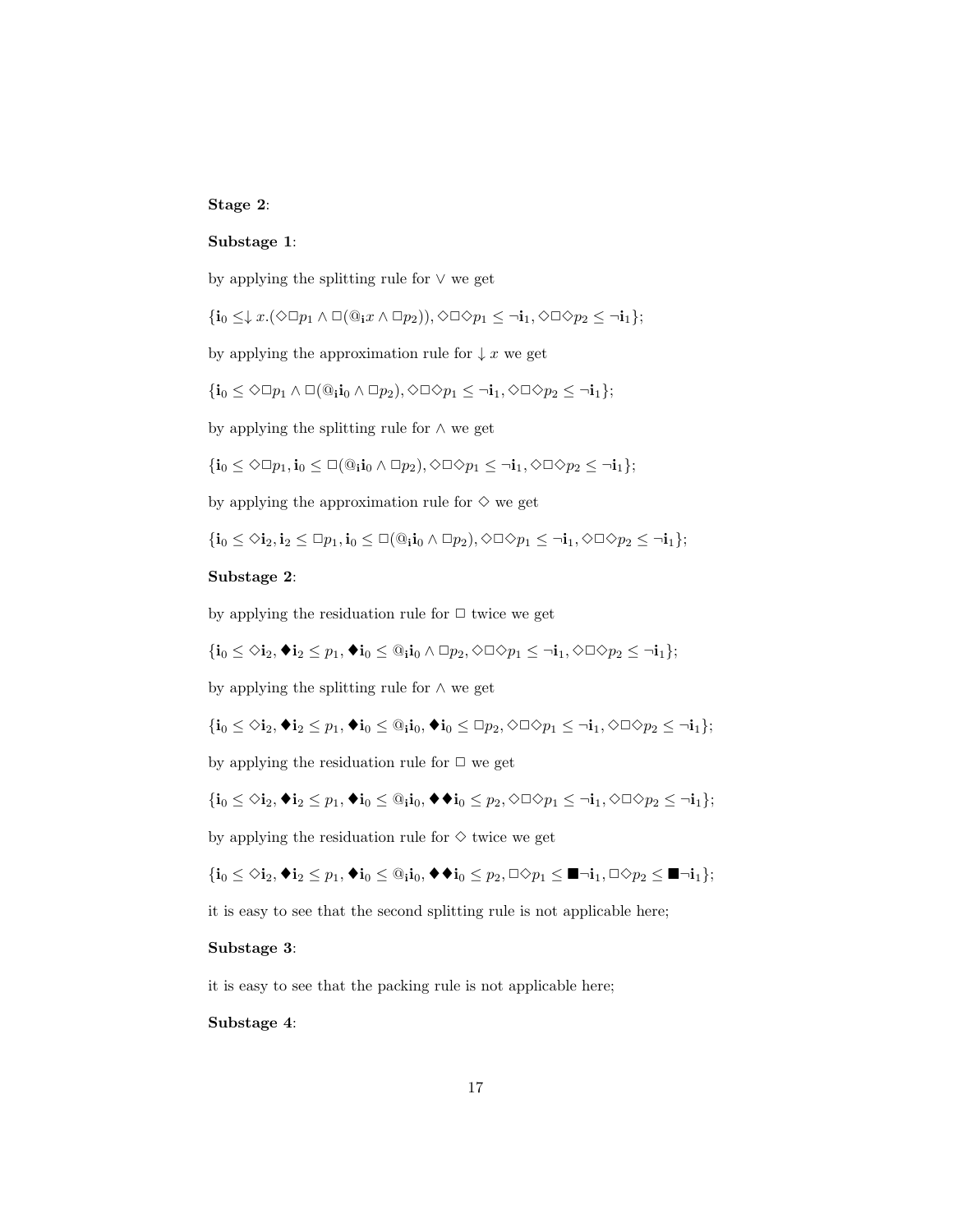by applying the right-handed Ackermann rule for  $p_1$ , we get

 ${i_0 \leq \diamond i_2, \blacklozenge i_0 \leq \mathbf{0}_i i_0, \blacklozenge \blacklozenge i_0 \leq p_2, \square \diamond \blacklozenge i_2 \leq \blacksquare \neg i_1, \square \diamond \rho_2 \leq \blacksquare \neg i_1};$ 

by applying the right-handed Ackermann rule for  $p_2$ , we get

 ${i_0 \leq \diamond i_2, \blacklozenge i_0 \leq \mathbb{Q}_i i_0, \square \diamond \blacklozenge i_2 \leq \blacksquare \neg i_1, \square \diamond \blacklozenge \blacklozenge i_0 \leq \blacksquare \neg i_1};$ 

#### Stage 3:

Since all the propositional variables are eliminated, we output the quasi-inequality  $(\mathbf{i}_0 \leq \Diamond \mathbf{i}_2) \& (\mathbf{\blacklozenge} \mathbf{i}_0 \leq \mathbf{\textcircled{\textsf{a}}}_1 \mathbf{i}_0) \& (\Box \Diamond \mathbf{\blacklozenge} \mathbf{i}_2 \leq \blacksquare \neg \mathbf{i}_1) \& (\Box \Diamond \mathbf{\blacklozenge} \mathbf{\blacklozenge} \mathbf{i}_0 \leq \blacksquare \neg \mathbf{i}_1) \Rightarrow (\mathbf{i}_0 \leq \Box \Diamond \mathbf{\blacklozenge} \mathbf{i}_0) \& (\Box \Diamond \mathbf{\blacklozenge} \mathbf{i}_0) \& (\Box \Diamond \mathbf{\blacklozenge} \mathbf{i}_0) \Rightarrow$  $\neg i_1$ );

then we get its standard translation, and use  $\forall i_0 \forall i_1 \forall i_2 \forall i$  to universally quantify it.

<span id="page-17-0"></span>**Example 5.2.** We consider another (1, 1)-Sahlqvist inequality  $\Box \downarrow x$ .( $\Box p_1 \wedge \Box p_2$ )  $\Box(x \wedge \mathbb{Q}_i p_2)) \leq \Diamond \Box p_1 \vee \Diamond \Box p_2$ , to show how to use the universal quantifiers and the residuation rules for  $\downarrow$  and @:

#### Stage 1:

The distribution rules, the splitting rules and the monotone and antitone variable elimination rules are not applicable here, so

Preprocess( $\Box \downarrow x.(\Box p_1 \land \Box(x \land \mathbb{Q}_1 p_2)) \leq \Diamond \Box p_1 \lor \Diamond \Box p_2$ )  $= \{\Box \downarrow x.(\Box p_1 \wedge \Box(x \wedge @_1p_2)) \leq \Diamond \Box p_1 \vee \Diamond \Box p_2\};$ 

then we apply the first approximation rule and get

 $\{i_0 \leq \Box \downarrow x.(\Box p_1 \land \Box(x \land \mathbb{Q}_i p_2)), \Diamond \Box p_1 \lor \Diamond \Box p_2 \leq \neg i_1\};$ 

Stage 2:

#### Substage 1:

by applying the splitting rule for ∨ we get

 $\{\mathbf{i}_0 \leq \Box \downarrow x.(\Box p_1 \land \Box(x \land \mathbb{Q}_i p_2)), \Diamond \Box p_1 \leq \neg \mathbf{i}_1, \Diamond \Box p_2 \leq \neg \mathbf{i}_1\};$ 

#### Substage 2:

by applying the residuation rule for  $\Box$  and the residuation rule for  $\diamond$  twice we get

 $\{\blacklozenge\mathbf{i}_0 \leq \downarrow x.(\Box p_1 \land \Box(x \land \mathbb{Q}_i p_2)), \Box p_1 \leq \blacksquare \neg \mathbf{i}_1, \Box p_2 \leq \blacksquare \neg \mathbf{i}_1\};$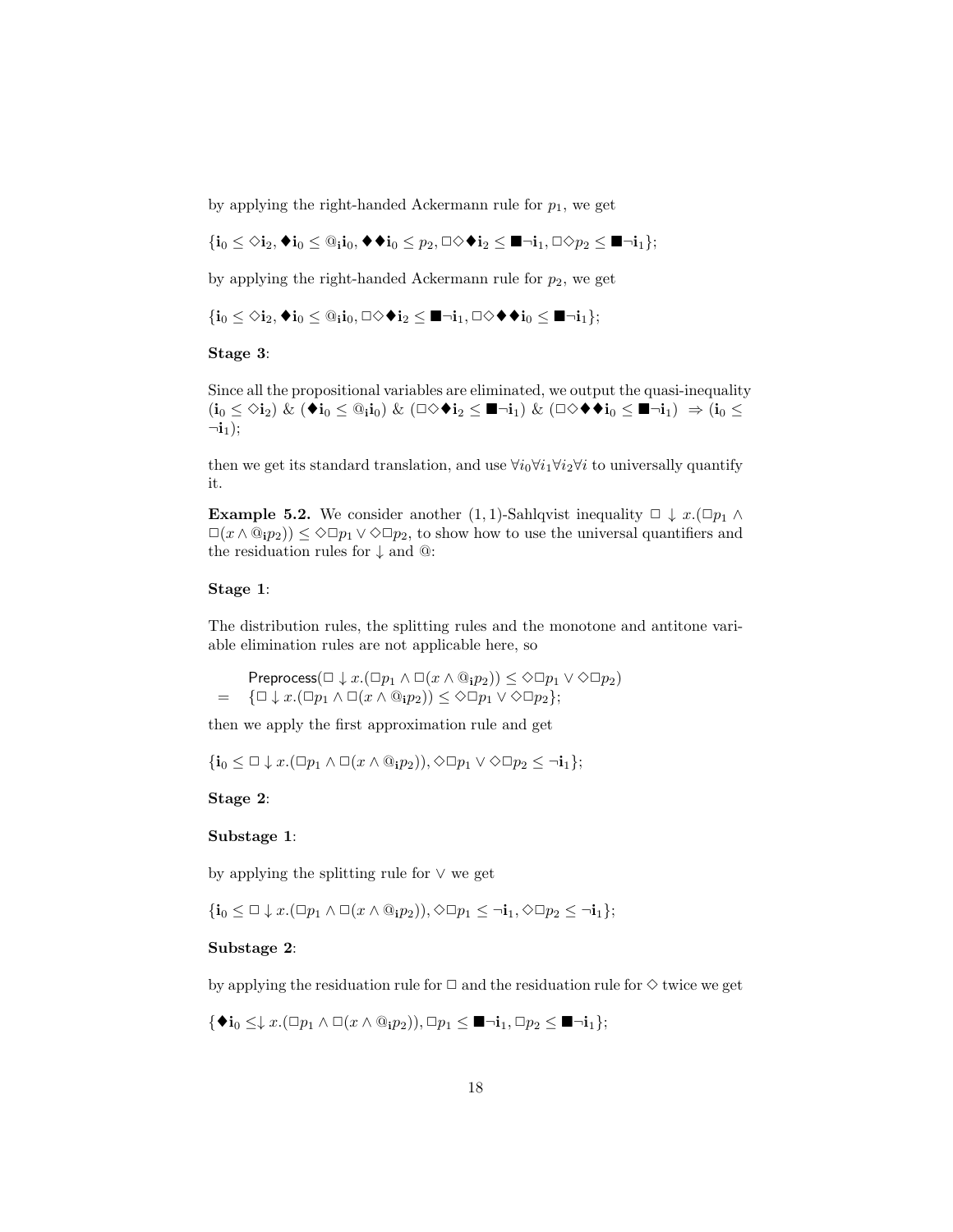by applying the residuation rule for  $\downarrow x$  we get

$$
\{\forall y (\mathsf{A}(y \to \mathbf{\blacklozenge} \mathbf{i}_0) \land y \leq \Box p_1 \land \Box(y \land \textcircled{\scriptsize{a}}_i p_2)), \Box p_1 \leq \blacksquare \neg \mathbf{i}_1, \Box p_2 \leq \blacksquare \neg \mathbf{i}_1\};
$$

by applying the splitting rule for ∧ we get (notice that here we apply the splitting rule in the scope of the universal quantifier  $\forall y$ )

$$
\{\forall y (\mathsf{A}(y \to \blacklozenge \mathbf{i}_0) \land y \leq \Box p_1 \& \mathsf{A}(y \to \blacklozenge \mathbf{i}_0) \land y \leq \Box(y \land \textcircled{a}_i p_2)), \Box p_1 \leq \blacksquare \neg \mathbf{i}_1, \Box p_2 \leq \blacksquare \neg \mathbf{i}_1\};
$$

by applying the second splitting rule we get

$$
\{\forall y (\mathsf{A}(y \to \bullet i_0) \land y \leq \Box p_1), \forall y (\mathsf{A}(y \to \bullet i_0) \land y \leq \Box (y \land @_i p_2)), \Box p_1 \leq \blacksquare \neg i_1, \Box p_2 \leq \blacksquare \neg i_1\};
$$

by applying the residuation rule for  $\Box$  twice we get (notice that here we apply the residuation rule in the scope of the universal quantifier  $\forall y$ )

$$
\{\forall y (\blacklozenge(A(y \to \blacklozenge i_0) \land y) \le p_1), \forall y (\blacklozenge(A(y \to \blacklozenge i_0) \land y) \le y \land \textcircled{a}_{i} p_2), \Box p_1 \le \blacksquare \neg i_1, \Box p_2 \le \blacksquare \neg i_1\};
$$

by applying the splitting rule for ∧ we get (notice that here we apply the splitting rule in the scope of the universal quantifier  $\forall y$ )

 ${\forall y (\blacklozenge(A(y \rightarrow \blacklozenge i_0) \land y) \le p_1), \forall y (\blacklozenge(A(y \rightarrow \blacklozenge i_0) \land y) \le y \& \blacklozenge(A(y \rightarrow \blacklozenge i_0) \land y))$  $\langle \bullet i_0 \rangle \wedge y \rangle \leq \mathbb{Q}_i p_2, \Box p_1 \leq \blacksquare \neg i_1, \Box p_2 \leq \blacksquare \neg i_1 \};$ 

by applying the second splitting rule we get

$$
\{\forall y (\blacklozenge(A(y \rightarrow \blacklozenge i_0) \land y) \le p_1), \forall y (\blacklozenge(A(y \rightarrow \blacklozenge i_0) \land y) \le y), \forall y (\blacklozenge(A(y \rightarrow \blacklozenge i_0) \land y) \le @_{i}p_2), \Box p_1 \le \blacksquare \neg i_1, \Box p_2 \le \blacksquare \neg i_1\};
$$

by applying the residuation rule for @ we get

$$
\{\forall y (\blacklozenge(A(y \rightarrow \blacklozenge i_0) \land y) \le p_1), \forall y (\blacklozenge(A(y \rightarrow \blacklozenge i_0) \land y) \le y), \forall y (\mathsf{E} \blacklozenge(A(y \rightarrow \blacklozenge i_0) \land y) \land i \le p_2), \Box p_1 \le \blacksquare \neg i_1, \Box p_2 \le \blacksquare \neg i_1\};
$$

#### Substage 3:

by applying the packing rule twice we get

$$
\{\exists y (\blacklozenge(A(y \rightarrow \blacklozenge i_0) \land y)) \le p_1, \forall y (\blacklozenge(A(y \rightarrow \blacklozenge i_0) \land y) \le y), \exists y (\mathsf{E} \blacklozenge(A(y \rightarrow \blacklozenge i_0) \land y) \land i) \le p_2, \Box p_1 \le \blacksquare \neg i_1, \Box p_2 \le \blacksquare \neg i_1\};
$$

Substage 4: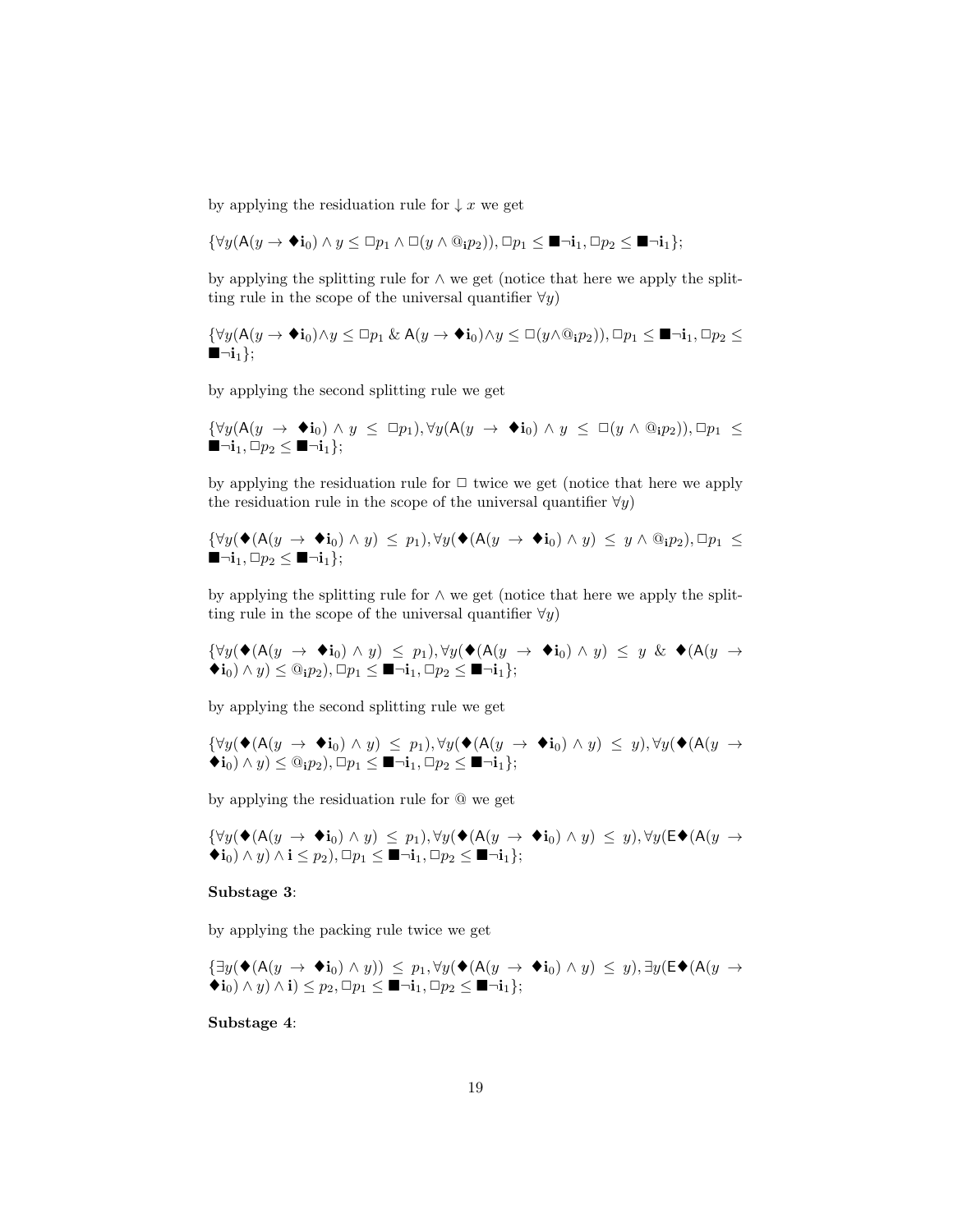by applying the right-handed Ackermann rule for  $p_1$ , we get

$$
\{\forall y (\blacklozenge(A(y \to \blacklozenge i_0) \land y) \leq y), \exists y (\mathsf{E} \blacklozenge(A(y \to \blacklozenge i_0) \land y) \land i) \leq p_2, \Box \exists y (\blacklozenge(A(y \to \blacklozenge i_0) \land y)) \leq \blacksquare \neg i_1, \Box p_2 \leq \blacksquare \neg i_1\};
$$

by applying the right-handed Ackermann rule for  $p_2$ , we get

$$
\{\forall y (\blacklozenge(A(y \to \blacklozenge i_0) \land y) \leq y), \Box \exists y (\blacklozenge(A(y \to \blacklozenge i_0) \land y)) \leq \blacksquare \neg i_1, \Box \exists y (\mathsf{E} \blacklozenge(A(y \to \blacklozenge i_0) \land y) \land i) \leq \blacksquare \neg i_1\};
$$

Stage 3:

Since all the propositional variables are eliminated, we output the quasi-inequality  $(\forall y(\blacklozenge(A(y \to \blacklozenge i_0) \land y) \le y))$  &  $(\Box \exists y(\blacklozenge(A(y \to \blacklozenge i_0) \land y)) \le \blacksquare \neg i_1)$  &  $(\Box \exists y(\mathsf{E} \blacklozenge(A(y \to \blacklozenge i_0) \land y))$  $\langle \mathbf{t}_0 \rangle \wedge y \rangle \wedge \mathbf{i} \rangle \leq \blacksquare \neg \mathbf{i}_1 \rangle \Rightarrow (\mathbf{i}_0 \leq \neg \mathbf{i}_1);$ 

then we get its standard translation, and use  $\forall i_0 \forall i_1 \forall i$  to universally quantify it.

## <span id="page-19-0"></span>6 Soundness of ALBA<sup>↓</sup>

In the present section, we will prove the soundness of the algorithm  $\mathsf{ALBA}^\downarrow$  with respect to Kripke frames. The basic proof structure is similar to [\[21\]](#page-32-9).

**Theorem 6.1** (Soundness). If ALBA<sup> $\downarrow$ </sup> runs successfully on  $\varphi \leq \psi$  and outputs  $FO(\varphi \leq \psi)$ , then for any Kripke frame  $\mathbb{F} = (W, R)$ ,

$$
\mathbb{F} \Vdash \varphi \leq \psi \text{ iff } \mathbb{F} \models \mathsf{FO}(\varphi \leq \psi).
$$

*Proof.* The proof goes similarly to [\[7,](#page-31-7) Theorem 8.1]. Let  $\varphi_i \leq \psi_i, 1 \leq i \leq n$ denote the inequalities produced by preprocessing  $\varphi \leq \psi$  after Stage 1, and  ${\bf i}_0 \leq \varphi_i, \psi_i \leq \neg {\bf i}_1$  denote the inequalities after the first-approximation rule, Reduce( $\varphi_i \leq \psi_i$ ) denote the set of pure (universally quantified) inequalities after Stage 2, and  $FO(\varphi \leq \psi)$  denote the standard translation of the quasi-(universally quantified) inequalities into first-order formulas, then we have the following chain of equivalences:

It suffices to show the equivalence from [\(1\)](#page-19-1) to [\(5\)](#page-19-1) given below:

<span id="page-19-1"></span>
$$
\mathbb{F} \Vdash \varphi \le \psi \tag{1}
$$

$$
\mathbb{F} \Vdash \varphi_i \le \psi_i, \text{ for all } 1 \le i \le n \tag{2}
$$

$$
\mathbb{F} \Vdash (\mathbf{i}_0 \le \varphi_i \& \psi_i \le \neg \mathbf{i}_1) \Rightarrow \mathbf{i}_0 \le \neg \mathbf{i}_1 \text{ for all } 1 \le i \le n \tag{3}
$$

$$
\mathbb{F} \Vdash \text{Reduce}(\varphi_i \le \psi_i) \Rightarrow \mathbf{i}_0 \le \neg \mathbf{i}_1 \text{ for all } 1 \le i \le n \tag{4}
$$

- $\mathbb{F} \Vdash \mathsf{FO}(\varphi \leq \psi)$  (5)
- The equivalence between [\(1\)](#page-19-1) and [\(2\)](#page-19-1) follows from Proposition [6.2;](#page-20-0)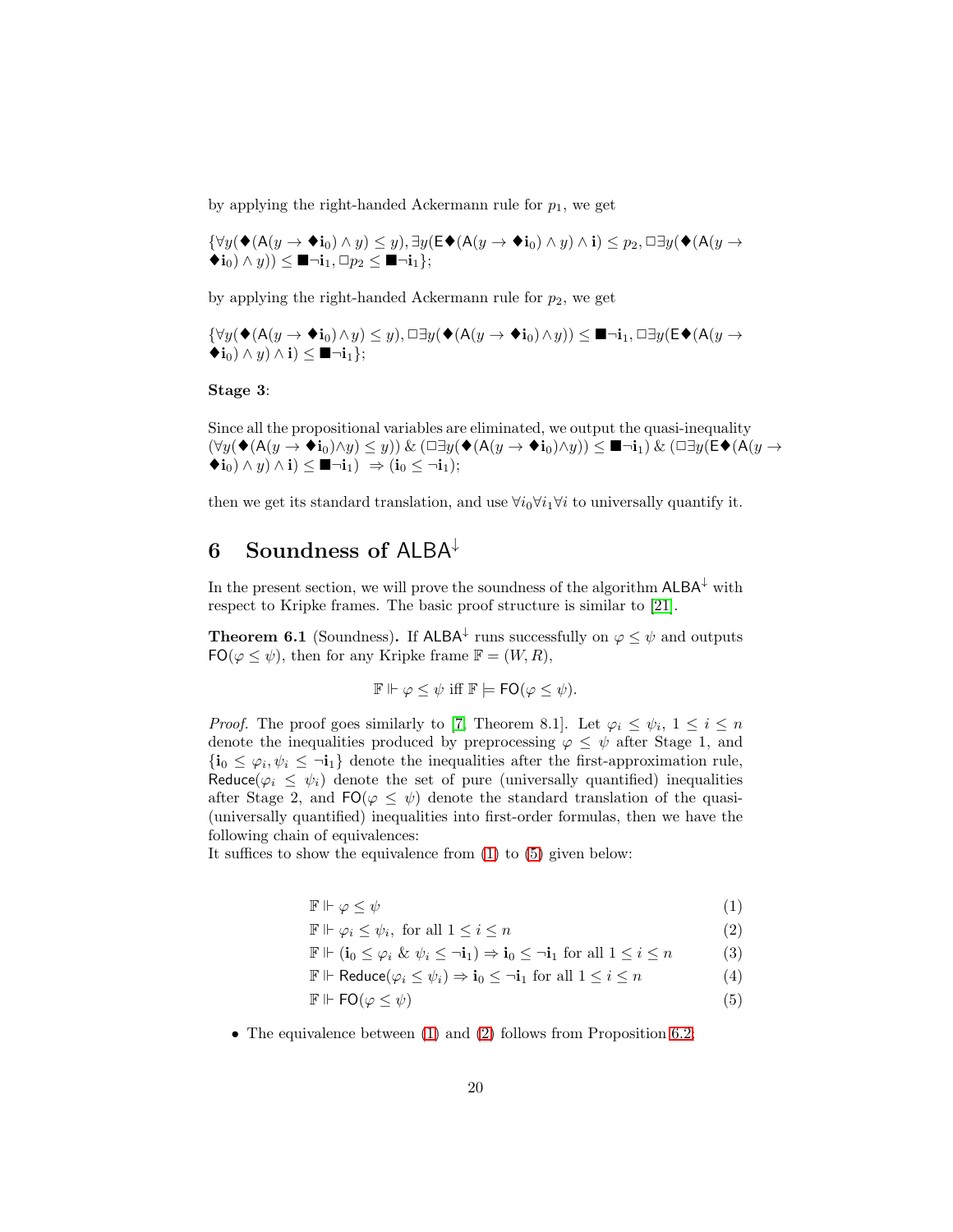- $\bullet$  the equivalence between [\(2\)](#page-19-1) and [\(3\)](#page-19-1) follows from Proposition [6.3;](#page-21-0)
- the equivalence between  $(3)$  and  $(4)$  follows from Propositions [6.4,](#page-22-0) [6.11,](#page-24-0) [6.16,](#page-26-0) [6.17;](#page-27-0)
- $\bullet$  the equivalence between [\(4\)](#page-19-1) and [\(5\)](#page-19-1) follows from Proposition [3.4.](#page-7-1)

 $\Box$ 

In the remainder of this section, we prove the soundness of the rules in Stage 1, 2 and 3.

<span id="page-20-0"></span>Proposition 6.2 (Soundness of the rules in Stage 1). For the distribution rules, the splitting rules and the monotone and antitone variable-elimination rules, they are sound in both directions in  $\mathbb{F}$ , i.e. the inequality before the rule is valid in  $\mathbb F$  iff the inequality(-ies) after the rule is(are) valid in  $\mathbb F$ .

*Proof.* For the soundness of the distribution rules, it follows from the fact that the following equivalences are valid in F:

- $\bullet \Diamond(\alpha \lor \beta) \leftrightarrow \Diamond \alpha \lor \Diamond \beta;$
- $\bullet \ \neg(\alpha \lor \beta) \leftrightarrow \neg \alpha \land \neg \beta;$
- $(\alpha \vee \beta) \wedge \gamma \leftrightarrow (\alpha \wedge \gamma) \vee (\beta \wedge \gamma);$
- $\alpha \wedge (\beta \vee \gamma) \leftrightarrow (\alpha \wedge \beta) \vee (\alpha \wedge \gamma);$
- $\downarrow x.(\alpha \vee \beta) \leftrightarrow (\downarrow x. \alpha \vee \downarrow x. \beta);$
- $\mathbb{Q}_i(\alpha \vee \beta) \leftrightarrow (\mathbb{Q}_i \alpha \vee \mathbb{Q}_i \beta);$
- $\mathbb{Q}_x(\alpha \vee \beta) \leftrightarrow (\mathbb{Q}_x \alpha \vee \mathbb{Q}_x \beta);$
- $((\alpha \vee \beta) \rightarrow \gamma) \leftrightarrow ((\alpha \rightarrow \gamma) \wedge (\beta \rightarrow \gamma));$
- $\Box(\alpha \land \beta) \leftrightarrow \Box \alpha \land \Box \beta;$
- $\bullet \ \neg(\alpha \land \beta) \leftrightarrow \neg \alpha \lor \neg \beta;$
- $(\alpha \wedge \beta) \vee \gamma \leftrightarrow (\alpha \vee \gamma) \wedge (\beta \vee \gamma);$
- $\alpha \vee (\beta \wedge \gamma) \leftrightarrow (\alpha \vee \beta) \wedge (\alpha \vee \gamma);$
- $\bullet \downarrow x.(\alpha \wedge \beta) \leftrightarrow (\downarrow x. \alpha \wedge \downarrow x. \beta);$
- $\mathbb{Q}_i(\alpha \wedge \beta) \leftrightarrow (\mathbb{Q}_i \alpha \wedge \mathbb{Q}_i \beta);$
- $@_{x}(\alpha \wedge \beta) \leftrightarrow (@_{x}\alpha \wedge @_{x}\beta);$
- $(\alpha \to \beta \land \gamma) \leftrightarrow (\alpha \to \beta) \land (\alpha \to \gamma).$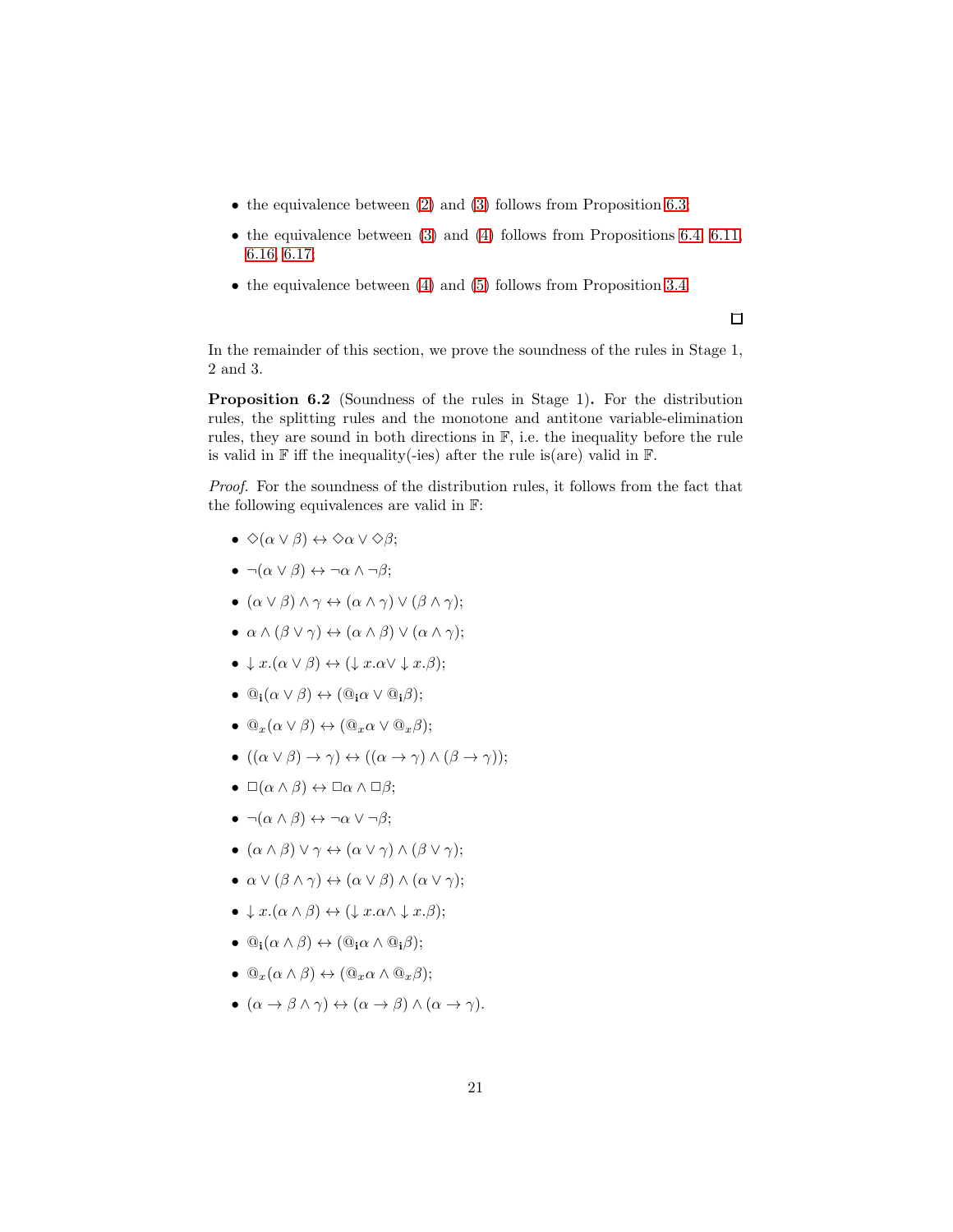For the soundness of the splitting rules, it follows from the following fact:

$$
\mathbb{F} \Vdash \alpha \leq \beta \land \gamma \text{ iff } (\mathbb{F} \Vdash \alpha \leq \beta \text{ and } \mathbb{F} \Vdash \alpha \leq \gamma);
$$
  

$$
\mathbb{F} \Vdash \alpha \lor \beta \leq \gamma \text{ iff } (\mathbb{F} \Vdash \alpha \leq \gamma \text{ and } \mathbb{F} \Vdash \beta \leq \gamma).
$$

For the soundness of the monotone and antitone variable elimination rules, we show the soundness for the first rule. Suppose  $\alpha(p)$  is negative in p and  $\beta$  is positive in p.

If  $\mathbb{F} \Vdash \alpha(p) \leq \beta(p)$ , then for all valuations V and all assignments  $g$ ,  $(\mathbb{F}, V)$ ,  $g \Vdash$  $\alpha(p) \leq \beta(p)$ , thus for the valuation  $V_{\varnothing}^p$  such that  $V_{\varnothing}^p$  is the same as V except that  $V_{\beta}^p(p) = \varnothing, (\mathbb{F}, V_{\beta}^p), g \Vdash \alpha(p) \leq \tilde{\beta}(p)$ , therefore  $(\mathbb{F}, V_{\beta}^p), g \Vdash \alpha(\bot) \leq \beta(\bot)$ , thus  $(\mathbb{F}, V), g \Vdash \alpha(\perp) \leq \beta(\perp),$  so  $\mathbb{F} \Vdash \alpha(\perp) \leq \beta(\perp)$ .

For the other direction, suppose  $\mathbb{F} \models \alpha(\perp) \leq \beta(\perp)$ , then by the fact that  $\alpha(p)$ is negative in p and  $\beta$  is positive in p, we have that  $\mathbb{F} \models \alpha(p) \leq \alpha(\perp)$  and  $\mathbb{F} \models \beta(\perp) \leq \beta(p)$ , therefore  $\mathbb{F} \models \alpha(p) \leq \beta(p)$ . The soundness of the other rule is similar.  $\Box$ 

<span id="page-21-0"></span>Proposition 6.3. [\(2\)](#page-19-1) and [\(3\)](#page-19-1) are equivalent, i.e. the first-approximation rule is sound in F.

*Proof.* [\(2\)](#page-19-1)  $\Rightarrow$  [\(3\)](#page-19-1): Suppose  $\mathbb{F} \Vdash \varphi_i \leq \psi_i$ . Then for any valuation V and any assignment g on F, if  $(F, V), g \Vdash i_0 \leq \varphi_i$  and  $(F, V), g \Vdash \psi_i \leq \neg i_1$ , then  $(\mathbb{F}, V), g, V(\mathbf{i}_0) \Vdash \varphi_i$  and  $(\mathbb{F}, V), g, V(\mathbf{i}_1) \nvDash \psi_i$ , so by  $\mathbb{F} \Vdash \varphi_i \leq \psi_i$  we have  $(\mathbb{F}, V), g, V(\mathbf{i}_0) \Vdash \psi_i$ , so  $V(\mathbf{i}_0) \neq V(\mathbf{i}_1)$ , so  $(\mathbb{F}, V), g \Vdash \mathbf{i}_0 \leq \neg \mathbf{i}_1$ .

 $(3) \Rightarrow (2)$  $(3) \Rightarrow (2)$  $(3) \Rightarrow (2)$ : Suppose  $\mathbb{F} \Vdash (i_0 \leq \varphi_i \& \psi_i \leq \neg i_1) \Rightarrow i_0 \leq \neg i_1$ . Then if  $\mathbb{F} \nvDash$  $\varphi_i \leq \psi_i$ , there is a valuation V and an assignment g on F and a  $w \in W$  such that  $(\mathbb{F}, V), g, w \Vdash \varphi_i$  and  $(\mathbb{F}, V), g, w \nvDash \psi_i$ . Then by taking  $V_{w,w}^{i_0,i_1}$  to be the valuation which is the same as V except that  $V_{w,w}^{i_0,i_1}(i_0) = V_{w,w}^{i_0,i_1}(i_1) = \{w\}$ , then since  $\mathbf{i}_0, \mathbf{i}_1$  do not occur in  $\varphi_i$  and  $\psi_i$ , we have that  $(\mathbb{F}, V_{w,w}^{i_0, \mathbf{i}_1}), g, w \Vdash \varphi_i$  and  $(\mathbb{F}, V_{w,w}^{i_0,i_1}), g, w \nVdash \psi_i$ , therefore  $(\mathbb{F}, V_{w,w}^{i_0,i_1}), g \Vdash \mathbf{i}_0 \leq \varphi_i$  and  $(\mathbb{F}, V_{w,w}^{i_0,i_1}), g \Vdash \psi_i \leq \varphi_i$  $\ni_{\mathbf{i}}$ , by  $\mathbb{F} \Vdash (\mathbf{i}_0 \leq \varphi_i \& \psi_i \leq \mathbf{i}_1) \Rightarrow \mathbf{i}_0 \leq \mathbf{i}_1$ , we have that  $(\mathbb{F}, V_{w,w}^{\mathbf{i}_0, \mathbf{i}_1}), g \Vdash \mathbf{i}_0 \leq \mathbf{i}_1$  $\neg \mathbf{i}_1$ , so  $(\mathbb{F}, V_{w,w}^{\mathbf{i}_0, \mathbf{i}_1}), g, w \Vdash \mathbf{i}_0$  implies that  $(\mathbb{F}, V_{w,w}^{\mathbf{i}_0, \mathbf{i}_1}), g, w \Vdash \neg \mathbf{i}_1$ , a contradiction. So  $\mathbb{F} \Vdash \varphi_i \leq \psi_i$ .  $\Box$ 

The next step is to show the soundness of each rule of Stage 2. For each rule, before the application of this rule we have a set of mega-inequalities  $S$  (which we call the  $system$ , after applying the rule we get a set of mega-inequalities  $S'$ , the soundness of Stage 2 is then the equivalence of the following two conditions:

- $\mathbb{F} \Vdash \& S \Rightarrow \mathbf{i}_0 \leq \neg \mathbf{i}_1;$
- $\bullet\ \mathbb{F} \Vdash \&\ S'\ \Rightarrow \mathbf{i}_0 \leq \neg \mathbf{i}_1;$

where  $&$  S denote the meta-conjunction of mega-inequalities of S. For substage 1 and substage 4, it suffices to show the following property:

• For any frame  $\mathbb{F}$ , any valuation V and any assignment q on it, if  $(\mathbb{F}, V)$ , q  $\mathbb{F}$ S, then there are valuation V' and assignment g' such that  $V'(\mathbf{i}_0) = V(\mathbf{i}_0)$ ,  $V'(\mathbf{i}_1) = V(\mathbf{i}_1)$  and  $(\mathbb{F}, V'), g' \Vdash S';$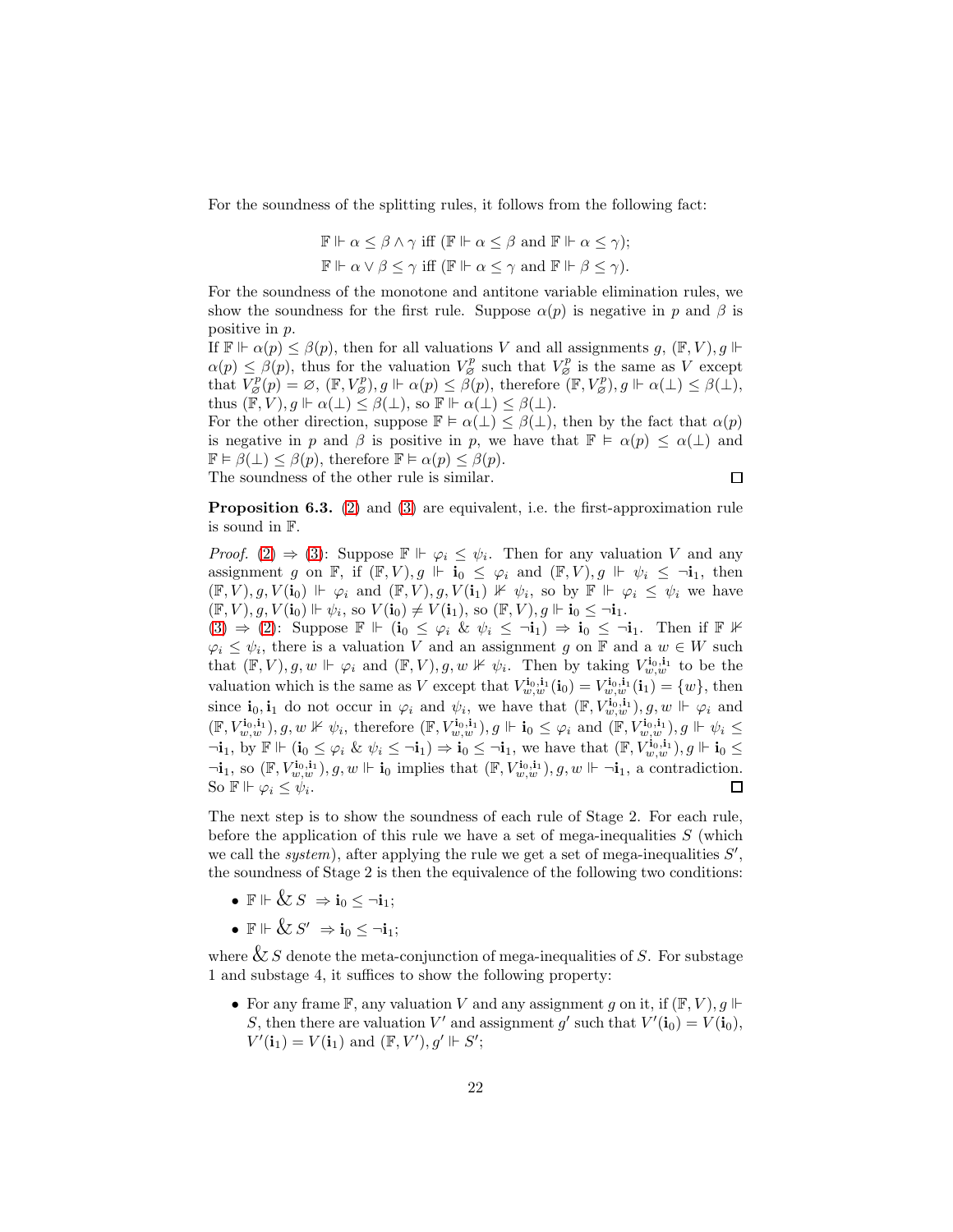• For any frame  $\mathbb{F}$ , any valuation  $V'$  and any assignment  $g'$  on it, if  $(\mathbb{F}, V'), g' \Vdash$ S', then there are valuation V and assignment g such that  $V(\mathbf{i}_0) = V'(\mathbf{i}_0)$ ,  $V(\mathbf{i}_1) = V'(\mathbf{i}_1)$  and  $(\mathbb{F}, V), g \Vdash S$ .

For substage 2 and 3, due to the involvement of universal quantifiers, we use the following stronger property. Assume the premise of a rule is  $T$ , and the conclusions of the rule is  $T'$ , it suffices to show the following property:

$$
(\mathbb{F}, V), g \Vdash T \text{ iff } (\mathbb{F}, V), g \Vdash T'.
$$

<span id="page-22-0"></span>**Proposition 6.4.** The splitting rules, the approximation rules for  $\Diamond$ ,  $\Box$ ,  $\mathbb{Q}, \downarrow$ ,  $\rightarrow$ , the residuation rules for  $\neg$  in Substage 1 are sound in  $\mathbb{F}$ .

*Proof.* For the splitting rules, the approximation rules for  $\Diamond, \Box, \rightarrow$ , the residuation rules for  $\neg$  in Substage 1, their soundness proofs are given by Lemma [6.5,](#page-22-1) [6.6,](#page-22-2) [6.7](#page-22-3) and [6.8](#page-23-0) below. The soundness of the approximation rules for  $\Omega$  and  $\downarrow$ are proved in Lemma [6.9](#page-23-1) and [6.10.](#page-24-1)  $\Box$ 

<span id="page-22-1"></span>**Lemma 6.5.** The splitting rules in Substage 1 and Substage 2 are sound in  $\mathbb{F}$ .

*Proof.* For the soundness of the splitting rules, it follows from the fact that for any Kripke frame  $\mathbb{F} = (W, R)$ , any valuation V and any assignment g on  $\mathbb{F}$ ,

- $(\mathbb{F}, V), g \Vdash \alpha \leq \beta \wedge \gamma$  iff  $((\mathbb{F}, V), g \Vdash \alpha \leq \beta$  and  $(\mathbb{F}, V), g \Vdash \alpha \leq \gamma)$ ,
- $(\mathbb{F}, V), g \Vdash \alpha \lor \beta \leq \gamma$  iff  $((\mathbb{F}, V), g \Vdash \alpha \leq \gamma$  and  $(\mathbb{F}, V), g \Vdash \beta \leq \gamma$ .

口

<span id="page-22-2"></span>**Lemma 6.6.** The approximation rules for  $\diamondsuit$ ,  $\Box$  in Substage 1 are sound in  $\mathbb{F}$ .

*Proof.* We prove for  $\diamond$  and nominals, the cases for  $\Box$  and state variables are similar.

For the soundness of the approximation rule for  $\diamondsuit$ , it suffices to show that for any Kripke frame  $\mathbb{F} = (W, R)$ , any valuation V and any assignment g on  $\mathbb{F}$ ,

- 1. if  $(\mathbb{F}, V), g \Vdash i \leq \Diamond \alpha$ , then there is a valuation  $V^j$  such that  $V^j$  is the same as V except  $V^{\mathbf{j}}(\mathbf{j})$ , and  $(\mathbb{F}, V^{\mathbf{j}}), g \Vdash \mathbf{i} \leq \Diamond \mathbf{j}$  and  $(\mathbb{F}, V^{\mathbf{j}}), g \Vdash \mathbf{j} \leq \alpha$ ;
- 2. if  $(\mathbb{F}, V)$ ,  $q \Vdash \mathbf{i} < \Diamond \mathbf{i}$  and  $(\mathbb{F}, V)$ ,  $q \Vdash \mathbf{i} < \alpha$ , then  $(\mathbb{F}, V)$ ,  $q \Vdash \mathbf{i} < \Diamond \alpha$ .

For item 1, if  $(\mathbb{F}, V), g \Vdash i \leq \Diamond \alpha$ , then  $(\mathbb{F}, V), g, V(i) \Vdash \Diamond \alpha$ , therefore there exists a  $w \in W$  such that  $(V(i), w) \in R$  and  $(\mathbb{F}, V), g, w \Vdash \alpha$ . Now take V<sup>j</sup> such that  $V^{\mathbf{j}}$  is the same as V except that  $V^{\mathbf{j}}(\mathbf{j}) = \{w\}$ , then  $(V^{\mathbf{j}}(\mathbf{i}), V^{\mathbf{j}}(\mathbf{j})) \in R$ , so  $(\mathbb{F}, V^{\mathbf{j}}), g \Vdash \mathbf{i} \leq \Diamond \mathbf{j}$  and  $(\mathbb{F}, V^{\mathbf{j}}), g \Vdash \mathbf{j} \leq \alpha$ .

For item 2, suppose  $(\mathbb{F}, V), g \Vdash \mathbf{i} \leq \Diamond \mathbf{j}$  and  $(\mathbb{F}, V), g \Vdash \mathbf{j} \leq \alpha$ . Then  $(V(\mathbf{i}), V(\mathbf{j})) \in$ R and  $(\mathbb{F}, V), g, V(\mathbf{j}) \Vdash \alpha$ , so  $(\mathbb{F}, V), g, V(\mathbf{i}) \Vdash \Diamond \alpha$ , therefore  $(\mathbb{F}, V), g \Vdash \mathbf{i} \leq$  $\diamond \alpha$ .

<span id="page-22-3"></span>**Lemma 6.7.** The approximation rule for  $\rightarrow$  in Substage 1 is sound in  $\mathbb{F}$ .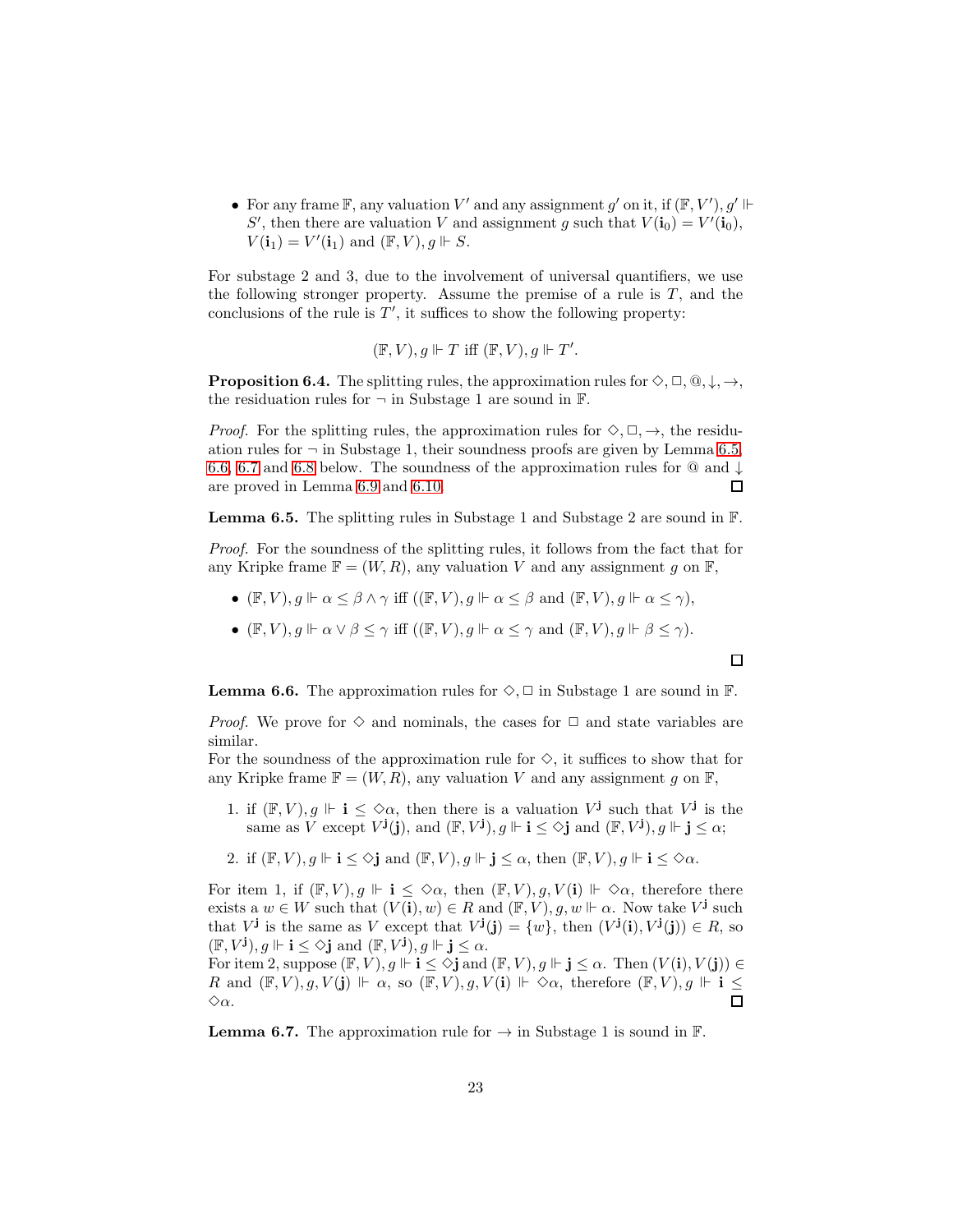*Proof.* We only prove it for the nominal version, the state variable version is similar.

For the soundness of the approximation rule for  $\rightarrow$ , it suffices to show that for any Kripke frame  $\mathbb{F} = (W, R)$ , any valuation V and any assignment g on  $\mathbb{F}$ ,

- 1. if  $(\mathbb{F}, V), g \Vdash \alpha \to \beta \leq \neg i$ , then there is a valuation  $V^{j,k}$  such that  $V^{j,k}$ is the same as V except  $V^{j,k}(j)$  and  $V^{j,k}(k)$ , and  $(\mathbb{F}, V^{j,k})$ ,  $g \Vdash j \leq \alpha$ ,  $(\mathbb{F}, V^{\mathbf{j}, \mathbf{k}}), g \Vdash \beta \leq \neg \mathbf{k} \text{ and } (\mathbb{F}, V^{\mathbf{j}, \mathbf{k}}), g \Vdash \mathbf{j} \to \neg \mathbf{k} \leq \neg \mathbf{i};$
- 2. if  $(\mathbb{F}, V), g \Vdash \mathbf{j} \leq \alpha$ ,  $(\mathbb{F}, V), g \Vdash \beta \leq \neg \mathbf{k}$  and  $(\mathbb{F}, V), g \Vdash \mathbf{j} \to \neg \mathbf{k} \leq \neg \mathbf{i}$ , then  $(\mathbb{F}, V), q \Vdash \alpha \rightarrow \beta \leq \neg i.$

For item 1, if  $(\mathbb{F}, V), g \Vdash \alpha \to \beta \leq \neg i$ , then  $(\mathbb{F}, V), g, V(i) \Vdash \alpha$  and  $(\mathbb{F}, V), g, V(i) \Vdash$  $\neg \beta$ . Now take  $V^{j,k}$  such that  $V^{j,k}$  is the same as V except that  $V^{j,k}(j)$  =  $V^{j,k}(\mathbf{k}) = V(\mathbf{i}),$  we have that  $(\mathbb{F}, V^{j,k}), g, V^{j,k}(\mathbf{j}) \Vdash \alpha$  and  $(\mathbb{F}, V^{j,k}), g, V^{j,k}(\mathbf{k}) \Vdash$  $\neg \beta$ , so  $(\mathbb{F}, V^{j,k})$ ,  $g \Vdash j \leq \alpha$ ,  $(\mathbb{F}, V^{j,k})$ ,  $g \Vdash \beta \leq \neg k$ . Since  $V^{j,k}(j) = V^{j,k}(k) =$  $V^{j,k}(i) = V(i)$ , it is easy to see that  $V^{j,k}(j \to \neg k) = V^{j,k}(\neg i)$ , so  $(\mathbb{F}, V^{j,k})$ ,  $g \Vdash$  $j \rightarrow \neg k \leq \neg i$ .

For item 2, if  $(\mathbb{F}, V), g \Vdash j \leq \alpha$ ,  $(\mathbb{F}, V), g \Vdash \beta \leq \neg k$  and  $(\mathbb{F}, V), g \Vdash j \to \neg k \leq \neg i$ , then  $V(j \to \neg k) \subseteq V(\neg i)$ , so  $V(i) \subseteq V(j \wedge k)$ , since  $i, j, k$  are nominals, there interpretations are singletons, so  $V(\mathbf{i}) = V(\mathbf{j}) = V(\mathbf{k})$ . Now from  $(\mathbb{F}, V), g \Vdash$  $\mathbf{j} \leq \alpha$  we have that  $(\mathbb{F}, V), g, V(\mathbf{j}) \Vdash \alpha$ , and from  $(\mathbb{F}, V), g \Vdash \beta \leq \neg \mathbf{k}$  we have that  $(\mathbb{F}, V), g, V(\mathbf{k}) \Vdash \neg \beta$ , so  $(\mathbb{F}, V), g, V(\mathbf{i}) \Vdash \alpha$  and  $(\mathbb{F}, V), g, V(\mathbf{i}) \Vdash \neg \beta$ , so  $(\mathbb{F}, V), g \Vdash \alpha \to \beta \leq \neg i.$  $\Box$ 

<span id="page-23-0"></span>**Lemma 6.8.** The residuation rules for  $\neg$  in Substage 1 and 2 are sound in  $\mathbb{F}$ .

*Proof.* It is easy to see that the residuation rules for  $\neg$  in Substage 1 are special cases of the residuation rules for  $\neg$  in Substage 2 (modulo double negation elimination). Now we only prove it for the residuation rule in Substage 2 where negation symbols occur on the right-hand side of the inequalities, the other rule is similar.

For the soundness of the residuation rule for  $\neg$ , it suffices to show that for any Kripke frame  $\mathbb{F} = (W, R)$ , any valuation V and any assignment g on  $\mathbb{F}$ ,  $(\mathbb{F}, V), g \Vdash \alpha \leq \neg \beta$  iff  $(\mathbb{F}, V), g \Vdash \beta \leq \neg \alpha$ . Indeed, it follows from the following equivalence:

> $(\mathbb{F}, V), q \Vdash \alpha \leq \neg \beta$ iff for all  $w \in W$ , if  $(\mathbb{F}, V), g, w \Vdash \alpha$ , then  $(\mathbb{F}, V), g, w \nvDash \beta$ iff for all  $w \in W$ , if  $(\mathbb{F}, V)$ ,  $g, w \Vdash \beta$ , then  $(\mathbb{F}, V)$ ,  $g, w \nvDash \alpha$ iff  $(\mathbb{F}, V), g \Vdash \beta \leq \neg \alpha$ .

> > $\Box$

<span id="page-23-1"></span>**Lemma 6.9.** The approximation rules for  $\overline{\mathbb{Q}}$  in Substage 1 are sound in  $\mathbb{F}$ .

*Proof.* Since for  $\mathbb{Q}_j$  and  $\mathbb{Q}_x$ , for **i** and y, the proofs are essentially the same, we only prove it for  $\mathbb{Q}_i$  and **i**.

For the left approximation rule for  $\mathbb{Q}_j$ , it suffices to show that for any Kripke model  $M = (W, R, V)$ , any assignment g on M,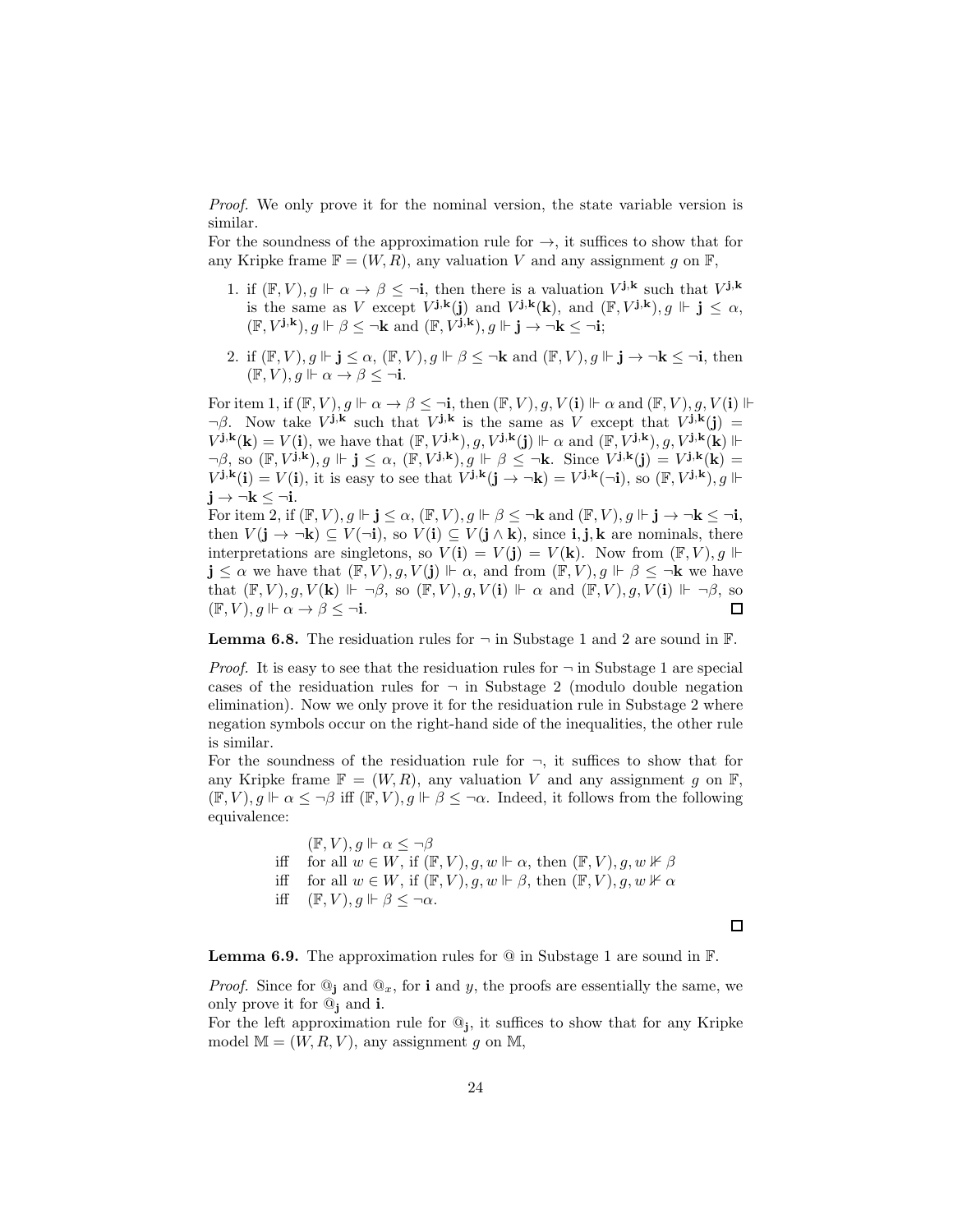- 1. if  $M, g \Vdash i \leq \mathbb{Q}_i \alpha$ , then  $M, g \Vdash j \leq \alpha$ ;
- 2. if  $\mathbb{M}, g \Vdash j \leq \alpha$ , then  $\mathbb{M}, g \Vdash i \leq \mathbb{Q}_j \alpha$ .

For item 1, if  $\mathbb{M}, g \Vdash \mathbf{i} \leq \mathbb{Q}_1 \alpha$ , then  $\mathbb{M}, g, V(\mathbf{i}) \Vdash \mathbb{Q}_1 \alpha$ , therefore  $\mathbb{M}, g, V(\mathbf{j}) \Vdash \alpha$ , thus  $M, g \Vdash j \leq \alpha$ .

For item 2, if  $M, g \Vdash j \leq \alpha$ , then  $M, g, V(j) \Vdash \alpha$ , so  $M, g \Vdash \mathbb{Q}_j \alpha$ , therefore  $\mathbb{M}, g, V(\mathbf{i}) \Vdash \mathbb{Q}_{\mathbf{i}} \alpha$ , thus  $\mathbb{M}, g \Vdash \mathbf{i} \leq \mathbb{Q}_{\mathbf{i}} \alpha$ .

The right approximation rule for  $\mathcal{Q}_j$  is similar.

 $\Box$ 

<span id="page-24-1"></span>**Lemma 6.10.** The approximation rules for  $\downarrow$  in Substage 1 are sound in  $\mathbb{F}$ .

*Proof.* We prove it for the left approximation rule, the right rule is similar. For the left approximation rule for  $\downarrow x$ , it suffices to show that for any Kripke model  $M = (W, R, V)$ , any assignment q on M,

$$
\mathbb{M}, g \Vdash \mathbf{i} \leq \downarrow x. \alpha \text{ iff } \mathbb{M}, g \Vdash \mathbf{i} \leq \alpha[\mathbf{i}/x].
$$

Indeed,

$$
\mathbb{M}, g \Vdash \mathbf{i} \leq \downarrow x.\alpha
$$
\n
$$
\text{iff} \quad \mathbb{M}, g, V(\mathbf{i}) \Vdash \downarrow x.\alpha
$$
\n
$$
\text{iff} \quad \mathbb{M}, g_{V(\mathbf{i})}^x, V(\mathbf{i}) \Vdash \alpha
$$
\n
$$
\text{iff} \quad \mathbb{M}, g_{V(\mathbf{i})}^x, V(\mathbf{i}) \Vdash \alpha[\mathbf{i}/x]
$$
\n
$$
\text{iff} \quad \mathbb{M}, g, V(\mathbf{i}) \Vdash \alpha[\mathbf{i}/x]
$$
\n
$$
\text{iff} \quad \mathbb{M}, g \Vdash \mathbf{i} \leq \alpha[\mathbf{i}/x].
$$

口

<span id="page-24-0"></span>**Proposition 6.11.** The splitting rules, the residuation rules for  $\neg, \Diamond, \Box, \mathbb{Q}, \downarrow$ , the second splitting rule in Substage 2 are sound in F.

*Proof.* The soundness proofs of the splitting rules are given in Lemma [6.5.](#page-22-1) The soundness proofs of the residuation rules for  $\neg$  are given in Lemma [6.8.](#page-23-0) The soundness proofs of the residuation rules for  $\diamondsuit$ ,  $\Box$  in Substage 2 are given in Lemma [6.12.](#page-24-2) The soundness of the residuation rules for  $@$  and  $\downarrow$  are proved in Lemma [6.13](#page-25-0) and [6.14,](#page-25-1) and the soundness proof of the second splitting rule is in Lemma [6.15.](#page-26-1)  $\Box$ 

<span id="page-24-2"></span>**Lemma 6.12.** The residuation rules for  $\diamondsuit$ ,  $\Box$  in Substage 2 are sound in  $\mathbb{F}$ .

*Proof.* We prove it for  $\Diamond$ , and the rule for  $\Box$  is similar.

To show the soundness of the residuation rule for  $\diamond$  in Substage 2, it suffices to show that for any Kripke frame  $\mathbb{F} = (W, R)$ , any valuation V and any assignment  $g$  on  $\mathbb{F}$ ,  $(\mathbb{F}, V)$ ,  $g \Vdash \Diamond \alpha \leq \beta$  iff  $(\mathbb{F}, V)$ ,  $g \Vdash \alpha \leq \blacksquare \beta$ .

 $\Rightarrow$ : if  $(\mathbb{F}, V), g \Vdash \Diamond \alpha \leq \beta$ , then for all  $w \in W$ , if  $(\mathbb{F}, V), g, w \Vdash \Diamond \alpha$ , then  $(\mathbb{F}, V), g, w \Vdash \beta$ . Our aim is to show that for all  $v \in W$ , if  $(\mathbb{F}, V), g, v \Vdash \alpha$ , then  $(\mathbb{F}, V), q, v \Vdash \blacksquare \beta.$ 

Consider any  $v \in W$  such that  $(\mathbb{F}, V), g, v \Vdash \alpha$ . Then for any  $u \in W$  such that  $(u, v) \in R$ ,  $(\mathbb{F}, V), g, u \Vdash \Diamond \alpha$ . Since  $(\mathbb{F}, V), g \Vdash \Diamond \alpha \leq \beta$ , we have that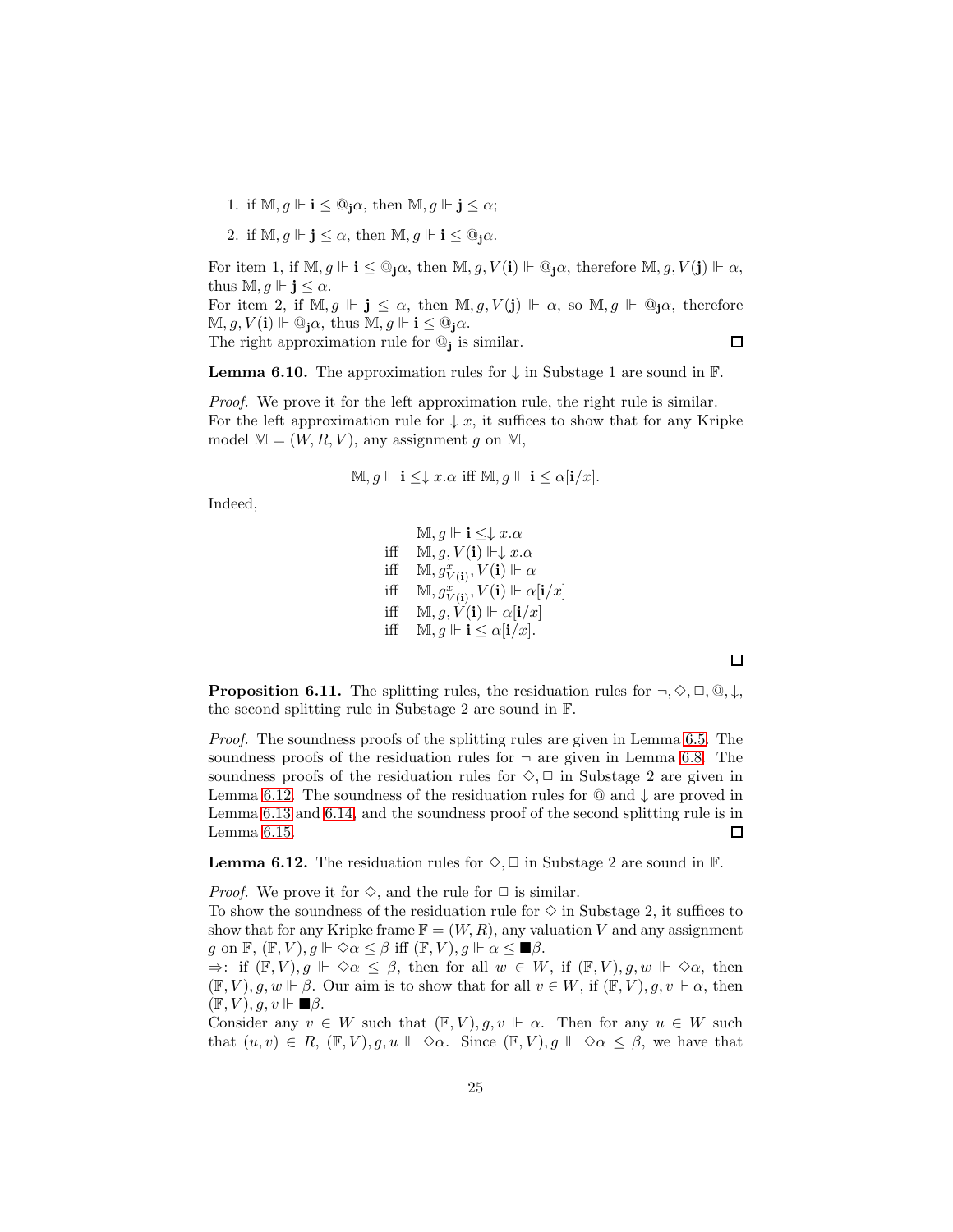$(\mathbb{F}, V), g, u \Vdash \beta$ , so for any  $u \in W$  such that  $(v, u) \in R^{-1}$ ,  $(\mathbb{F}, V), g, u \Vdash \beta$ , so  $(\mathbb{F}, V), g, v \Vdash \blacksquare \beta.$ 

 $\Leftarrow:$  if  $(\mathbb{F}, V), g \Vdash \alpha \leq \blacksquare \beta$ , then for all  $w \in W$ , if  $(\mathbb{F}, V), g, w \Vdash \alpha$ , then  $(\mathbb{F}, V), g, w \Vdash \blacksquare \beta$ . Our aim is to show that for all  $v \in W$ , if  $(\mathbb{F}, V), g, v \Vdash \Diamond \alpha$ , then  $(\mathbb{F}, V), g, v \Vdash \beta$ .

Now assume that  $(\mathbb{F}, V), g, v \Vdash \Diamond \alpha$ . Then there is a  $u \in W$  such that  $(v, u) \in R$ and  $(\mathbb{F}, V), g, u \Vdash \alpha$ . By  $(\mathbb{F}, V), g \Vdash \alpha \leq \blacksquare \beta$ , we have that  $(\mathbb{F}, V), g, u \Vdash \blacksquare \beta$ . Therefore, for  $v \in W$ , we have  $(u, v) \in R^{-1}$ , thus  $(\mathbb{F}, V), g, v \Vdash \beta$ .  $\Box$ 

<span id="page-25-0"></span>**Lemma 6.13.** The residuation rules for  $\mathbb Q$  are sound in  $\mathbb F$ .

*Proof.* Since for  $\mathbb{Q}_i$  and  $\mathbb{Q}_x$ , the proofs are essentially the same, we only prove it for @<sup>i</sup> .

For the left residuation rule for  $\mathbb{Q}_i$ , it suffices to show that for any Kripke model  $M = (W, R, V)$ , any assignment g on M,

$$
\mathbb{M}, g \Vdash \alpha \leq @_{\mathbf{j}}\beta \text{ iff } \mathbb{M}, g \Vdash \mathsf{E}\alpha \wedge \mathbf{j} \leq \beta.
$$

Indeed,

 $M, g \Vdash \alpha \leq \mathbb{Q}_1 \beta$ iff  $M, g \Vdash \alpha \leq A(j \rightarrow \beta)$ iff  $M, g \Vdash E\alpha \leq \mathbf{j} \rightarrow \beta$ iff  $M, g \Vdash \mathsf{E}\alpha \wedge \mathbf{j} \leq \beta$ .

For the right residuation rule for  $\mathbb{Q}_i$ , it suffices to show that for any Kripke model  $\mathbb{M} = (W, R, V)$ , any assignment g on M,

$$
\mathbb{M}, g \Vdash \mathbb{Q}_{\mathbf{j}}\beta \leq \alpha \text{ iff } \mathbb{M}, g \Vdash \beta \leq \mathbf{j} \to A\alpha.
$$

Indeed,

$$
\begin{array}{ll}\n\mathbb{M}, g \Vdash \mathbb{Q}_{\mathbf{j}} \beta \leq \alpha \\
\text{iff} & \mathbb{M}, g \Vdash \neg \alpha \leq \neg \mathbb{Q}_{\mathbf{j}} \beta \\
\text{iff} & \mathbb{M}, g \Vdash \neg \alpha \leq \mathbb{Q}_{\mathbf{j}} \neg \beta \\
\text{iff} & \mathbb{M}, g \Vdash \mathsf{E} \neg \alpha \land \mathbf{j} \leq \neg \beta \\
\text{iff} & \mathbb{M}, g \Vdash \beta \leq \mathbf{j} \rightarrow \mathsf{A} \alpha.\n\end{array}
$$

<span id="page-25-1"></span>**Lemma 6.14.** The residuation rules for  $\downarrow$  are sound in  $\mathbb{F}$ .

*Proof.* For the left residuation rule for  $\downarrow$ , it suffices to show that for any Kripke model  $M = (W, R, V)$ , any assignment g on M,

$$
\mathbb{M}, g \Vdash \alpha \leq \downarrow x. \beta \text{ iff } \mathbb{M}, g \Vdash \forall y (\mathsf{A}(y \to \alpha) \land y \leq \beta[y/x]).
$$

Indeed,

 $\Box$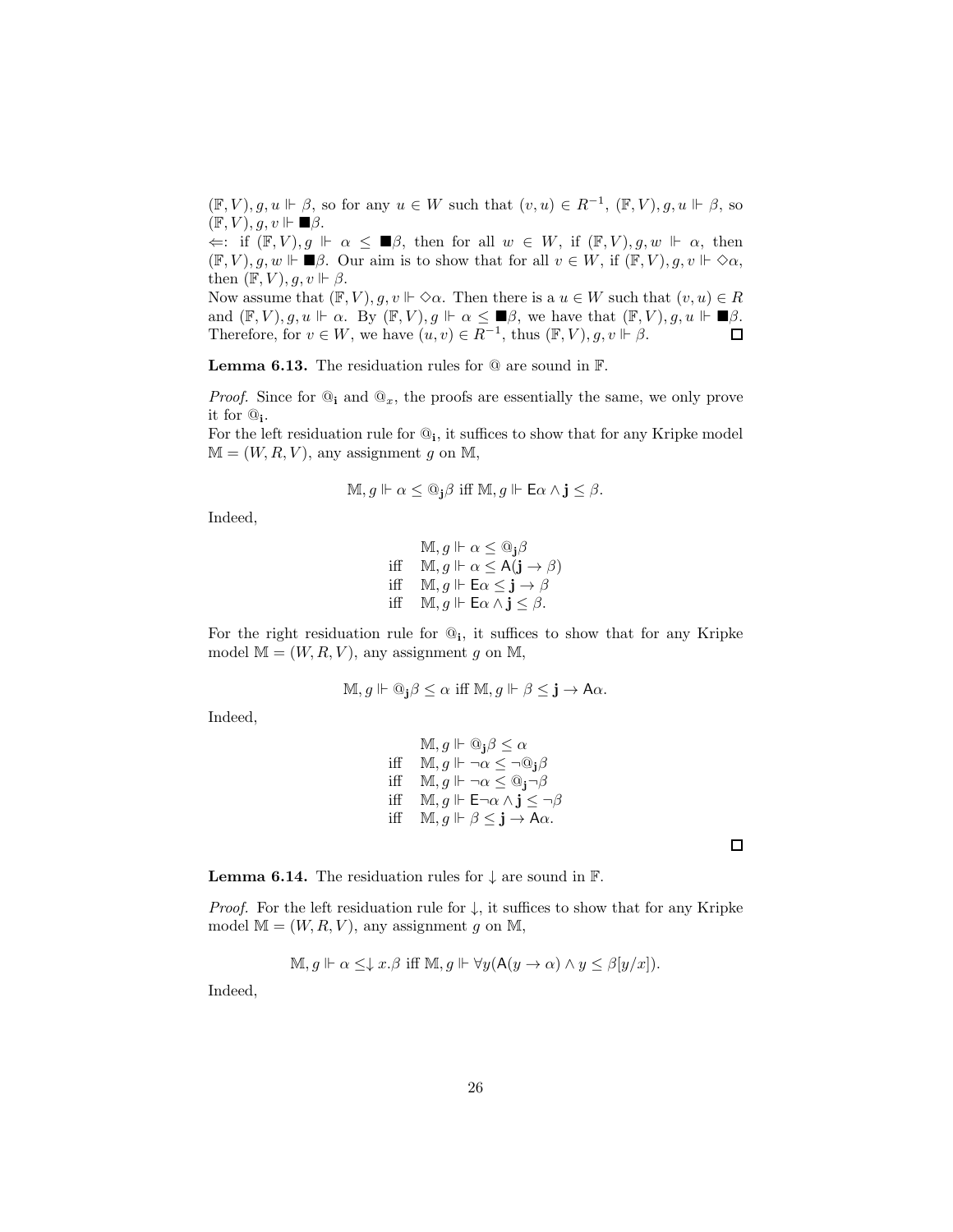$\mathbb{M}, g \Vdash \alpha \leq \downarrow x.\beta$ 

- iff for all  $w \in W$ , if  $M, g, w \Vdash \alpha$ , then  $M, g, w \Vdash \downarrow x.\beta$
- iff for all  $w \in W$ , if  $M$ ,  $g_w^y$ ,  $w \Vdash \alpha$ , then  $M$ ,  $g_w^y$ ,  $w \Vdash \downarrow x.\beta$
- iff for all  $w \in W$ , if  $M$ ,  $g_w^y \Vdash y \leq \alpha$ , then  $M$ ,  $g_{w,w}^{y,x}, w \Vdash \beta$
- iff for all  $w \in W$ , if  $M$ ,  $g_w^y \Vdash y \leq \alpha$ , then  $M$ ,  $g_{w,w}^{y,x}$ ,  $w \Vdash \beta[y/x]$
- iff for all  $w \in W$ , if  $M$ ,  $g_w^y \Vdash A(y \to \alpha)$ , then  $\overline{M}$ ,  $g_w^y$ ,  $w \Vdash \beta[y/x]$
- iff for all  $w \in W$ , if  $M$ ,  $g_w^y \Vdash A(y \to \alpha)$ , then  $M$ ,  $g_w^y \Vdash y \leq \beta[y/x]$
- iff for all  $w \in W$ ,  $\mathbb{M}$ ,  $g_w^y \Vdash \mathsf{A}(y \to \alpha) \land y \leq \beta[y/x]$
- iff  $\mathbb{M}, g \Vdash \forall y (\mathsf{A}(y \to \alpha) \land y \leq \beta [y/x]),$

where y is a state variable that does not occur in  $\alpha$  or  $\beta$ . For the right residuation rule for  $\downarrow$ , it suffices to show that for any Kripke model  $M = (W, R, V)$ , any assignment g on M,

$$
\mathbb{M}, g \Vdash \downarrow x.\beta \leq \alpha \text{ iff } \mathbb{M}, g \Vdash \forall y (\beta[y/x] \leq y \to \mathsf{E}(y \land \alpha)).
$$

Indeed,

$$
\mathbb{M}, g \Vdash \downarrow x. \beta \leq \alpha
$$
\n
$$
\text{iff} \quad \mathbb{M}, g \Vdash \neg \alpha \leq \neg \downarrow x. \beta
$$
\n
$$
\text{iff} \quad \mathbb{M}, g \Vdash \neg \alpha \leq \downarrow x. \neg \beta
$$
\n
$$
\text{iff} \quad \mathbb{M}, g \Vdash \forall y (\mathsf{A}(y \to \neg \alpha) \land y \leq \neg \beta[y/x])
$$
\n
$$
\text{iff} \quad \mathbb{M}, g \Vdash \forall y (\beta[y/x] \leq \neg(\mathsf{A}(y \to \neg \alpha) \land y))
$$
\n
$$
\text{iff} \quad \mathbb{M}, g \Vdash \forall y (\beta[y/x] \leq y \to \mathsf{E}(y \land \alpha)).
$$

<span id="page-26-1"></span>Lemma 6.15. The second splitting rule in Substage 2 is sound in F.

*Proof.* It follows immediately from the meta-equivalence that  $\forall x(\alpha \land \beta) \leftrightarrow \forall x \alpha \land \beta$  $\forall x \beta$ . □

<span id="page-26-0"></span>Proposition 6.16. The packing rules in Substage 3 are sound in F.

*Proof.* We only prove the soundness of the first packing rule, the other is similar. For the left packing rule, to show its soundness, it suffices to show that for any Kripke model  $\mathbb{M} = (W, R, V)$ , any assignment g on M,

$$
\mathbb{M}, g \Vdash \forall x (\alpha \leq \beta) \text{ iff } \mathbb{M}, g \Vdash (\exists x \alpha) \leq \beta,
$$

where  $\beta$  does not contain occurrences of x. Indeed,

 $\mathbb{M}, q \Vdash \forall x (\alpha \leq \beta)$ iff for all  $w \in W$ ,  $\mathbb{M}, g_w^x \Vdash \alpha \leq \beta$ iff for all  $w, v \in W$ , if  $\mathbb{M}, g_w^x, v \Vdash \alpha$ , then  $\mathbb{M}, g_w^x, v \Vdash \beta$ iff for all  $w, v \in W$ , if  $M, g_w^x, v \Vdash \alpha$ , then  $M, g, v \Vdash \beta$  (since  $\beta$  does not contain occurrences of x) iff for all  $v \in W$ , if there exists a  $w \in W$  such that  $\mathbb{M}, g_w^x, v \Vdash \alpha$ , then  $\mathbb{M}, g, v \Vdash \beta$ iff for all  $v \in W$ , if  $\mathbb{M}, g, v \Vdash \exists x \alpha$ , then  $\mathbb{M}, g, v \Vdash \beta$ iff  $M, q \Vdash (\exists x \alpha) < \beta$ .

 $\Box$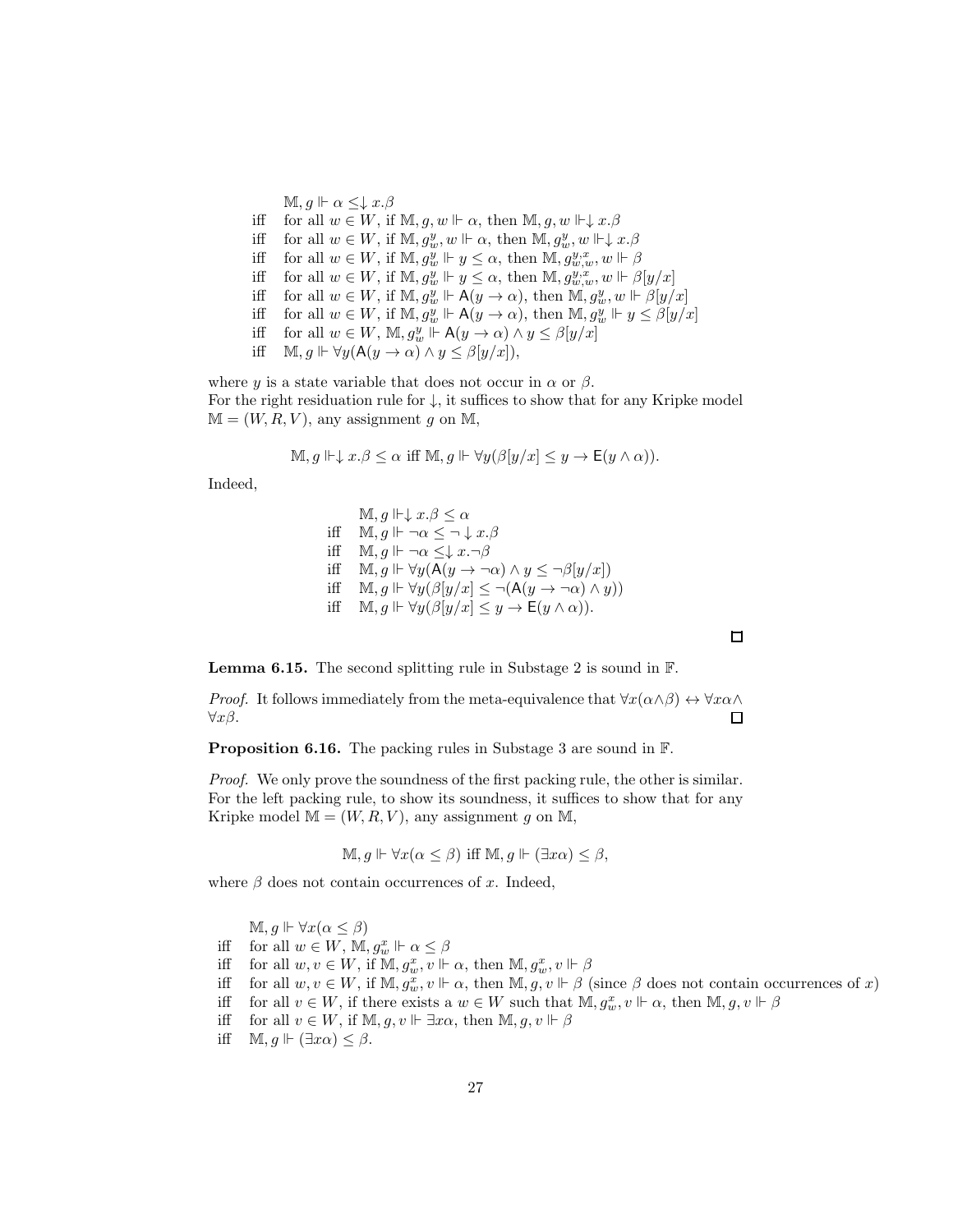<span id="page-27-0"></span>Proposition 6.17. The Ackermann rules in Substage 4 are sound in F.

*Proof.* We only prove it for the right-handed Ackermann rule, the left-handed Ackermann rule is similar. Without loss of generality we assume that  $n = m =$ 1. By the discussion on page [22,](#page-21-0) it suffices to show the following *right-handed Ackermann lemma*:

**Lemma 6.18.** Assume  $\alpha$  is pure and does not contain state variables in  $\vec{x}$ ,  $\beta$ is positive in p and  $\gamma$  is negative in p, then for any Kripke frame  $\mathbb{F} = (W, R)$ , any valuation  $V$  and any assignment  $q$  on it, the following are equivalent:

- $(\mathbb{F}, V), q \Vdash \forall \vec{x}(\beta[\alpha/p] \leq \gamma[\alpha/p]);$
- there exists a valuation  $V^p$  such that  $(\mathbb{F}, V^p), g \Vdash \alpha \leq p$  and  $(\mathbb{F}, V^p), g \Vdash$  $\forall \vec{x} (\beta \leq \gamma)$ , where  $V^p$  is the same as V except  $V^p(p)$ .

 $\Rightarrow$ : Take  $V^p$  such that  $V^p$  is the same as V except that  $V^p(p) = [\![\alpha]\!]^{(\mathbb{F}, V), g}$ . Since  $\alpha$  is pure,  $\alpha$  does not contain p, it is easy to see that  $[\![\alpha]\!]^{(\mathbb{F},V^p),\mathcal{G}} = [\![\alpha]\!]^{(\mathbb{F},V),g} =$  $[p]^{(\mathbb{F},V^p),g}$ . Therefore  $(\mathbb{F},V^p),g \Vdash \alpha \leq p$ . Then for any  $w \in W$ , any assignment  $g'$  on F such that g and g' disagree at most at state variables in  $\vec{x}$ ,

$$
\begin{array}{c} (\mathbb{F}, V^p), g', w\Vdash p\\ \text{iff}~~(\mathbb{F}, V^p), g, w\Vdash p\\ \text{iff}~~(\mathbb{F}, V), g, w\Vdash \alpha\\ \text{iff}~~(\mathbb{F}, V), g', w\Vdash \alpha, \end{array}
$$

so

$$
(\mathbb{F}, V^p), g', w \Vdash \beta \text{ iff } (\mathbb{F}, V), g', w \Vdash \beta[\alpha/p],
$$

and

$$
(\mathbb{F}, V^p), g', w \Vdash \gamma \text{ iff } (\mathbb{F}, V), g', w \Vdash \gamma[\alpha/p],
$$

so from  $(\mathbb{F}, V), g \Vdash \forall \vec{x}(\beta[\alpha/p] \leq \gamma[\alpha/p])$  one can get  $(\mathbb{F}, V^p), g \Vdash \forall \vec{x}(\beta \leq \gamma)$ .

 $\Leftarrow$ : Assume that there exists a valuation  $V^p$  such that  $(\mathbb{F}, V^p), g \Vdash \alpha \leq p$  and  $(\mathbb{F}, V^p), g \Vdash \forall \vec{x} (\beta \leq \gamma)$ , where  $V^p$  is the same as V except  $V^p(p)$ . Then for any assignment  $g'$  on  $\mathbb F$  such that  $g$  and  $g'$  disagree at most at state variables in  $\vec{x}$ , since  $\alpha$  and  $p$  do not contain state variables in  $\vec{x}$ , from

$$
(\mathbb{F}, V^p), g \Vdash \alpha \leq p
$$

we have

$$
(\mathbb{F}, V^p), g' \Vdash \alpha \leq p;
$$

from

$$
(\mathbb{F}, V^p), g \Vdash \forall \vec{x} (\beta \le \gamma)
$$

we have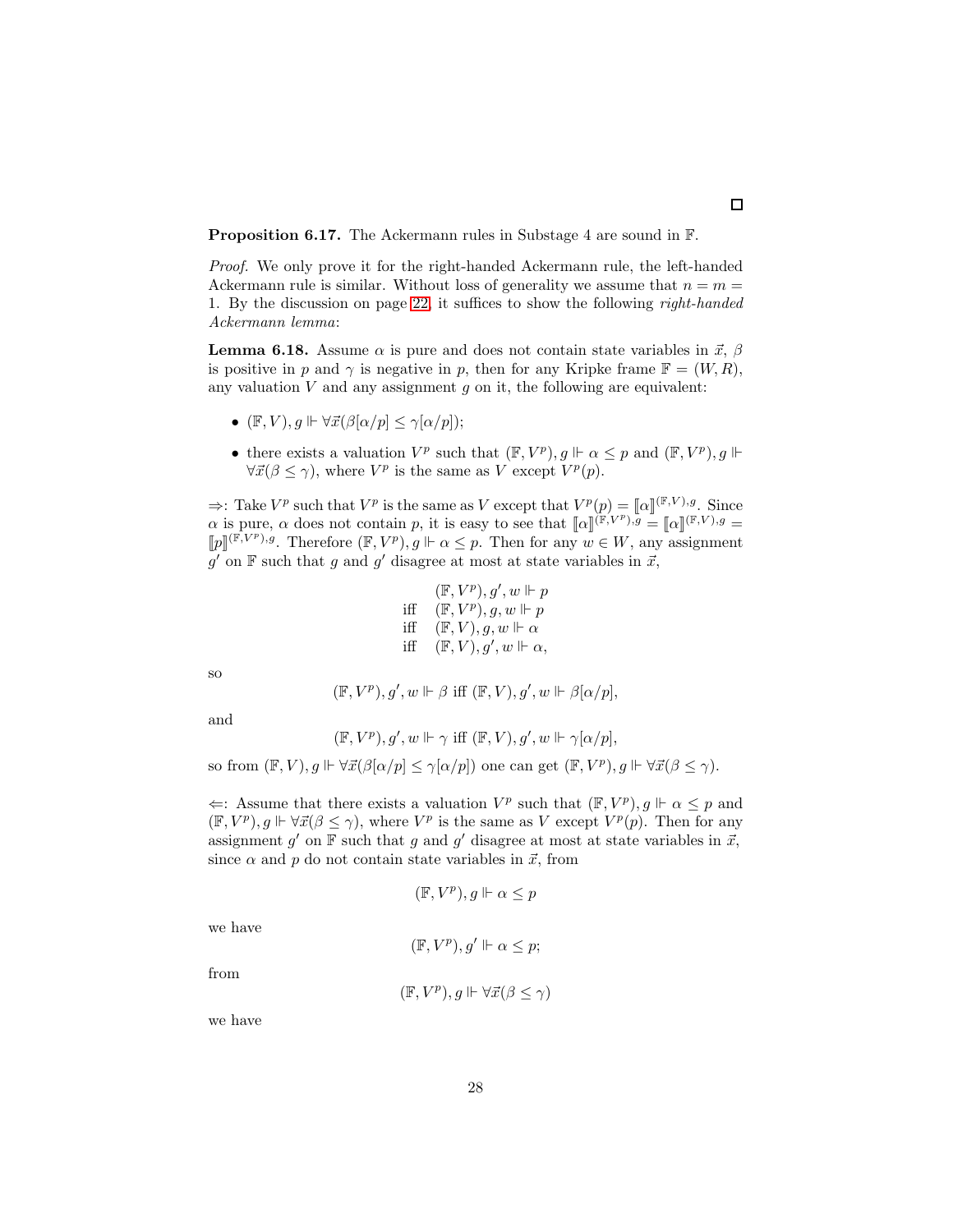$$
(\mathbb{F}, V^p), g' \Vdash \beta \leq \gamma;
$$

so from the monotonicity of  $\beta$  in p and the antitonicity of  $\gamma$  in p we get

$$
(\mathbb{F}, V^p), g' \Vdash \beta[\alpha/p] \le \gamma[\alpha/p];
$$

since  $\beta[\alpha/p]$  and  $\gamma[\alpha/p]$  do not contain p, we have

$$
(\mathbb{F}, V), g' \Vdash \beta[\alpha/p] \le \gamma[\alpha/p];
$$

by the arbitrariness of  $g'$  we have

$$
(\mathbb{F}, V), g \Vdash \forall \vec{x} (\beta[\alpha/p] \le \gamma[\alpha/p]).
$$

<span id="page-28-0"></span>7 Success of ALBA<sup>↓</sup>

In the present section we show that  $\mathsf{ALBA}^\downarrow$  succeeds on all Sahlqvist inequalities.

<span id="page-28-1"></span>**Theorem 7.1.** ALBA $^{\downarrow}$  succeeds on all Sahlqvist inequalities.

**Definition 7.2** (Definite  $\varepsilon$ -Sahlqvist inequality). Given an order type  $\varepsilon$ ,  $* \in$  $\{-,+\}$ , the signed generation tree  $*\varphi$  of the term  $\varphi(p_1,\ldots,p_n)$  is *definite*  $\varepsilon$ -*Sahlqvist* if there is no  $+\vee, -\wedge$  occurring in the outer part on an  $\varepsilon$ -critical branch. An inequality  $\varphi \leq \psi$  is definite  $\varepsilon$ -Sahlqvist if the trees  $+\varphi$  and  $-\psi$  are both definite  $\varepsilon$ -Sahlqvist.

<span id="page-28-2"></span>**Lemma 7.3.** Let  $\{\varphi_i \leq \psi_i\}_{i \in I} =$  Preprocess $(\varphi \leq \psi)$  obtained by exhaustive application of the rules in Stage 1 on an input  $\varepsilon$ -Sahlqvist inequality  $\varphi \leq \psi$ . Then each  $\varphi_i \leq \psi_i$  is a definite  $\varepsilon$ -Sahlqvist inequality.

*Proof.* It is easy to see that by applying the distribution rules, all occurrences of  $+\vee$  and  $-\wedge$  in the outer part of an  $\varepsilon$ -critical branch have been pushed up towards the root of the signed generation trees  $+\varphi$  and  $-\psi$ . Then by exhaustively applying the splitting rules, all such  $+\vee$  and  $-\wedge$  are eliminated. Since by applying the distribution rules, the splitting rules and the monotone/antitone variable elimination rules do not change the  $\varepsilon$ -Sahlqvistness of a signed generation tree, in Preprocess( $\varphi \leq \psi$ ), each signed generation tree  $+\varphi_i$  and  $-\psi_i$  are  $\varepsilon$ -Sahlqvist, and since they do not have +∨ and  $-\wedge$  in the outer part in the  $\varepsilon$ -critical branches, they are definite.  $\Box$ 

**Definition 7.4** (Inner  $\varepsilon$ -Sahlqvist signed generation tree). Given an order type  $\varepsilon, * \in \{-, +\},\$  the signed generation tree  $*\varphi$  of the term  $\varphi(p_1, \ldots, p_n)$  is *inner*  $\varepsilon$ -*Sahlqvist* if its outer part  $P_2$  on an  $\varepsilon$ -critical branch is always empty, i.e. its  $\varepsilon$ -critical branches have inner nodes only.

 $\Box$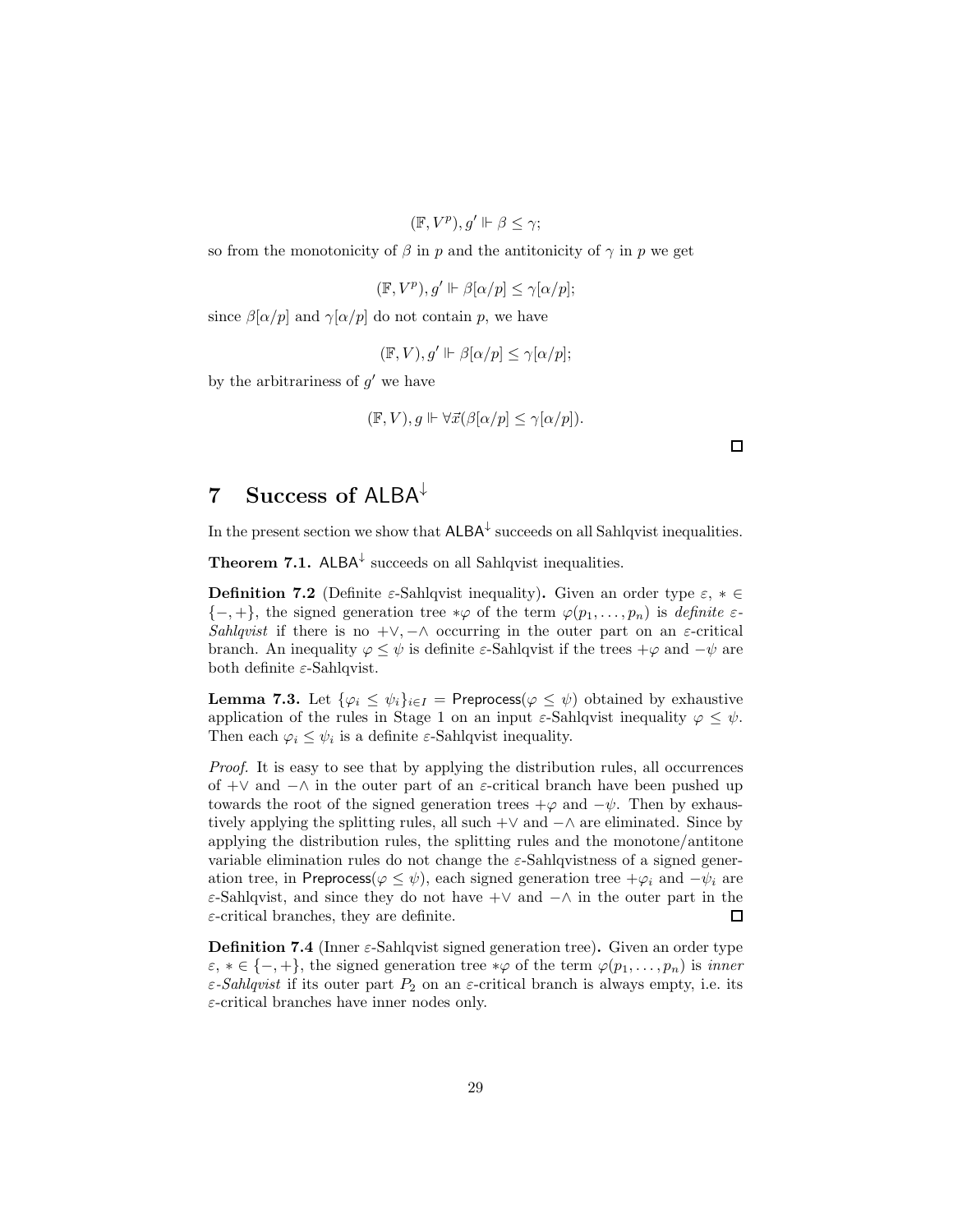<span id="page-29-1"></span>**Lemma 7.5.** Given inequalities  $\mathbf{i}_0 \leq \varphi_i$  and  $\psi_i \leq -\mathbf{i}_1$ obtained from Stage 1 where  $+\varphi_i$  and  $-\psi_i$  are definite  $\varepsilon$ -Sahlqvist, by applying the rules in Substage 1 of Stage 2 exhaustively, the inequalities that we get are in one of the following forms:

- 1. pure inequalities which does not have occurrences of propositional variables;
- 2. inequalities of the form  $\mathbf{i} \leq \alpha$  or  $x \leq \alpha$  where  $+\alpha$  is inner  $\varepsilon$ -Sahlqvist;
- 3. inequalities of the form  $\beta \leq \neg i$  or  $\beta \leq \neg x$  where  $-\beta$  is inner  $\varepsilon$ -Sahlqvist.

*Proof.* Indeed, the rules in the Substage 1 of Stage 2 deal with outer nodes in the signed generation trees  $+\varphi_i$  and  $-\psi_i$  except  $+\vee, -\wedge$ . For each rule, without loss of generality assume we start with an inequality of the form  $i \leq \alpha$ , then by applying the rules in Substage 1 of Stage 2, the inequalities we get are either a pure inequality without propositional variables, or an inequality where the lefthand side (resp. right-hand side) is **i** or x (resp.  $\neg$ **i** or  $\neg$ x), and the other side is a formula  $\alpha'$  which is a subformula of  $\alpha$ , such that  $\alpha'$  has one root connective less than  $\alpha$ . Indeed, if  $\alpha'$  is on the left-hand side (resp. right-hand side) then  $-α' (+α')$  is definite ε-Sahlqvist.

By applying the rules in the Substage 1 of Stage 2 exhaustively, we can eliminate all the outer connectives in the critical branches, so for non-pure inequalities, they become of form 2 or form 3.  $\Box$ 

<span id="page-29-0"></span>**Lemma 7.6.** Assume we have an inequality  $\mathbf{i} \leq \alpha$  or  $\beta \leq \neg \mathbf{i}$  where  $+\alpha$  and  $-\beta$ are inner  $\varepsilon$ -Sahlqvist, by applying the rules in Substage 2 of Stage 2, we have (universally quantified) inequalities  $(k \text{ can be } 0 \text{ where a universally quantified})$ inequality becomes an inequality) of the following form:

- 1.  $\forall x_1 \dots \forall x_k (\alpha \leq p)$ , where  $\varepsilon(p) = 1$ ,  $\alpha$  is pure;
- 2.  $\forall x_1 \dots \forall x_k (p \leq \beta)$ , where  $\varepsilon(p) = \partial, \beta$  is pure;
- 3.  $\forall x_1 \dots \forall x_k (\alpha \leq \gamma)$ , where  $\alpha$  is pure and  $+\gamma$  is  $\varepsilon^{\partial}$ -uniform;
- 4.  $\forall x_1 \dots \forall x_k (\gamma \leq \beta)$ , where  $\beta$  is pure and  $-\gamma$  is  $\varepsilon^{\partial}$ -uniform.

*Proof.* First of all, from the rules of the Substage 2 of Stage 2, it is easy to see that from the given inequality, what we will obtain would be a set of megainequalities, and by applying the second splitting rule we would get universally quantified inequalities of the form  $\forall x_1 \dots \forall x_k (\gamma \leq \delta)$ . Now it suffices to check the shape of  $\gamma$  and  $\delta$ . (From now on we call  $\gamma \leq \delta$  the *head* of the universally quantified inequality.)

Notice that for each input inequality, it is of the form  $\mathbf{i} \leq \alpha$ ,  $x \leq \alpha$  or  $\beta \leq \neg \mathbf{i}$ ,  $\beta \leq \neg x$ , where  $+\alpha$  and  $-\beta$  are inner  $\varepsilon$ -Sahlqvist. By applying the splitting rules and the residuation rules in this substage, it is easy to check that the head of the (universally quantified) inequality will have one side of the inequality pure, and the other side still inner  $\varepsilon$ -Sahlqvist. By applying these rules exhaustively,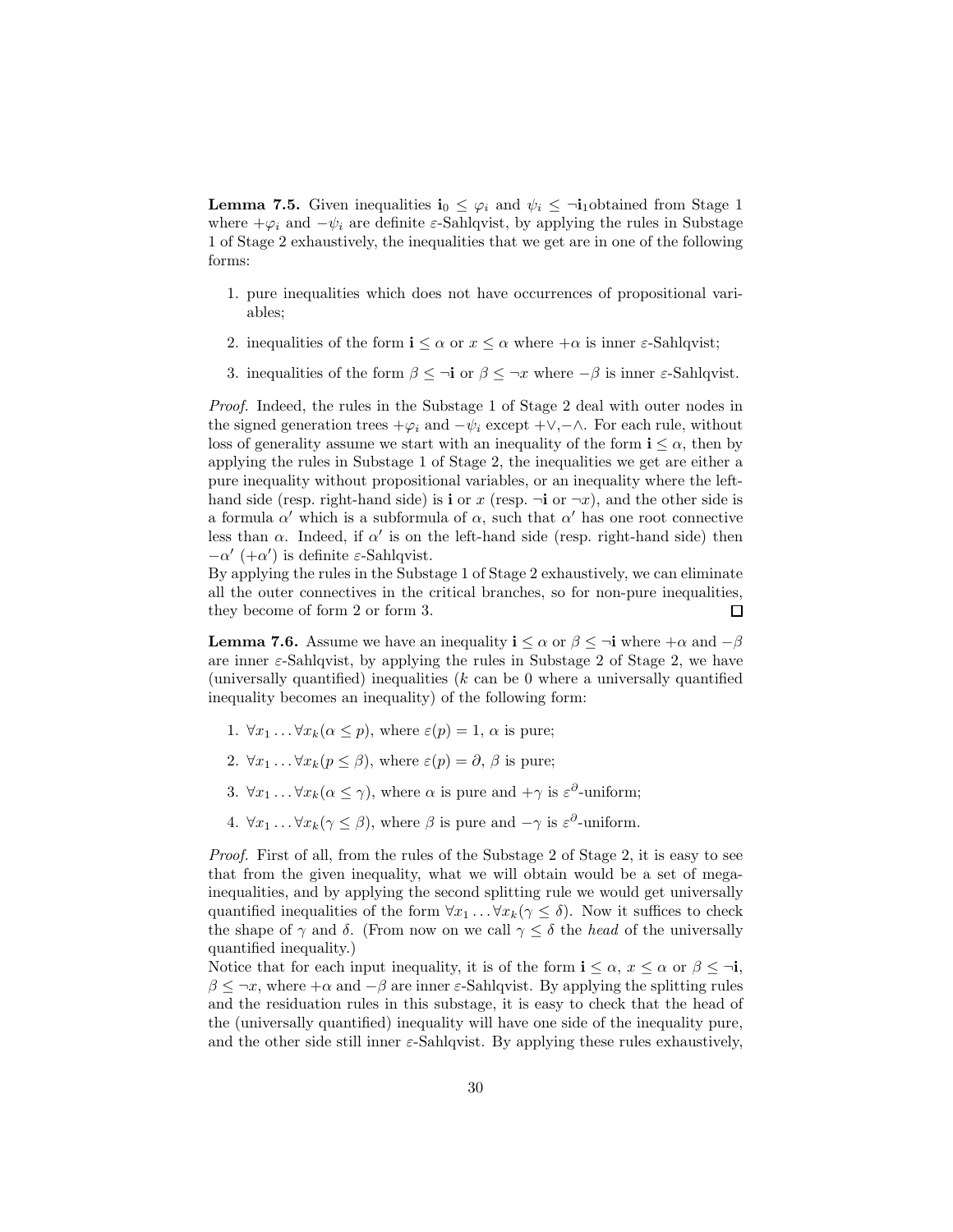one will either have  $p$  as the non-pure side (with this  $p$  on a critical branch), or have an inner  $\varepsilon$ -Sahlqvist signed generation tree with no critical branch, i.e.,  $\varepsilon^{\partial}$ -uniform. □

<span id="page-30-1"></span>Lemma 7.7. Assume we have (universally quantified) inequalities of the form as described in Lemma [7.6.](#page-29-0) Then we can get (universally quantified) inequalities of the following form:

- 1.  $\alpha \leq p$  where  $\varepsilon(p) = 1$ ,  $\alpha$  is pure;
- 2.  $p \leq \alpha$  where  $\varepsilon(p) = \partial$ ,  $\alpha$  is pure;
- 3.  $\forall x_1 \dots \forall x_k (\alpha \leq \gamma)$ , where  $\alpha$  is pure and  $+\gamma$  is  $\varepsilon^{\partial}$ -uniform;
- 4.  $\forall x_1 \dots \forall x_k (\gamma \leq \beta)$ , where  $\beta$  is pure and  $-\gamma$  is  $\varepsilon^{\partial}$ -uniform.

*Proof.* For universally quantified inequalities of form 1 and 2 in Lemma [7.6,](#page-29-0) we can apply the packing rule since  $p$  does not contain occurrences of state variables. For universally quantified inequalities of form 3 and 4 in Lemma [7.6,](#page-29-0) we do not need to apply any rules in this stage.  $\Box$ 

<span id="page-30-2"></span>Lemma 7.8. Assume we have (universally quantified) inequalities of the form as described in Lemma [7.7,](#page-30-1) the Ackermann lemmas are applicable and therefore all propositional variables can be eliminated.

*Proof.* Immediate observation from the requirements of the Ackermann lemmas. П

*Proof of Theorem [7.1.](#page-28-1)* Assume we have an  $\varepsilon$ -Sahlqvist inequality  $\varphi \leq \psi$  as in-put. By Lemma [7.3,](#page-28-2) we get a set of definite  $\varepsilon$ -Sahlqvist inequalities. Then by Lemma [7.5,](#page-29-1) we get inequalities as described in Lemma [7.5.](#page-29-1) By Lemma [7.6,](#page-29-0) we get the universally quantified inequalities as described. Therefore by Lemma [7.7,](#page-30-1) we can apply the packing rules to get inequalities and universally quantified inequalities as described in the lemma. Finally by Lemma [7.8,](#page-30-2) the (universally quantified) inequalities are in the right shape to apply the Ackermann rules, and thus we can eliminate all the propositional variables and the algorithm succeeds on the input. 口

## <span id="page-30-0"></span>8 Conclusion

In the present paper, we investigates the correspondence theory for hybrid logic with binder  $\mathcal{H}(\mathbb{Q},\downarrow)$ . We define the class of Sahlqvist  $\mathcal{H}(\mathbb{Q},\downarrow)$ -inequalities, and show that each of these inequalities has a first-order frame correspondent by an algorithm ALBA<sup>↓</sup> .

For future directions, we consider the canonicity theory for  $\mathcal{H}(\mathbb{Q},\downarrow)$ , i.e. which class of  $\mathcal{H}(\mathbb{Q},\downarrow)$ -formulas is preserved under taking canonical extensions or Mac-Neille completions, as well as develop the correspondence theory and canonicity theory for other very expressive hybrid languages, e.g. with  $\exists, \psi, \Sigma$  binders,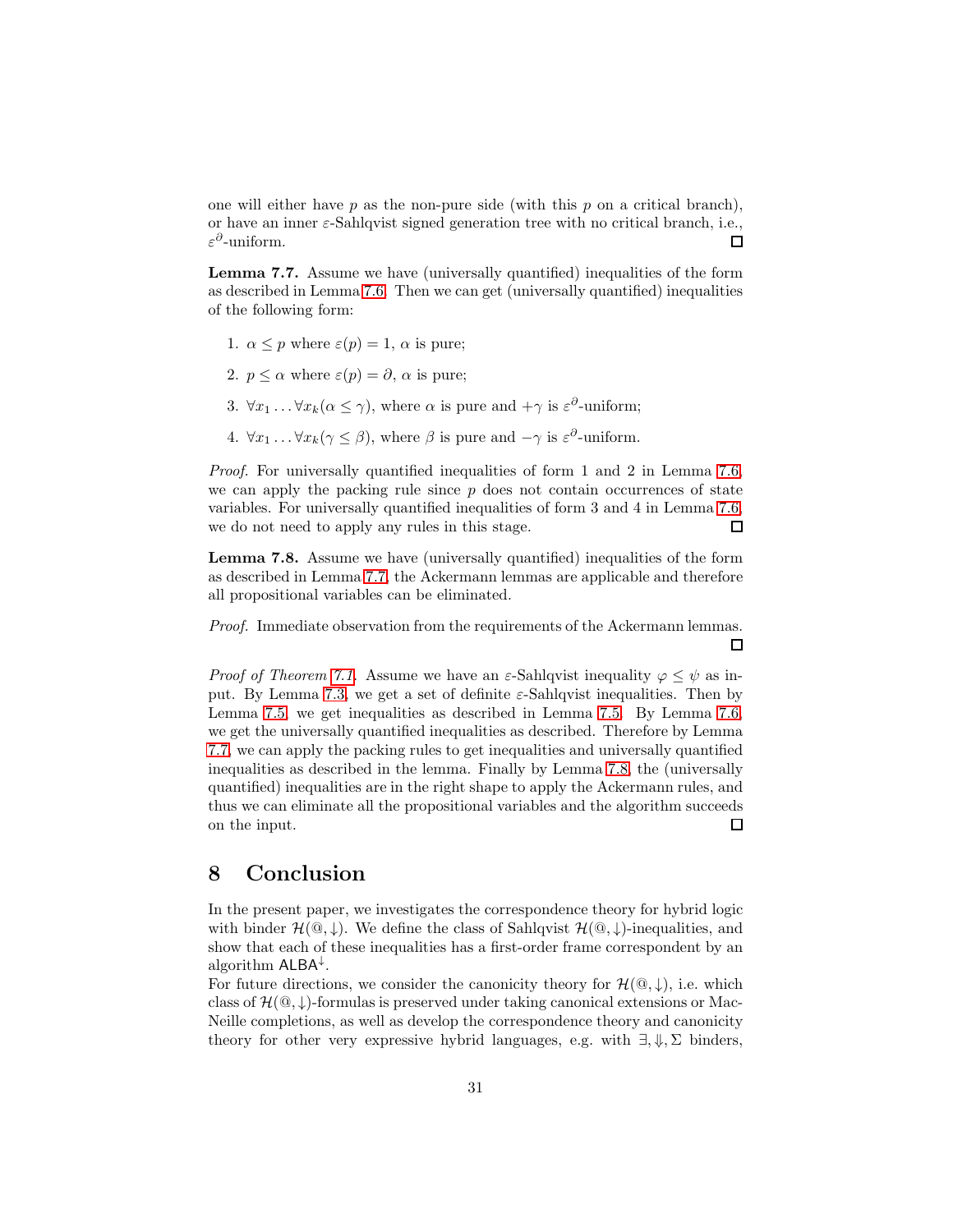where the  $\exists$  binder is interpreted as in page [4,](#page-2-0) and  $\Downarrow$  and  $\Sigma$  binders are interpreted as follows:

> $\mathbb{M}, g, w \Vdash \Sigma x. \varphi$  iff  $\mathbb{M}, g_{w'}^x, w' \Vdash \varphi$  for some  $w' \in W$ ;  $\mathbb{M}, g, w \Vdash \downarrow x \varphi$  iff  $\mathbb{M}, g_w^x, w' \Vdash \varphi$  for some  $w' \in W$ .

Acknowledgement The research of the author is supported by Taishan University Starting Grant "Studies on Algebraic Sahlqvist Theory" and the Taishan Young Scholars Program of the Government of Shandong Province, China (No.tsqn201909151).

## <span id="page-31-1"></span>References

- [1] N. Bezhanishvili, B. ten Cate, M. Marx, and P. Viana. Sahlqvist theory and transfer results for hybrid logics. In R. Schmidt, I. Pratt-Hartmann, M. Reynolds, and H. Wansing, editors, *Preliminary proceedings of Advances in Modal Logic 2004*, 2004.
- <span id="page-31-0"></span>[2] P. Blackburn, J. F. van Benthem, and F. Wolter. *Handbook of modal logic*, volume 3. Elsevier, 2006.
- <span id="page-31-2"></span>[3] W. Conradie. Completeness and Correspondence in Hybrid Logic via an Extension of SQEMA. *Electronic Notes in Theoretical Computer Science*, 231:175 – 190, 2009. Proceedings of the 5th Workshop on Methods for Modalities (M4M5 2007).
- <span id="page-31-5"></span>[4] W. Conradie, S. Ghilardi, and A. Palmigiano. Unified correspondence. In A. Baltag and S. Smets, editors, *Johan van Benthem on Logic and Information Dynamics*, volume 5 of *Outstanding Contributions to Logic*, pages 933–975. Springer International Publishing, 2014.
- <span id="page-31-6"></span>[5] W. Conradie, V. Goranko, and D. Vakarelov. Algorithmic correspondence and completeness in modal logic. I. The core algorithm SQEMA. *Logical Methods in Computer Science*, 2:1–26, 2006.
- <span id="page-31-3"></span>[6] W. Conradie, V. Goranko, and D. Vakarelov. Algorithmic Correspondence and Completeness in Modal Logic. II. Polyadic and Hybrid Extensions of the Algorithm SQEMA. *Journal of Logic and Computation*, 16(5):579–612, 09 2006.
- <span id="page-31-7"></span>[7] W. Conradie and A. Palmigiano. Algorithmic correspondence and canonicity for distributive modal logic. *Annals of Pure and Applied Logic*,  $163(3):338 - 376, 2012.$
- <span id="page-31-4"></span>[8] W. Conradie, A. Palmigiano, and S. Sourabh. Algebraic modal correspondence: Sahlqvist and beyond. *Journal of Logical and Algebraic Methods in Programming*, 91:60–84, 2017.